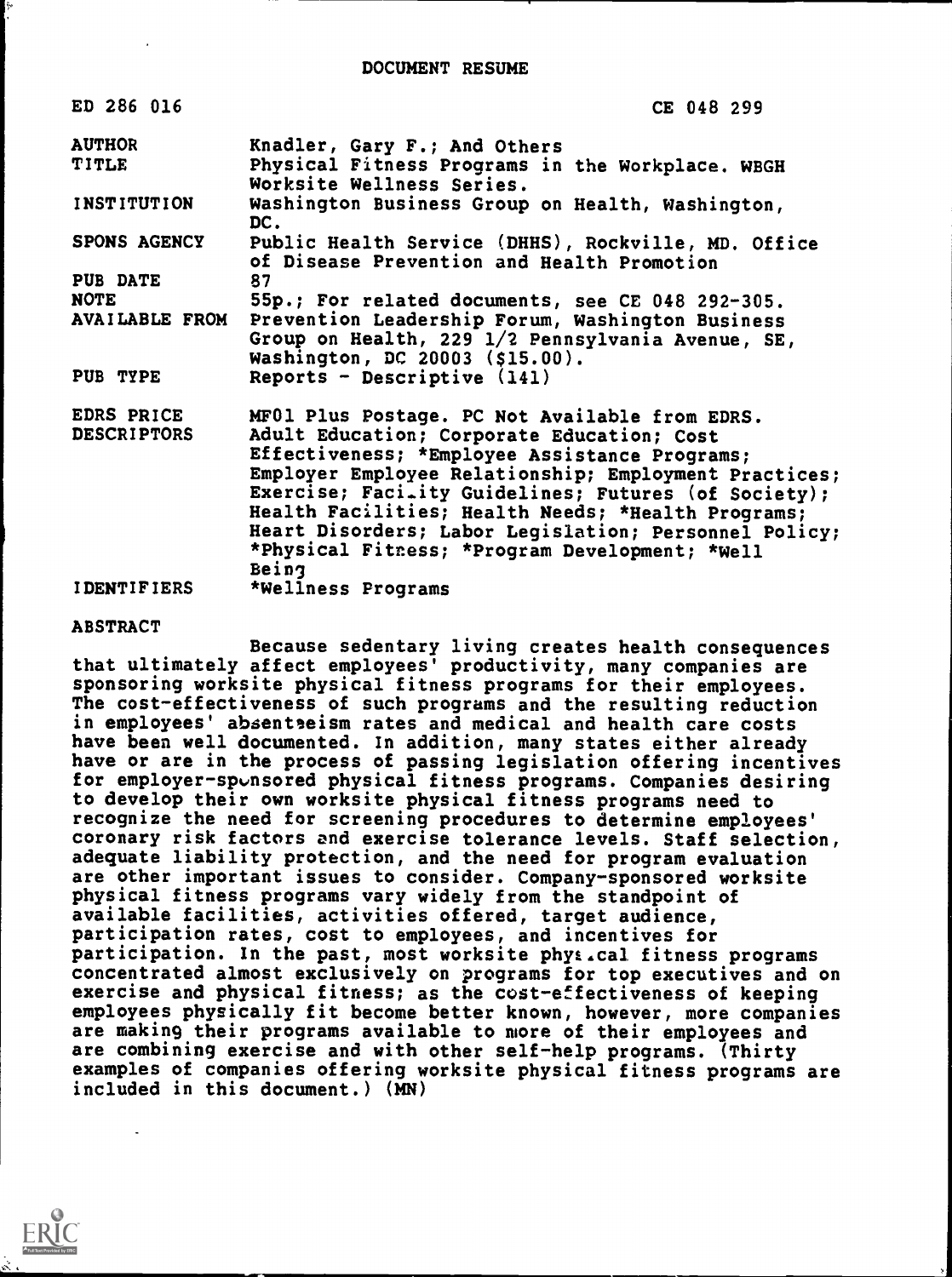WBGH WORKSITE WELLNESS SERIES

on ann<br>C

# PHYSICAL FITNESS PROGRAMS IN THE WORKPLACE

Prepared by

GARY F. KNADLER. M.S. TODD ROGERS. PH.D. BRENDA S. MITCHELL, PH.D. STEVEN N. BLAIR. P.E.D. Institute for Aerobics Research "PERMISSION TO REPRODUCE THIS

MATERIAL IN MICROFICHE ONLY HAS BEEN GRANTED BY

'ss

TO THE EDUCATIONAL RESOURCES INFORMATION CENTER (ERIC)"

Washington Business Group on Health Washington, D.C.

sad

Office of Disease Prevention and Health Promotion Department of Health and Human services

2

U S DEPARTMENT OF EDUCATION Office of Educational Research and Improvement EDUCATIONAL RESOURCES INFORMATION CENTER (ERIC)

Ihis document has been reproduced as<br>received from the person or organization<br>originating it

O Minor changes have been made to improve reproduction quality

Points of view or opinions staled In this docu ment do not necessarily represent official OERI position or policy

EQ48299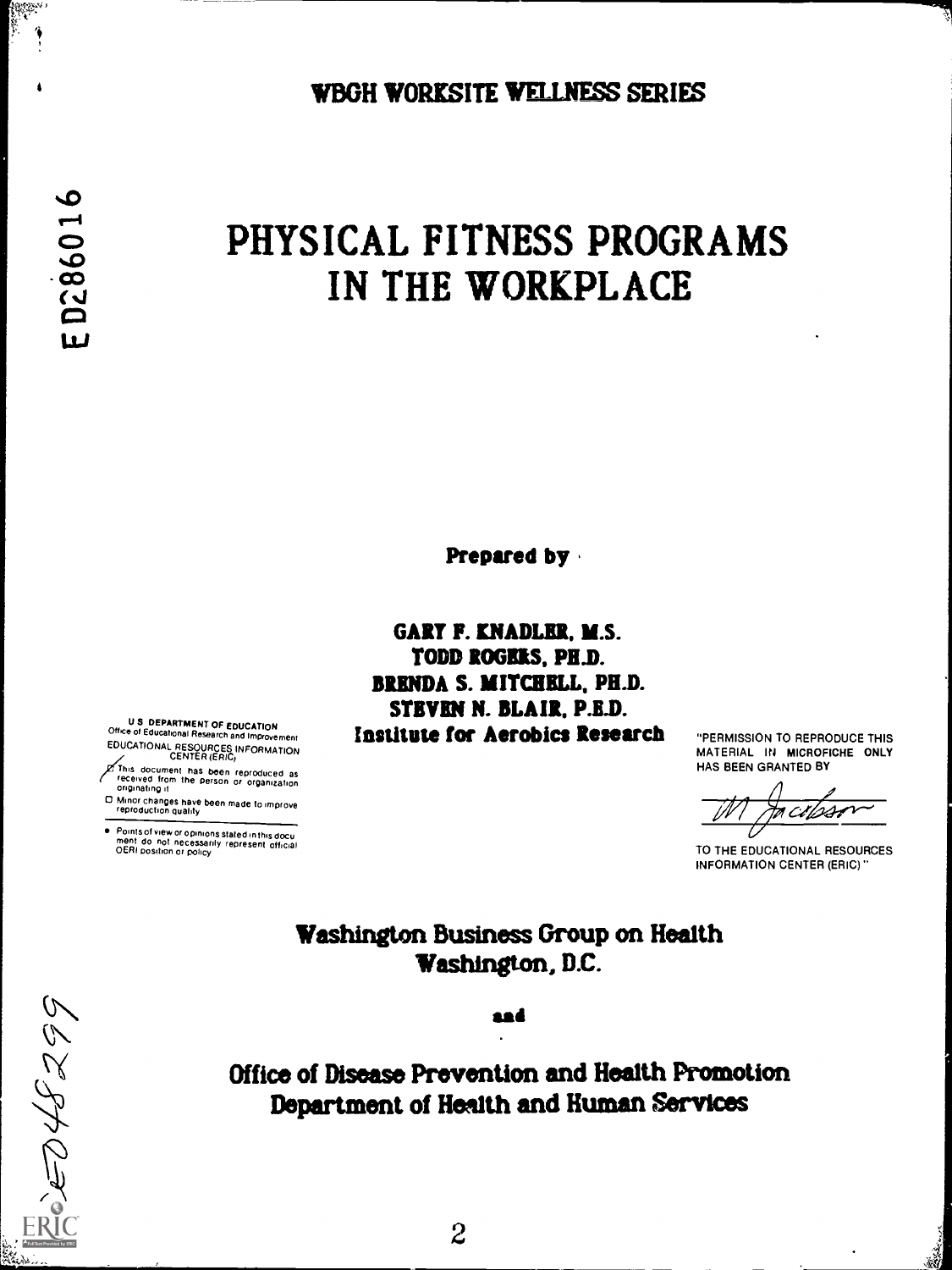WBGH Worksite Wellness Series

PHYSICAL FITNESS PROGRAMS IN THE WORKPLACE

Prepared by

Gary F. Knadler, M.S. Todd Rogers, Ph.D. Brenda S. Mitchell, Ph.D. Steven N. Blair, P.E.D.

Institute for Aerobics Research Dallas, Texas

Washington Business Group on Health 229½ Pennsylvania Avenue, S.E. Washington, D.C. 20003

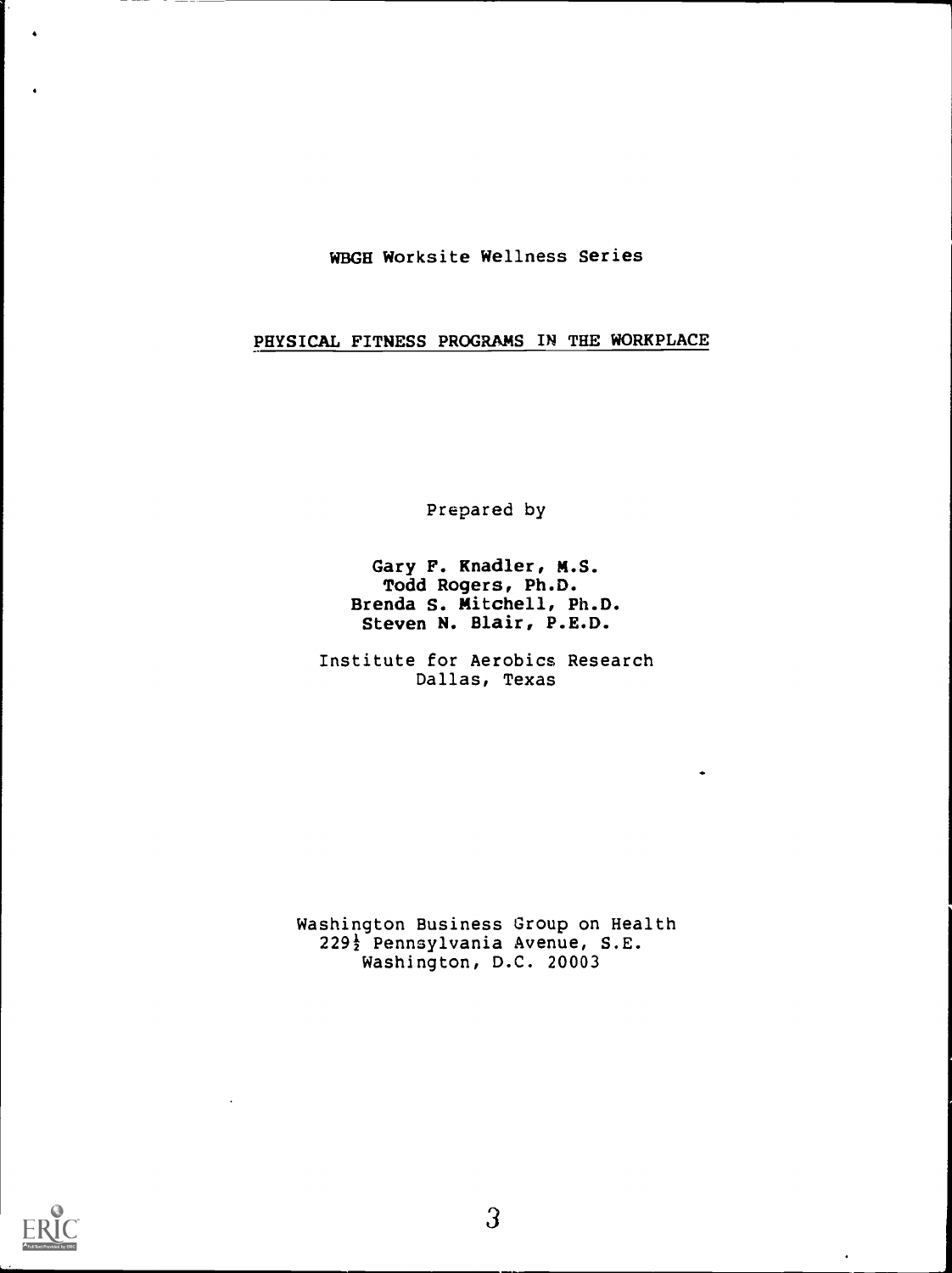This paper was prepared for the Washington Business Group on Health under a Cooperative Agreement with the Office of Disease Prevention and Health Promotion, U.S. Department of Health and Human Services.

Ruth A. Behrens serves as director/editor for the WBGH Worksite Wellness Series.



Ģ.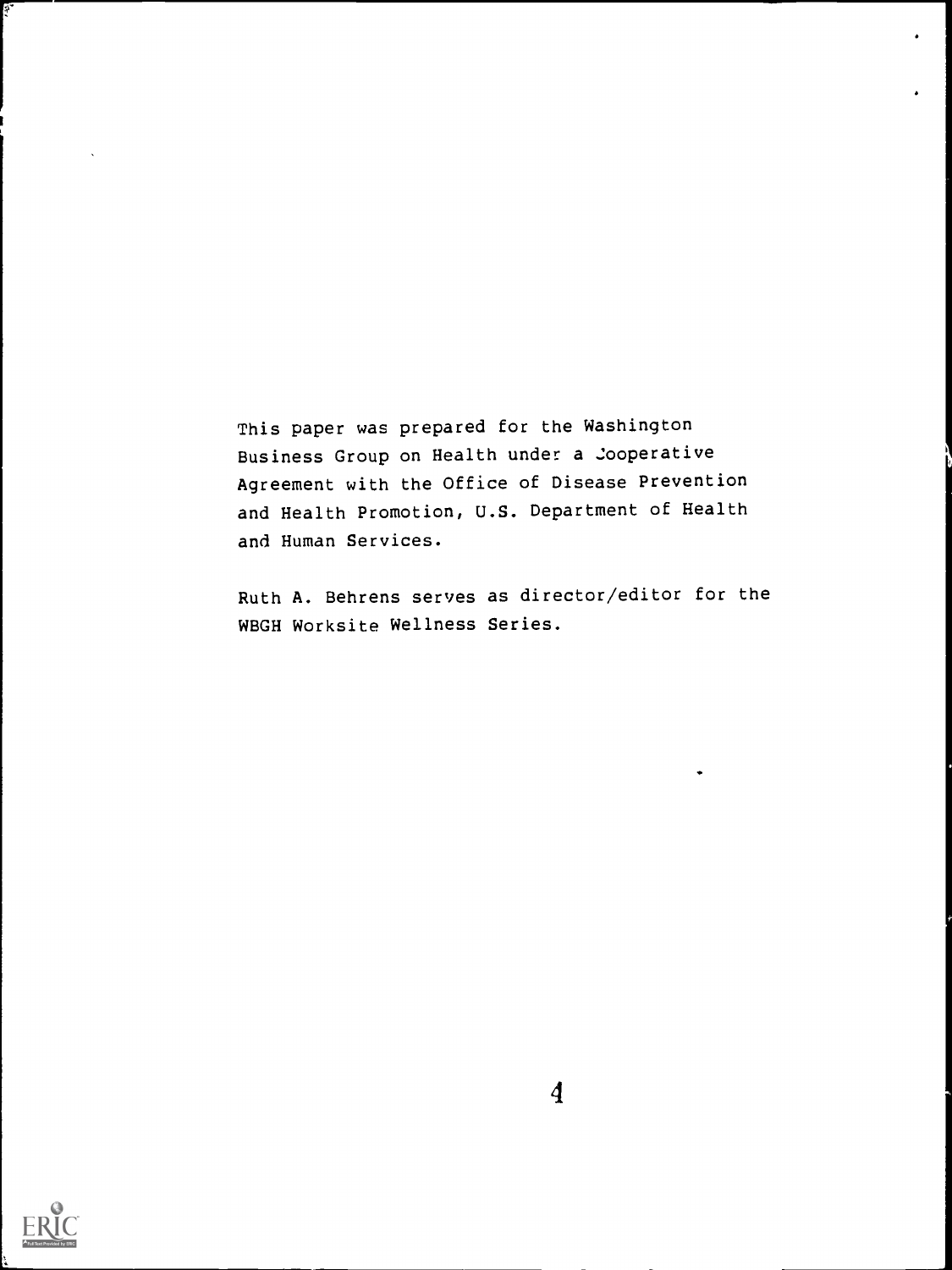# **CONTENTS**

| SEDENTARY LIVING AND HEALTH1<br>Health Consequences of Sedentary Living1<br>Economic Consequences of Sedentary Living3 |
|------------------------------------------------------------------------------------------------------------------------|
| BENEFITS OF WORKSITE EXERCISE PROGRAMS6                                                                                |
| Table 1: Summary of Research Findings on<br>Morksite Exercise Programs8                                                |
| Impact of Exercise on Absenteeism10<br>Impact of Exercise on Medical and                                               |
| Health Care Costs11<br>Cost Benefit of Worksite Exercise Programs12                                                    |
| Effects of Exercise, Independent of<br>Other Programs13                                                                |
| Effects of Participation on Study Results14<br>LEGISLATION AND OTHER INCENTIVES SUPPORTING                             |
| PHYSICAL FITNESS PROGRAMS15                                                                                            |
| CURRENT ISSUES AFFECTING WORKSITE FITNESS                                                                              |
| The Need for Pre-Exercise Screening17<br>Table 2: Major Coronary Risk Factors18                                        |
| Table 3: Guidelines for Exercise Testing18<br>The Selection of Staff19                                                 |
| The Need for Evaluation21                                                                                              |
| DESIGN OF WORKSITE PHYSICAL FITNESS PROGRAMS,23<br>Table 4: Percent of Companies with Physical                         |
| Fitness Programs By Company Sizes23                                                                                    |
| Target Audience25                                                                                                      |
| Participation Rates25<br>Cost to Employees26                                                                           |
| FUTURE DIRECTIONS27                                                                                                    |
| COMPANY EXAMPLES--WORKSITE PHYSICAL FITNESS                                                                            |
| Programs with Facilities at the Worksite31                                                                             |
| Programs with No Facilities at the Worksite41                                                                          |
| REFERENCES--WORKSITE PHYSICAL FITNESS PROGRAMS46                                                                       |
| RESOURCES--WORKSITE PHYSICAL FITNESS PROGRAMS50                                                                        |



 $\bullet$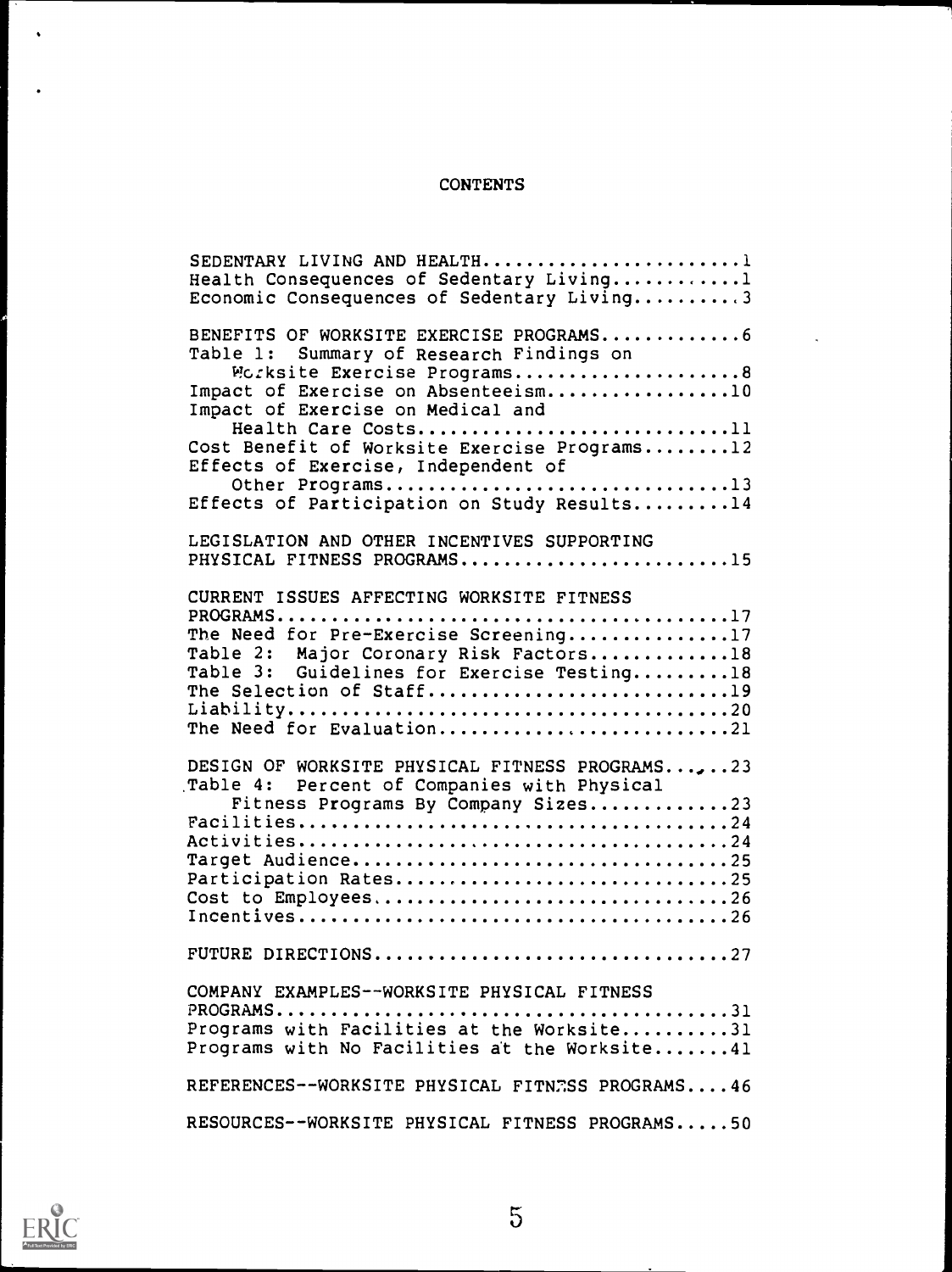#### PHYSICAL FITNESS PROGRAMS IN THE WORKPLACE

Research shows that a sedentary 35-year-old man has about the same physical fitness level as a 55-year-old man who is active. Therefore, businesses are establishing fitness programs to help their employees stay active and productive. Studies support the contention that worksite fitness endeavors are beneficial for the employees who participate and for the organizations sponsoring the programs.

#### SEDENTARY LIVING AND HEALTH

Few health professionals or laypersons doubt that a certain amount of regular exercise is a good health habit; even skeptics recommend some exercise. Surveys show that very high percentages of the public report positive attitudes about exercise and health. although there is considerable consensus, there is still uncertainty about the specific benefits of an active lifestyle. In many instances, a benefit of exercise may be established, but we do not yet completely understand the specific way exercise is beneficial and exactly how much exercise is necessary for a given health benefit. This section summarizes the scientific evidence on sedentary living habits, health, and the economic consequences.

#### Health Consequences of Sedentary Living

The lack of regular exercise is associated with several adverse outcomes. It is well established that sedentary living habits lead to low levels of physical fitness. Low physical fitness, in turn, forces individuals into an inactive lifestyle.

o An individual--even one in good shape--can exercise at maximal exercise capacity for less than a minute.



1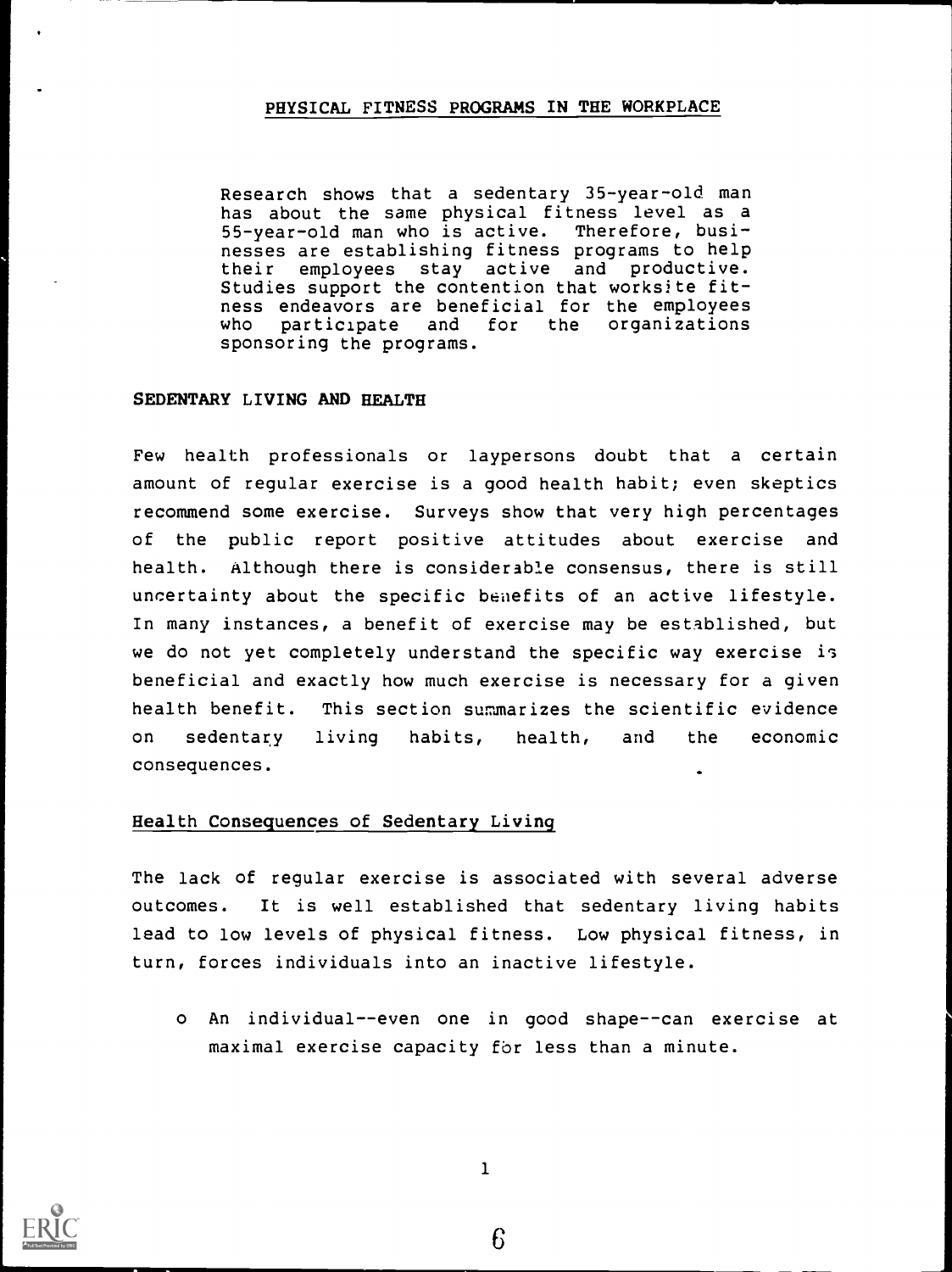<sup>o</sup> The average exercise level that a person can sustain over the entire day is about 20 percent of maximal exercise capacity. If an individual's average energy expenditure exceeds this 20 percent figure, chronic fatigue and exhaustion result.

To place these estimates in perspective, consider the following specific examples. Suppose that a middle-aged individual has a maximal physical fitness level that is nine times his or her resting energy expenditure. That is, if a person burns one calorie per minute at rest, he or she burns nine calories per minute during maximal or "all out" aerobic exercise. This physical fitness level is the average observed in sedentary men in their 50s and sedentary women in their 40s in a population of more than 30,000 individuals who have completed a maximal treadmill exercise test at the Cooper Clinic. This means that the typical individual can average a caloric expenditure of 1.8 times resting (9 x 20 percent) over the course of the day.

Consider a person who sleeps for eight hours, spends six hours  $a \circ$ home in light activity (personal care, reading, playing cards, and preparing meals), two hours in light housework and shopping, and has a job requiring light to moderate activity (clerking in a clothing store, light assembly work, or office work requiring some walking). The average daily energy requirements for the above example is slightly greater than 1.9 times resting caloric expenditure. Yet, even this extremely sedentary lifestyle exceeds the average daily capacity of sedentary, middle-aged men and women.

Another way of viewing the deleterious impact of sedentary living on physical fitness is the observation that the sedentary, middle-aged adult has an exercise performance capacity of an active individual who is 20 years older. That is, a sedentary 35-



 $\begin{array}{c} 7 \\ 2 \end{array}$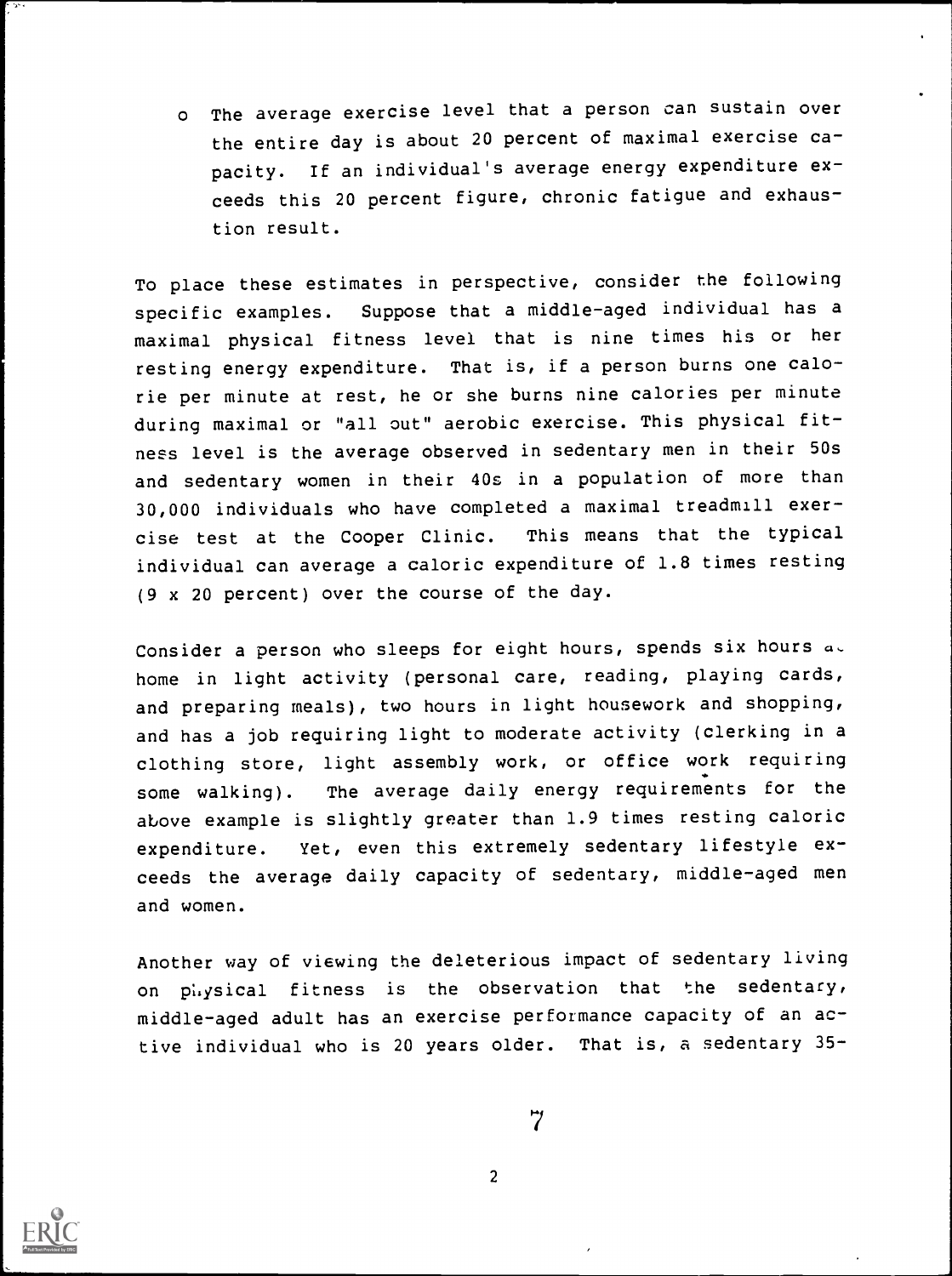year-old man has about the same physical fitness level as a 55 year -old man who is active. Thus, the active 55-year-old can lead as vigorous a lifestyle as the sedentary 35-year-old.

The lack of physical fitness caused by sedentary habits leads to a much more restricted lifestyle and quality of life. The person with low capacity is rot able to enjoy vigorous leisure time pursuits with family and \_riends, and is limited in the performance of occupational and household tasks as well. It is arguable whether or not a low level of physical fitness is intrinsically unhealthy, but low physical fitness is an important determinant of quality of life and is directly related to the capacity to enjoy a rich variety of activities. Surely, it is not far fetched to consider this an aspect of health.

Evidence has accumulated in recent years linking sedentary living and low physical fitness to disease rates. Some of the diseases associated with exercise and fitness include hypertension, 7,14,29 obesity, 8 cancer, 19,41 and coronary heart disease. 25,28 Paffenbarger et al show an association between sedentary lifestyle and total mortality.  $30$  Their data indicate approximately a two-year increase in longevity in men who expend at least 2000 kilocalories in leisure-time exercise a week compared to men who spend less than 500 kilocalories in leisure-time activities. Worksite exercise programs show an improvement in blood pressure, body weight, physical fitness, other coronary heart disease risk factors, and psychological health in employees who exercise.  $9,10$ 

#### Economic Consequences of Sedentary Living

As discussed above, there is extensive evidence demonstrating health benefits for regular exercise. Much more data are needed, however, to confirm and describe the cost to society of lack of exercise. Following is a logical analysis of the economic impact of sedentary living.

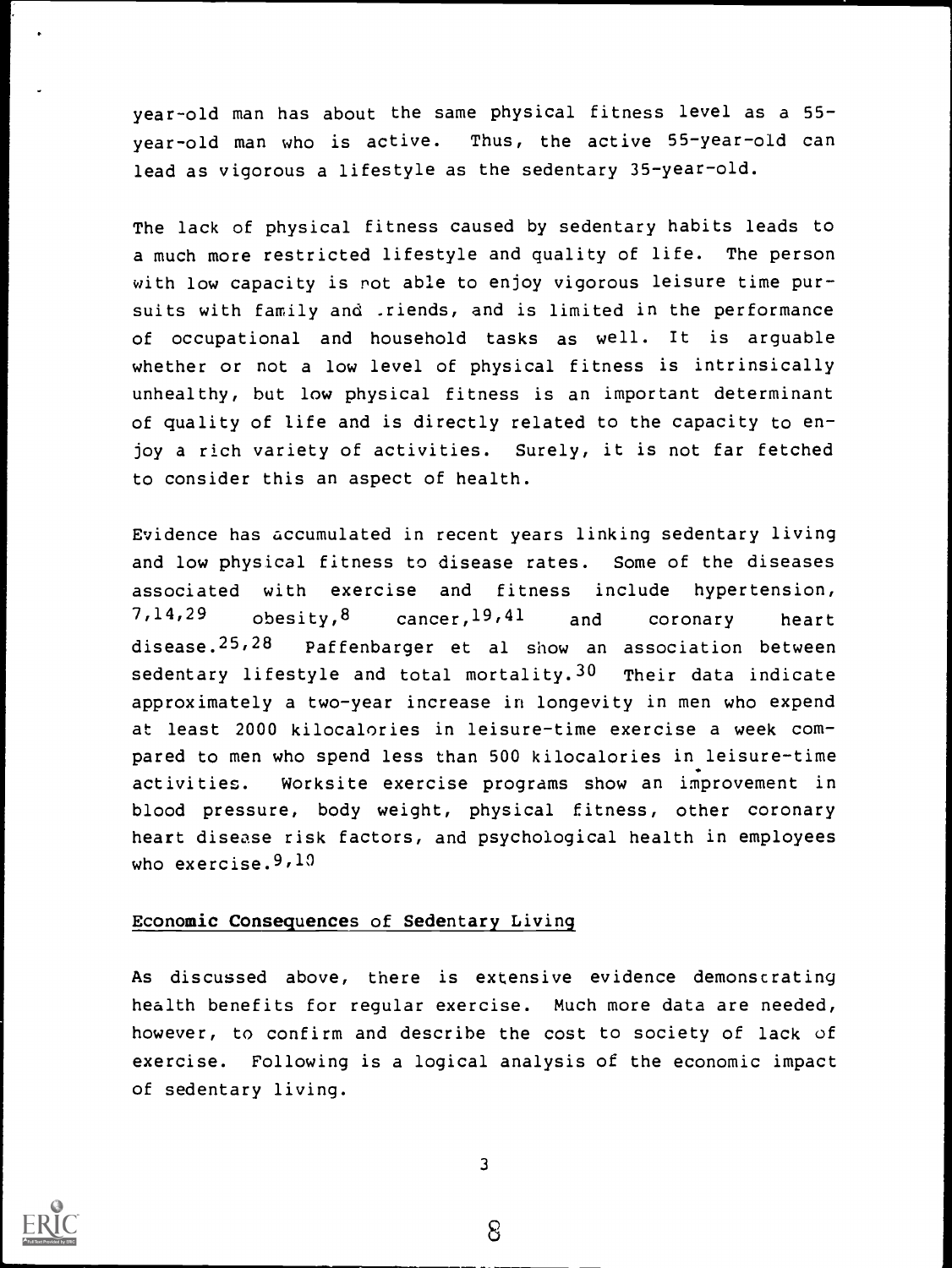Epidemiologists frequently calculate a figure called attributable risk. This figure estimates how much of a disease is caused by, or is due to a particular characteristic. For example, it is estimated that 80 to 90 percent of lung cancer cases can be attributed to the habit of cigarette smoking.

An extension of attributable risk calculations to estimating the community impact of a risk factor is also possible. The community attributable risk is based on a presumed causal association between the risk factor and the disease, the strength of magnitude of that association, and the prevalence of the risk factor in the population.

This latter point (prevalence in the community) is important. A good analogy can be taken from the area of traffic safety. Suppose it were learned that driving a Toyota or a Porche was a risk factor for traffic death. If we had a treatment that prevented automobile deaths, we would prevent many more deaths if the treatment were applied to Toyotas rather than to Porches. This is because of the much higher prevalence of Toyotas in the population. Likewise, if very few people in a population have a risk factor for a disease, elimination of the risk factor will have a minor impact on disease rates. If only one percent of the population smoked, eliminating smoking would not prevent very much lung cancer, even though smoking is a powerful risk factor for lung cancer.

The community attributable risk for sedentary living is high because there are so many people who are inactive. For example, Paffenbarger et al present community attributable risks for sedentary living in two articles based on a study of Harvard male alumni.28,30 In the Harvard alumni population, approximately 61 percent of the men expend less than 2000 kilocalories a week in leisure-time exercise. These men have about <sup>a</sup> <sup>36</sup> percent greater risk of having a first heart attack when compared to their more active peers. The community attributable risk

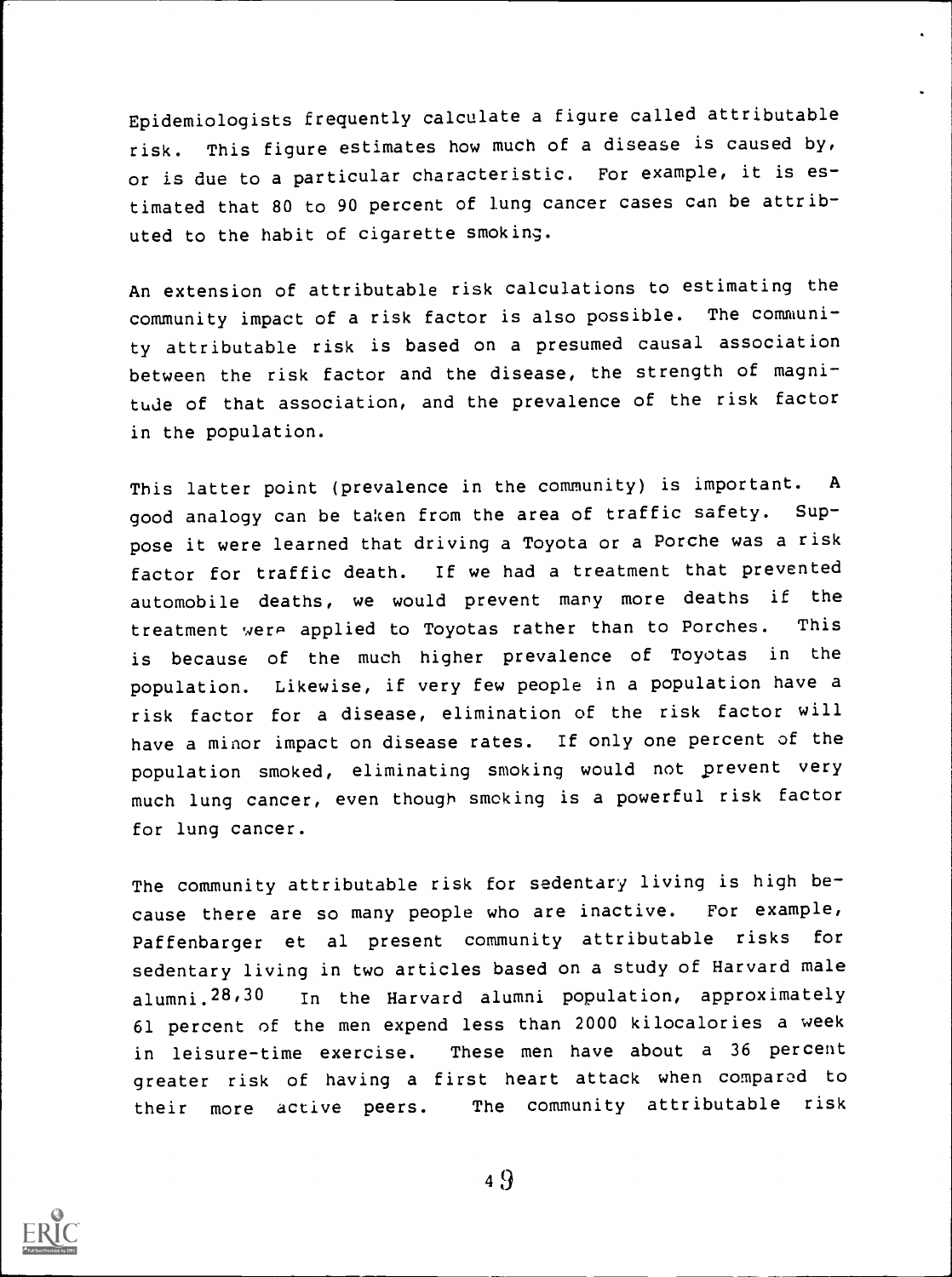calculation considers these facts and estimates that 23 percent of all first heart attacks would have been prevented in this population if all men were physically active.<sup>28</sup> Similar calculations by Paffenbarger et al indicate that 16 percent of all mortality would have been prevented if sedentary habits were eliminated from tne population.30

To put these numbers in perspective, community attributable risk of first heart attacks were 13 percent and 10 percent for cigarette smoking and hypertension, respectively. Thus, eliminating sedentary living would prevent more heart attacks in the Harvard Alumni than eliminating cigarette smoking.

It can be argued that the community attributable risk of sedentary living is relatively high and elimination (or at least a reduction) of this risk factor has important economic implications for society. Heart attacks are expensive to the individual, employers, and society as a whole. Cardiovascular disease accounts for \$72.1 billion in medical care costs and lost productivity each year in the United States. A reduction in heart attack rates has the potential to save American business a great deal of money and in some cases may keep families from needing public assistance.



ìΛ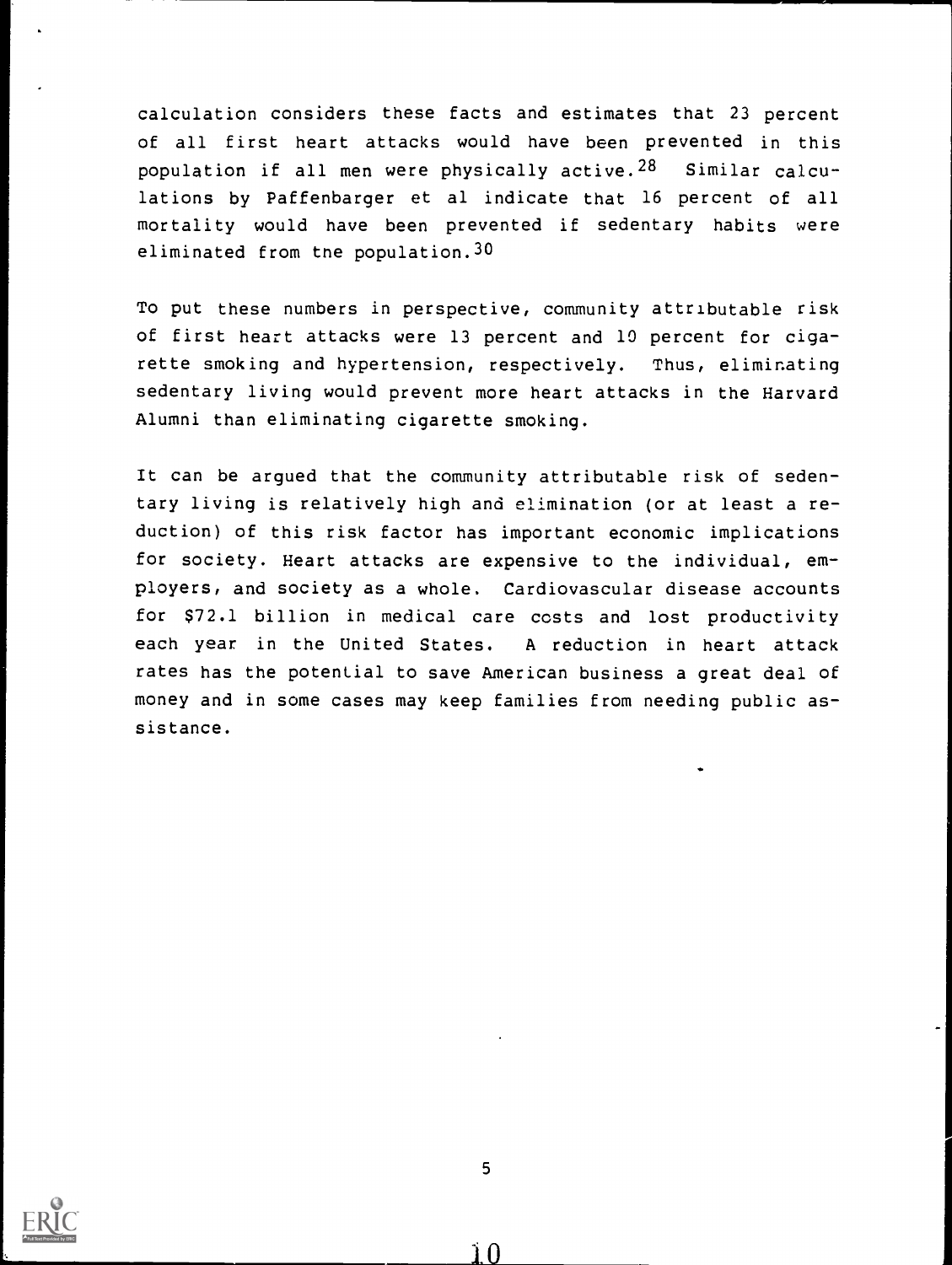#### BENEFITS OF WORKSITE EXERCISE PROGRAMS

The impact of exercise programs conducted at the worksite has been scientifically studied for at least the past 18 years. Research has focused on the ways in which exercise affects fitness, other physiological indicators of health (e.g., smoking, blood lipids, psychosocial factors), job performance and satisfaction, absenteeism and turnover, and medical and health care costs. This section summarizes the research evidence that demonstrates the value of exercise programs for business and industry.

Several recent reviews of the effects of worksite exercise programs have appeared in professional publications. Some of these reviews focus on programmatic issues and general results (cf.18,21,24,31), while others specifically address absenteeism or productivity<sup>15,23</sup> and medical and health care costs.  $34,35$ This review is designed to summarize the effects of exercise on all major indicators of success, including fitness, health risks, job performance, absenteeism, and health costs. Attempts at analyzing the cost-benefit effects of worksite exercise programs have been made by a few researchers, and these also are included in this review.

Anyone even remotely familiar with the field of worksite health promotion is almost certain to see articles describing the success of one program or another in a variety of general lay or specialty magazines, newsletters, or similar publications. Much of what appears in these articles, though often labeled scientific research, would not withstand the test of peer review required for publication in respected scientific journals or books, or for presentation at major scientific conferences. There is nothing wrong with publishing articles describing successful (or unsuccessful) programs, but unsubstantiated findings should not be in-

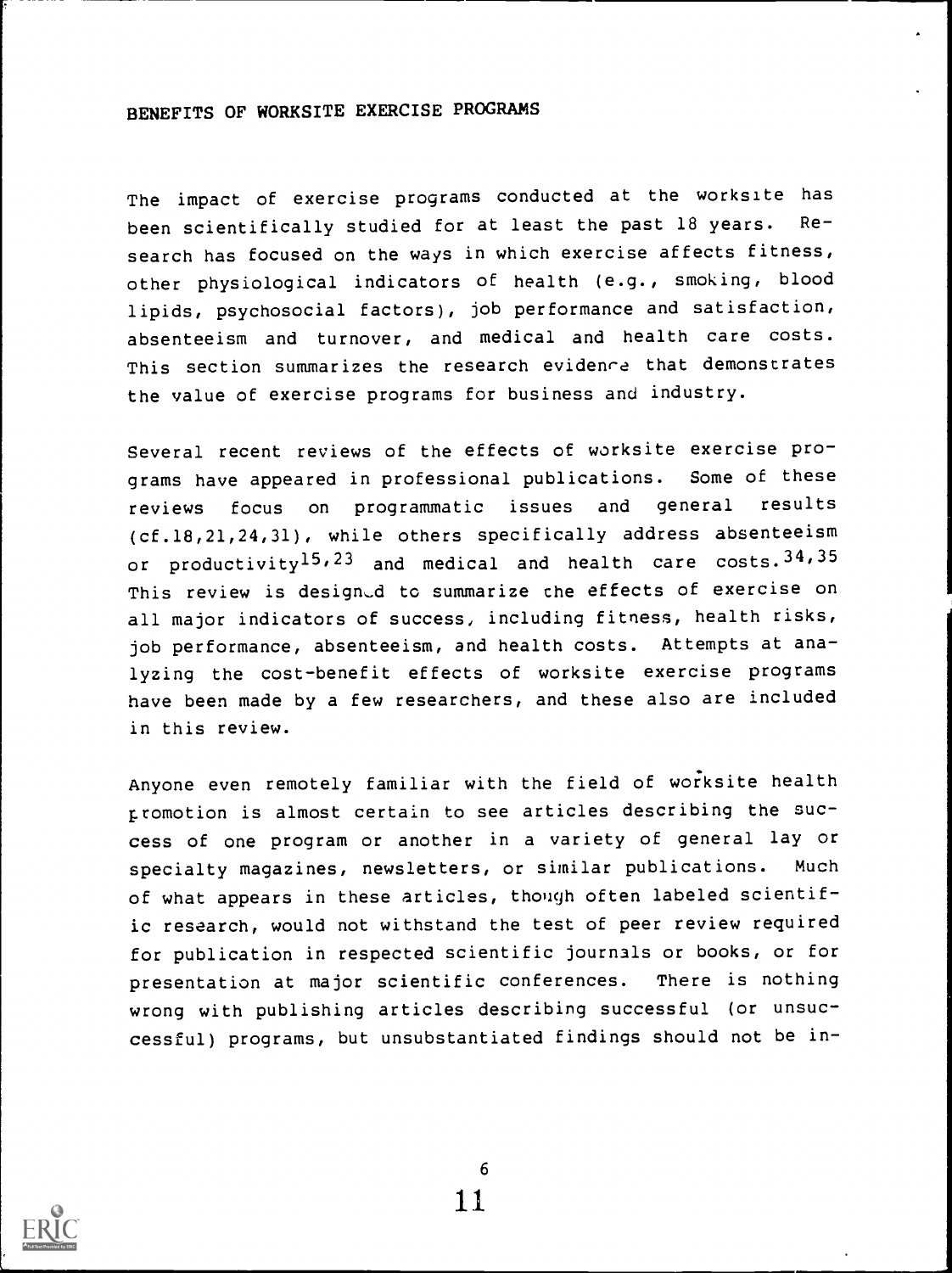cluded in reviews of  $_{r}$ rogram efficacy. For this reason, the present review focuses on only those programs that have presented data through pre-reviewed channels.

Table 1 provides a summary of the research findings on exercise programs for the 17 worksites for which there exists adequately documented data. In several cases, more than one paper describing research at <sup>a</sup> given worksite is available. The employee populations at the 17 worksites range in size from about 1,500 at the Hurst-Euless-Bedford (H-E-B) Independent School District in Texas to tens of thousands of employees and spouses at several Control Data locations. Sample sizes for the various research studies conducted at these worksites were generally a fraction of the total employed population.

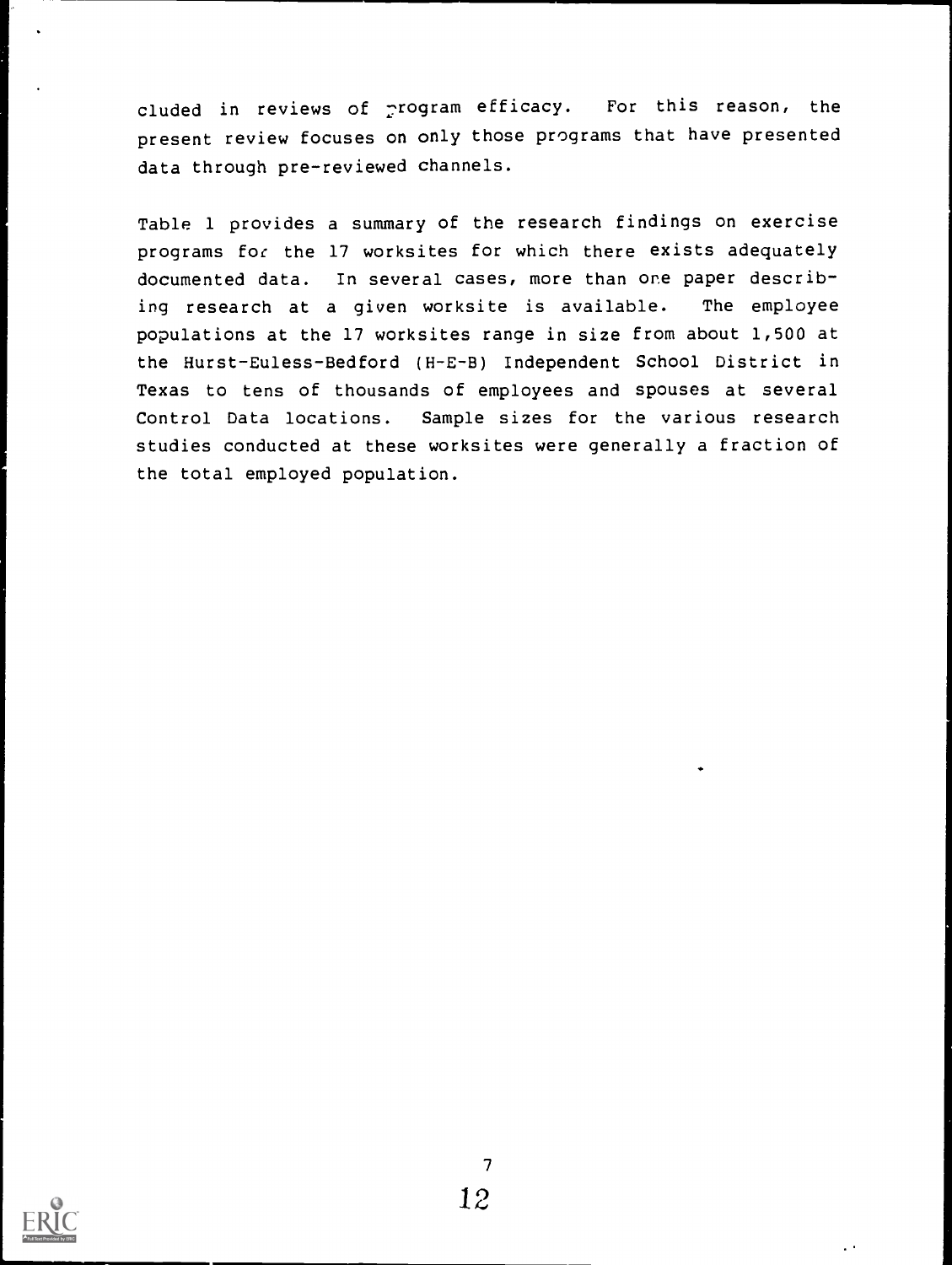#### Table 1. SUMMARY OF RESEARCH FINDINGS ON WORKSITE EXERCISE PROGRAMS

 $\bullet$ 

|                                          |        | --------DOCUMENTED BENEFITS--------- |           |             |                           |              |            |
|------------------------------------------|--------|--------------------------------------|-----------|-------------|---------------------------|--------------|------------|
| WORKSITE RUF # FITNESS RISKS PERF. EEISM |        |                                      |           |             | HEALTH JOB ABSENT- HEALTH | <b>COSTS</b> | <b>CBA</b> |
| ΑΓ&Τ                                     |        | $38$ 0/+ + +                         |           |             |                           | $\ddot{}$    | $\ddot{}$  |
| <b>BLUE CROSS</b><br>(IN)                | 20     |                                      |           |             |                           | $+$          | $\ddot{}$  |
| CANADIAN<br>LIFE                         | 13,36  | $+$                                  |           | $\mathbf 0$ | $+$                       | $\ddot{}$    |            |
| CONTROL<br><b>DATA</b>                   | 27     | $\ddot{}$                            | $\ddot{}$ |             |                           |              |            |
| DALLAS ISD                               | 10     | $\ddot{}$                            | $+$       | $\ddot{}$   | $\ddot{\phantom{1}}$      |              |            |
| <b>EXXON</b>                             | 43     | $\ddot{}$                            | $\ddot{}$ |             |                           |              |            |
| $H-E-B$ ISD                              | 33     |                                      |           |             | $+$                       | $\ddot{}$    | $\ddot{}$  |
| JOHNSON &<br>JOHNSON 9                   |        | $+$                                  | $0/$ +    |             |                           |              |            |
| KIMBERLY-<br><b>CLARK</b>                | 37     | $\ddot{}$                            | $+$       |             | $+$                       |              |            |
| LA CITY FIRE 2                           |        | $\ddagger$                           | $\ddot{}$ |             | $+$                       |              |            |
| LA COUNTY<br>FIRE                        | 12     | $+$                                  | $\div$    |             | $\ddot{}$                 |              |            |
| MOBIL OIL                                | 22     | $+$                                  | $\pm$     |             |                           |              |            |
| NASA                                     | 16     | $\pmb{+}$                            | $0/$ +    | $0/$ +      |                           |              |            |
| NY STATE ED<br>DEPT                      | 5      | t                                    | $\ddot{}$ |             | +                         |              |            |
| PRUDENTIAL                               | $11\,$ | $\ddot{}$                            | $0/$ +    |             | +                         | $\ddagger$   | $\pmb{+}$  |
| TENNECO                                  | 3, 4   |                                      |           | $0/$ +      | $0/$ +                    | $0/ +$       |            |
| <b>XEROX</b>                             | 32     | $\pmb{+}$                            | $\ddot{}$ |             |                           |              |            |
|                                          |        |                                      |           |             |                           |              |            |

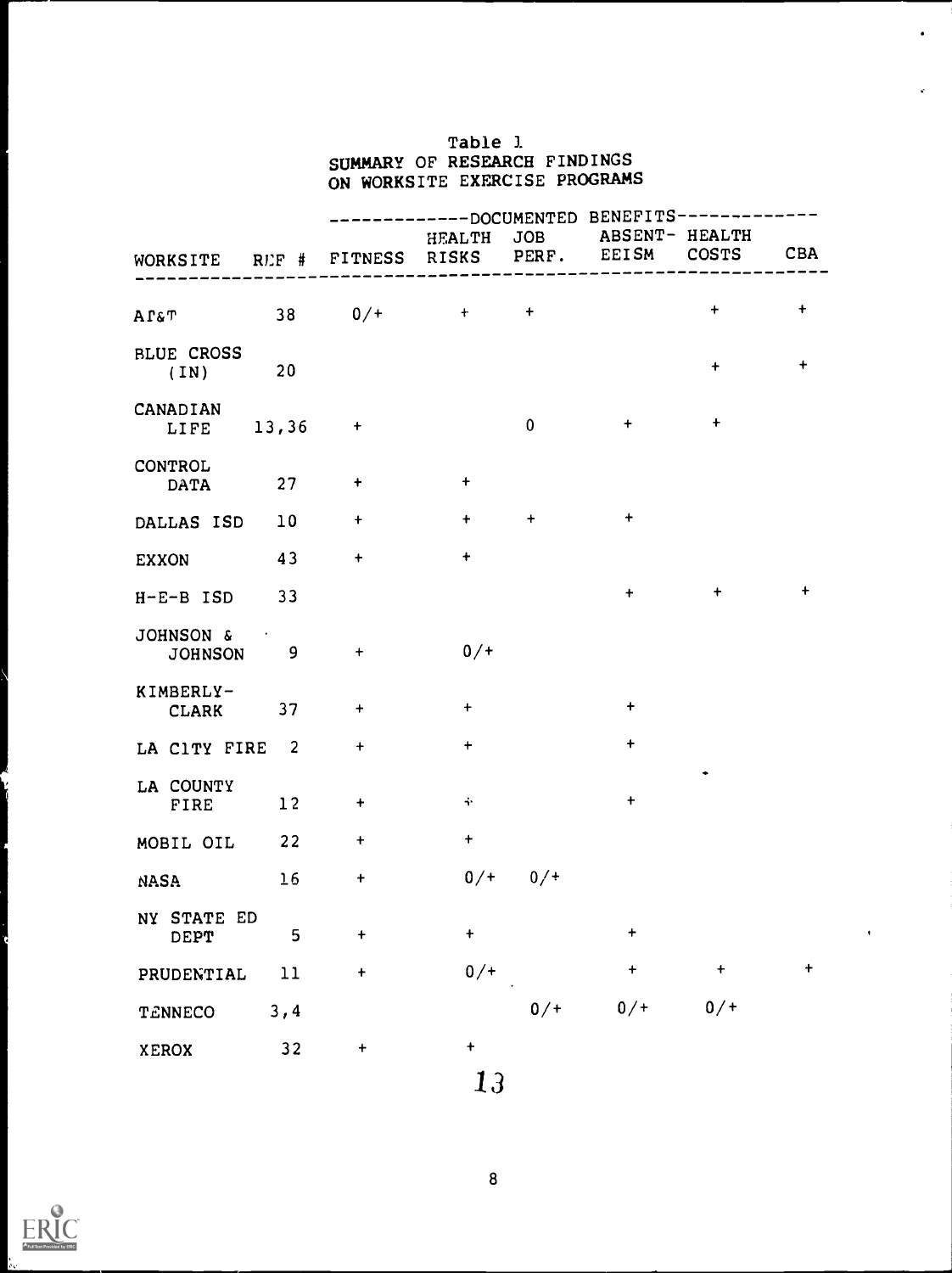# DEFINITIONS OF TERMS

 $\overline{\phantom{a}}$  $\langle \cdot \rangle$ 

| Fitness                                                   | aerobic capacity, physical work capacity, exercise |  |  |  |  |  |  |  |  |
|-----------------------------------------------------------|----------------------------------------------------|--|--|--|--|--|--|--|--|
|                                                           | habits and patterns, strength, flexibilit;, body   |  |  |  |  |  |  |  |  |
|                                                           | composition                                        |  |  |  |  |  |  |  |  |
| Health risks                                              | smoking, blood pressure, blood lipids, psychologi- |  |  |  |  |  |  |  |  |
|                                                           | cal factors                                        |  |  |  |  |  |  |  |  |
| Job Perform-                                              |                                                    |  |  |  |  |  |  |  |  |
| productivity, attitudes, satisfaction, commitment<br>ance |                                                    |  |  |  |  |  |  |  |  |
| Absenteeism                                               | disability and sick leave, turnover                |  |  |  |  |  |  |  |  |
|                                                           | Health costs medical and health care costs         |  |  |  |  |  |  |  |  |
| <b>CBA</b>                                                | cost-benefit analysis                              |  |  |  |  |  |  |  |  |
|                                                           |                                                    |  |  |  |  |  |  |  |  |
| RATING KEY:                                               | + = BENEFICIAL EFFECT OF EXERCISE PROGRAM          |  |  |  |  |  |  |  |  |
|                                                           | $0 = NEUTRAL$ OR MINIMAL EFFECT                    |  |  |  |  |  |  |  |  |
|                                                           | $0/+$ = MIXED FINDINGS                             |  |  |  |  |  |  |  |  |
|                                                           | $BLANK = NO DATA REPORTED$                         |  |  |  |  |  |  |  |  |

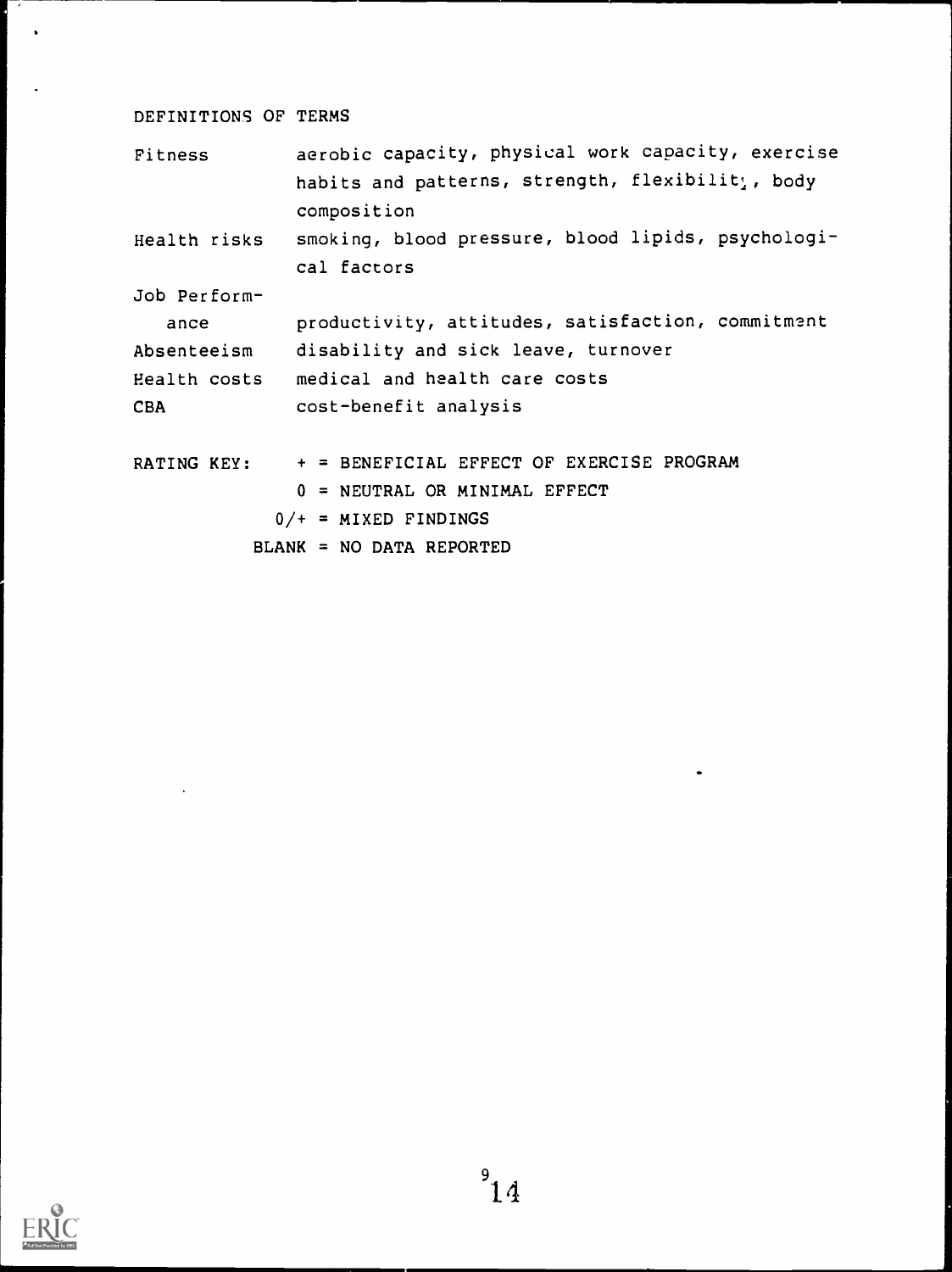In general, the research results support the notion that worksite exercise programs improve fitness and help reduce other health risks. The findings consistently show improvements in aerobic capacity and exercise habits, as well as in other f :ness-related measures. In most cases, health risk factors,  $f$  h as smoking, and elevated blood lipids, also respon to the worksite programs. The impact of these programs on job performance, including productivity and job-related attitudes, is less well established. As in cross-sectional studies of exercise habits and job performance (e.g., 6), the productivity results are weak or nonexistent. This is most likely due to the difficulty in finding valid and reliable techniques for measuring productivity. Findings on job-related attitudes are a bit more supportive of an exercise benefit. 13

#### Impact of Exercise on Absenteeism

Especially important to employers is the increase in studies directed at identifying the relationship between worksite exercise programs and "bottom-line" variables, such as absenteeism and medical care costs. The results from the few programs that measured these variables show mostly favorable effects.

- o Among Canadian Life employees,13 modest differences in absenteeism were shown between intervention and control employees. However, "high adherent" participants experienced an almost 50 percent drop in average absenteeism relative to the year prior to the fitness program.
- o At the New York State Education Department, a net reduction of 4.7 hours of sick leave per employee per year was shown for all participants.<sup>5</sup>
- o At Prudential, a 20.1 percent reduction in average disability days was seen for one group of program participants.11

 $1\overline{9}$ 



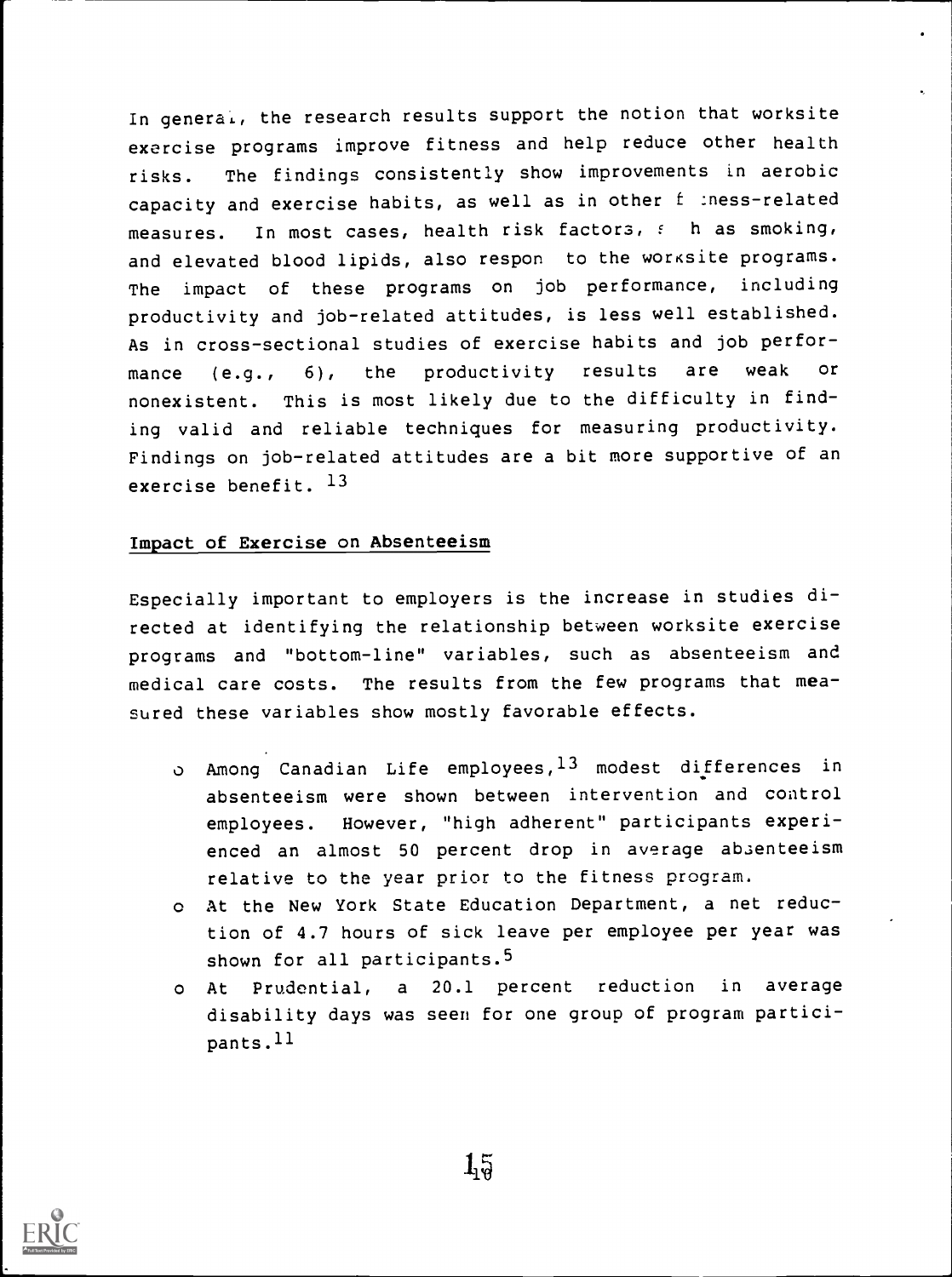- o At Tenneco, there was a trend for exercisers to have fewer sick hours than nonexercisers, although this difference was statistically significant only for female employees.<sup>3</sup>
- o At both the Dallas and H-E-B Independent School Districts, reductions in absences of 1.25 days per year and 0.43 days per year, respectively, were seen for program participants relative to control group participants.  $10,33$  Given the added burden of substitute teachers costs that must be borne by school districts, these absenteeism reductions yielded actual savings of \$149,578 for the Dallas district and \$4,127 for the H-E-B district.

#### Impact of Exercise on Medical and Health Care Costs

Direct medical and health care cost savings also have been documented in several studies of worksite exercise programs. Most studies report the short-term (one to two year) effects of the worksite program on medical care costs.

- o For example, in the Canadian Life program, Shephard and colleagues<sup>36</sup> showed that the total cost for medical care increased by 35 percent in a control company but only by one percent at Canadian Life. High-adherent participants at Canadian Life actually showed a five percent reduction in their medical care costs from the year before to the year following introduction of the program.
- $\circ$  At Prudential, Bowne and colleagues<sup>11</sup> demonstrated a 45.7 percent (\$262.15) reduction in average major medical costs from the pre-entry to the post-entry year for one group of program participants. The higher the level of fitness achieved during the program, the lower the postentry medical care costs.
- o Similarly, Baun and colleagues<sup>3</sup> report a 48.2 percent (\$553) difference between exercisers and nonexercisers at Tenneco. (As with the absenteeism findings, the Tenneco

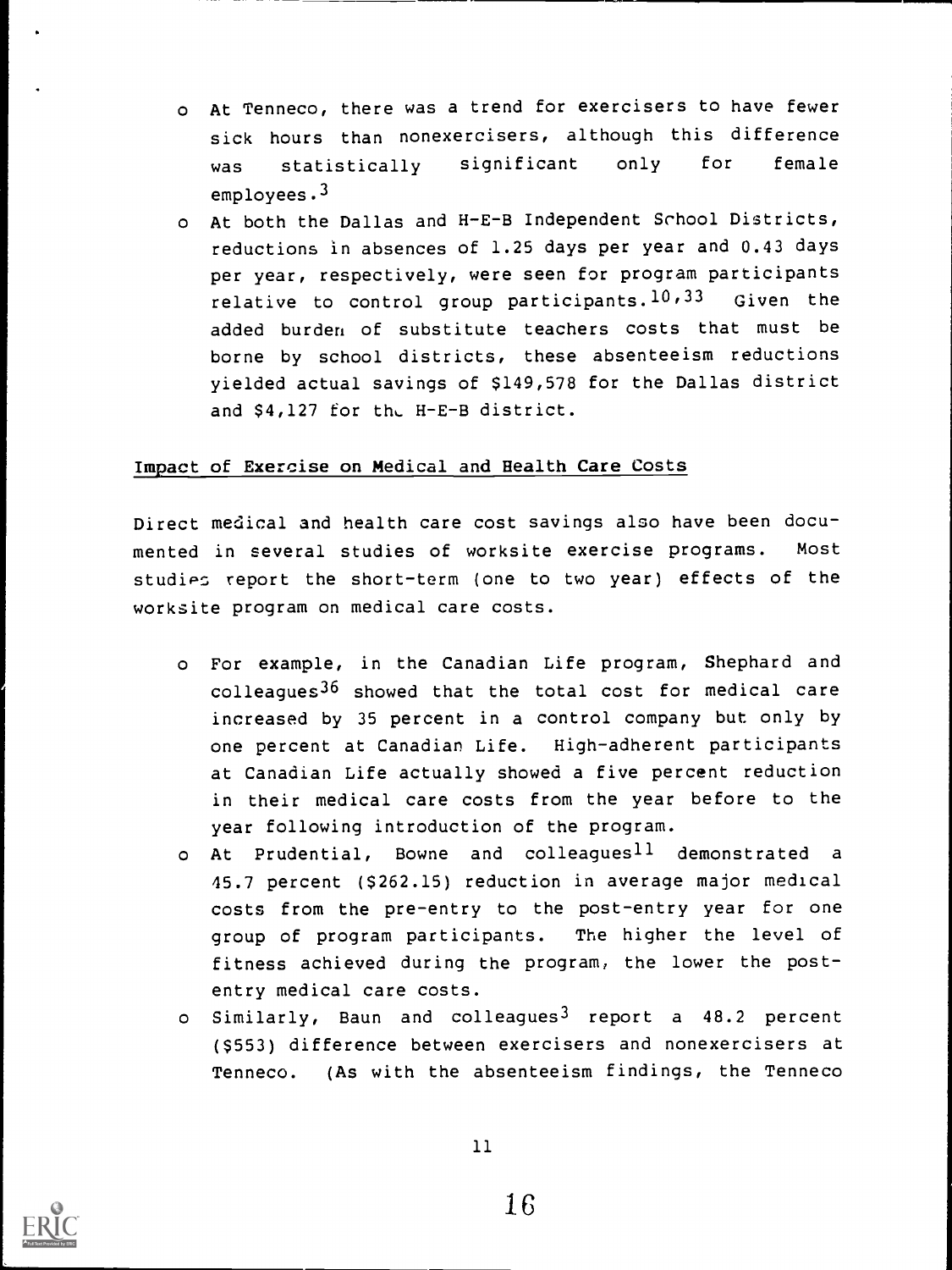data are treated in the table as mixed findings because rigorous statistical control procedures were not employed by the researchers.)

o And, Rogers and colleagues<sup>33</sup> report an average \$253.42 reduction in medical care costs for the comprehensive program participants at the H-E-B Independent School Districts relative to the same period during the year prior to program introduction. By comparison, teachers in the randomly assigned control group averaged a \$6.62 increase in medical care costs during the experimental period.

Two long-term medical care studies extend the findings of the short-term programs.

- o The Los Angeles County Firefighters showed a 45 percent reduction in workers' compensation costs per \$100 of payroll during the first 10 years of their program.<sup>12</sup> Compensation costs, especially those for back injuries, were substantially lower for those firefighters who were most flexible versus those least flexible, those strongest versus those weakest, and those who had the highest physical work capacity versus those who had the lowest physical work capacity.
- o At Blue Cross and Blue Shield of Indiana, 20 long-term (4.75 year) differences in discounted average medical care costs were \$519.09 between one cohort of program participants and a nonparticipant employee control group. For every \$1.00 in medical care costs spent on participating employees, \$1.73 was spent on nonparticipating employees.

#### Cost Benefit of Worksite Exercise Procems

Worksite exercise programs are not free; so, in an attempt to factor in the costs associated with conducting these programs, several researchers have published cost-benefit analyses.



12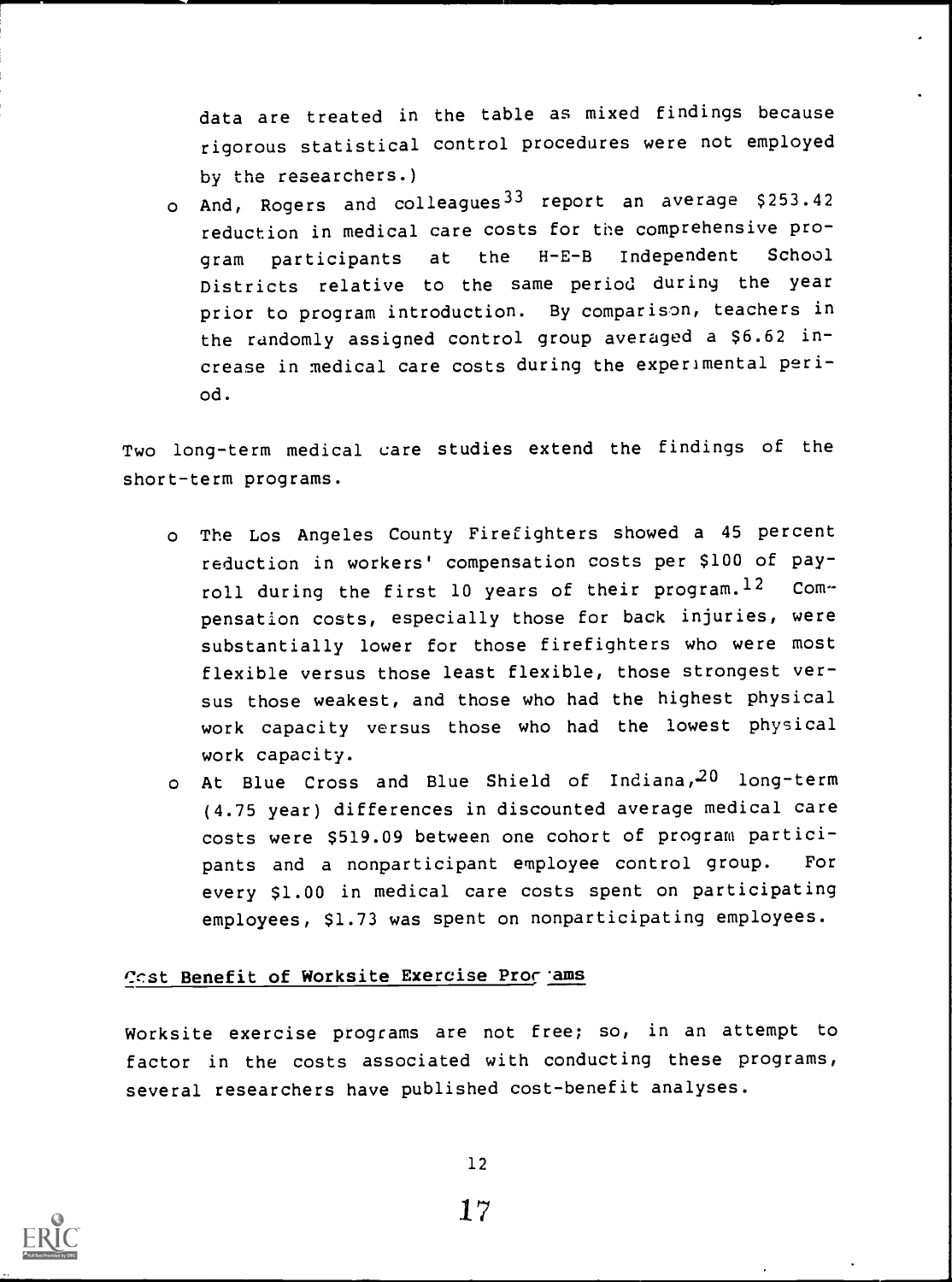- o At Prudential, a facility-based program tnat includes physical examinations, laboratory testing, exercise classes and instruction, educational seminars, and periodic rescreening, Bowne et al<sup>ll</sup> estimate a 2.93 benefit-tocost ratio for program participants, not including the costs of laboratory tests and medical examinations or capital investment in equipment. If these costs are included, then the benefit-to-cost ratio is 1.91. Thus, for every \$1.00 spent on the programs, Prudential realized a \$1.91 savings in short-term disability and medical care costs.
- o At the H-E-B Independent School District, in a program that used the existing facilities and resources of the school district, the benefit-to-cost ratio for program participants during the experimental period was 1.41.33
- o In the Blue Cross and Blue Shield of Indiana program, the benefit-to-cost ratio for the entire five years of the program was 1.45.20

#### Effects of Exercise, Independent of Other Programs

Since so many exercise programs are part of a more comprehensive worksite health promotion effort, extra care must be taken to show the specific effects of the exercise component independent of other health promotion efforts. This is especially important when'looking at job performance, absenteeism and medical care costs, all of which could be affected by simply being identified as a program participant (the so-called "Hawthorne Effect"). One way to iso ate the effects of an exercise component is to stratify the participants into differing levels of post-program fitness or adherence to the exercise program and then determine whether there is a "dose-response" relationship between the level of fitness or adherence and the outcome measures. Stratification or other statistical control techniques were employed by several researchers and generally supports the findings of unique effects of exercise on absenteeism and medical care costs. $10^{-13}$ , 36



13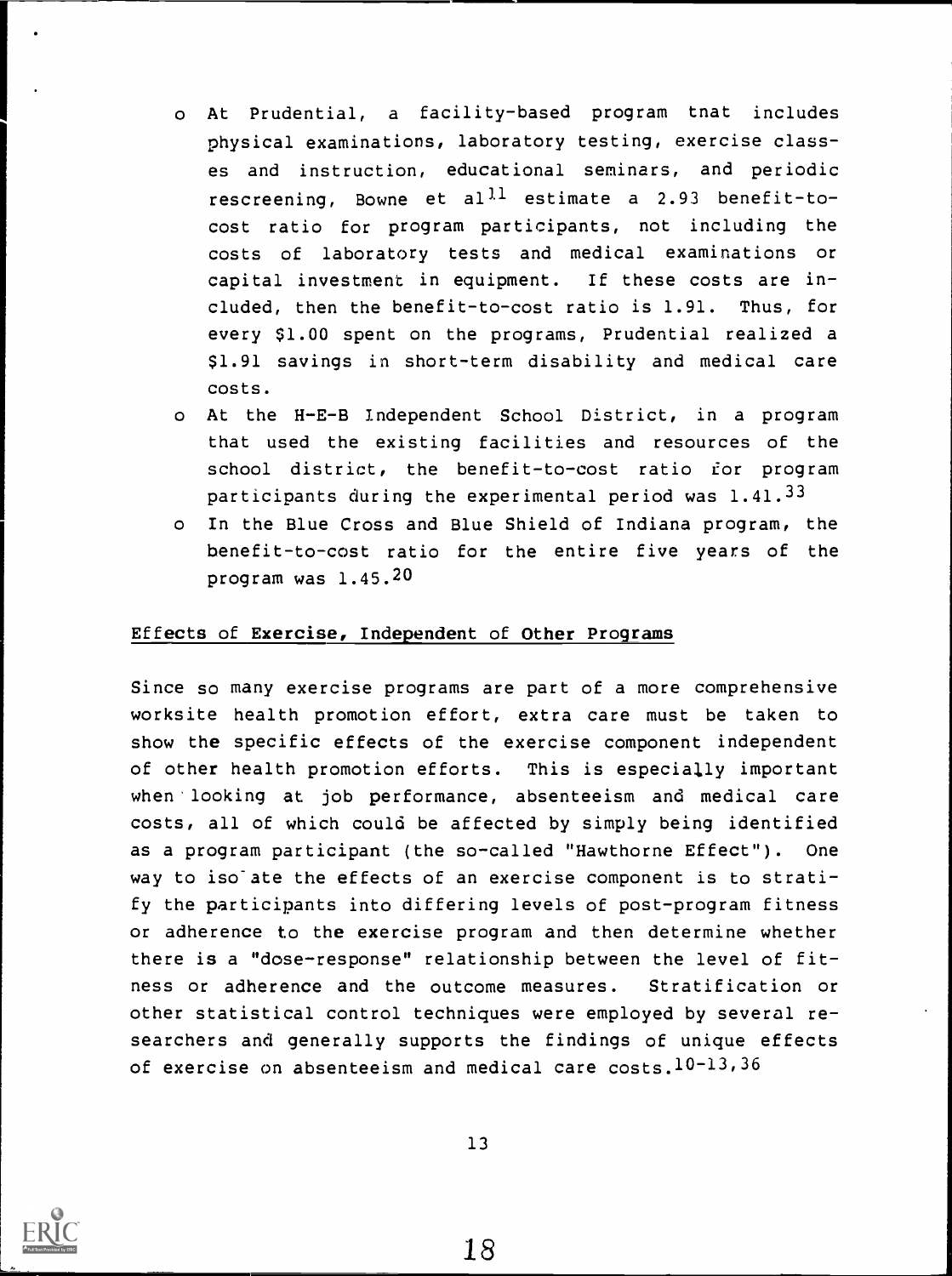o Blair and colleagues<sup>10</sup> show that improvement in treadmill time (an indicator of physical fitness) was significantly related to a reduction in absenteeism among program participants, even after controlling for the effects of other variables, such as age, sex, and prior-year absenteeism.

#### Effects of Participation on Study Results

Program participation is another important issue that must be considered when evaluating results of these studies. In some cases, participation was limited to volunteers or regular attendees of company-owned facilities (e.g., 3,4,32). In other cases, data were based on the entire employed population, including program non-participants or "non-respondents" to data collection procedures (e.g., 9,13,36). The self-selection of program volunteers makes interpretation of the results of most of the studies quite difficult. Indeed, in the cases of Exxon and Tenneco, the researchers themselves report the fact that the results documenting beneficial effects for exercisers over nonexercisers are more due to predisposing factors among the exercisers rather than program intervention.3,43 A far better way to determine program efficacy is to study a large enough employee sample and analyze the results for nonparticipants and program "dropouts."

In summary, the results of these peer-reviewed studies of exercise programs at the worksite support the contention that such endeavors are beneficial for the employees who participate and for the organizations sponsoring the programs. From a scientific standpoint, more attention needs to be paid to the design of adequately controlled and conducted studies. From the point of view of the "consumer," the only question is how much more persuasive do the cost-benefit data need to be before the decision to start a program is made and benefits for the organization begin to be realized.

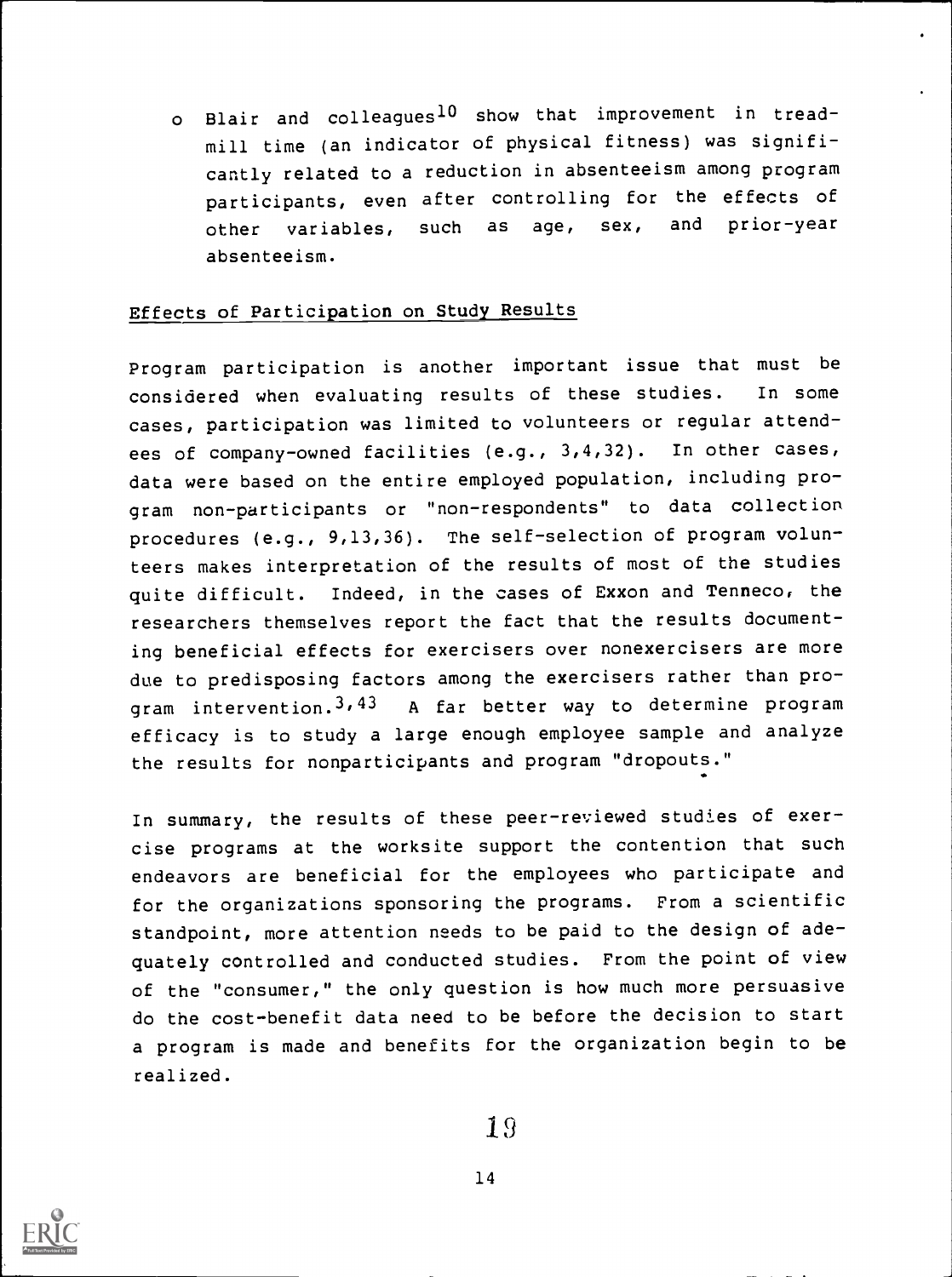LEGISLATION AND OTHER INCENTIVES SUPPORTING PHYSICAL FITNESS PRO-GRAMS

In addition to the incentive of cost management through physical fitness programs at the worksite, there also is legislation supporting such programs. On the national level, the Tax Reform Act of 1984 (P.L. 98-369) allows companies to omit the value of any on-site athletic facilities from their gross income.<sup>40</sup> The term "on-site athletic facility" refers to any gym or athletic facility that (1) is located on the premises of the employer, (2) is operated by the employer, and (3) is used substantially by employees of the employer, their spouses, and their dependent children.

In the public sector, federal agencies currently have the authority to initiate programs that promote and maintain physical and mental health of federal employees. However, a United States Office of Personnel Management (OPM) news release, dated April 4, 1986, states the OPM has issued new guidelines to permit federal agencies broader discretion in using appropriated funds to initiate or expand exercise and fitness facilities. Specifically, OPM Director Constance Horner wants federal department and agency . heads to consider exercise and education about these activities as key components of the Federal Employee's Health and Fitness Programs.

Similar to these federal guidelines, legislation in the state of Texas also is supportive of worksite fitness activities. The State Employees Health Fitness and Education Act of 1983 (H.B. 2196) allows Texas state agencies, institutions, and commissions to: (1) use state funds to develop their own employee health and fitness programs, (2) use available facilities for health and fitness programs, and (3) enter into agreement with other state, local, or federal institutions to participate jointly in health

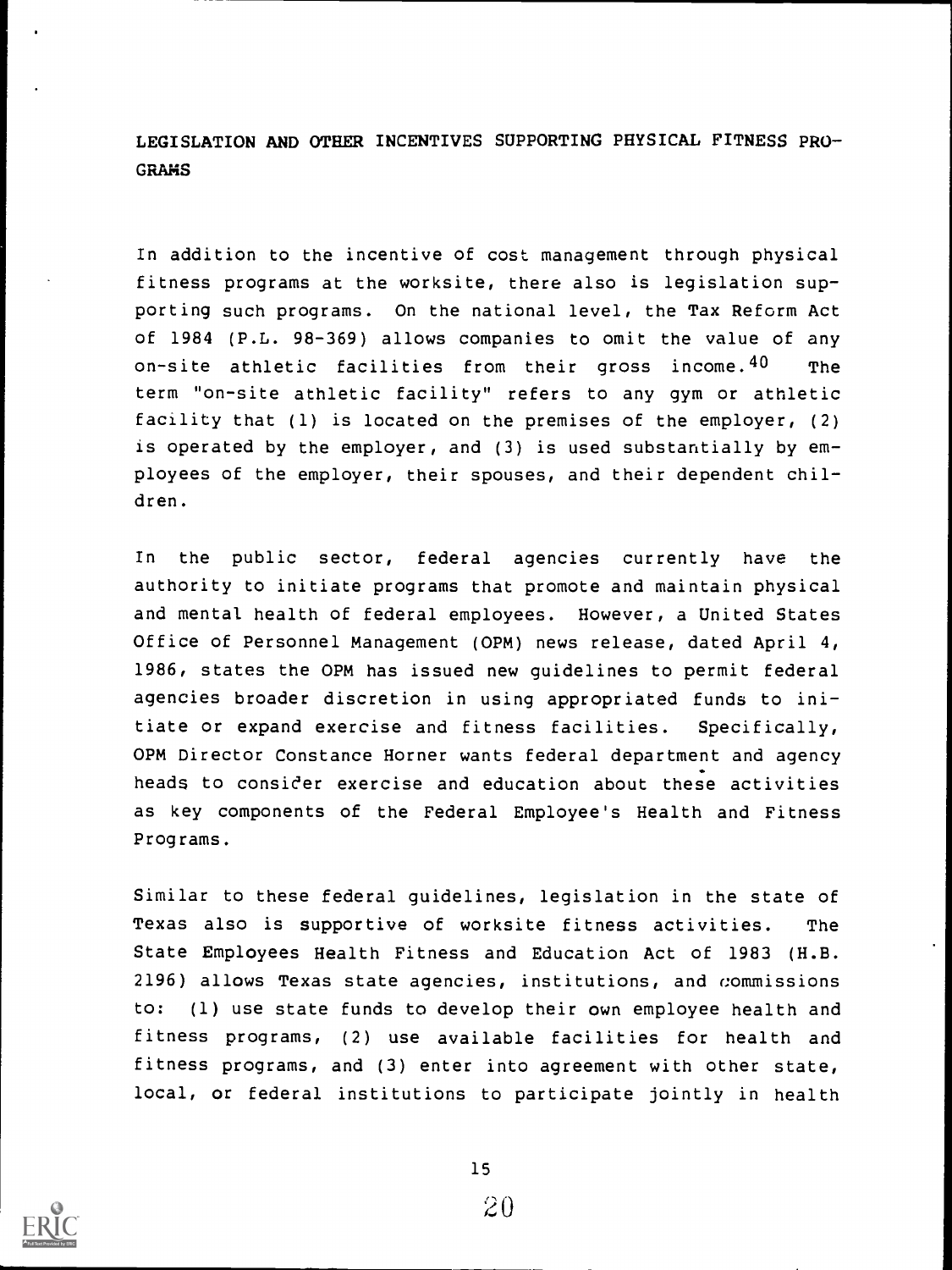and fitness education or fitness activity programs for its administrators and employees.<sup>39</sup> The importance of such legislation is indicated by the 19 proposals for health and fitness programs from state agencies that had been received by the Governor's Commission on Physical Fitness by October of 1985.26

(Note that not all state governmental agencies were contacted regarding health and fitness legislation. Therefore, states other than Texas may also have statutes or pending legislation which supports physical fitness programs at the worksite.)

As more data are compiled that demonstrate the positive effects of physical activity, more legislation supporting these programs can be anticipated. This is indicated by the recent passage of federal legislation (S.2057) that will establish a President's Council on Health Promotion and Disease Prevention.



2.1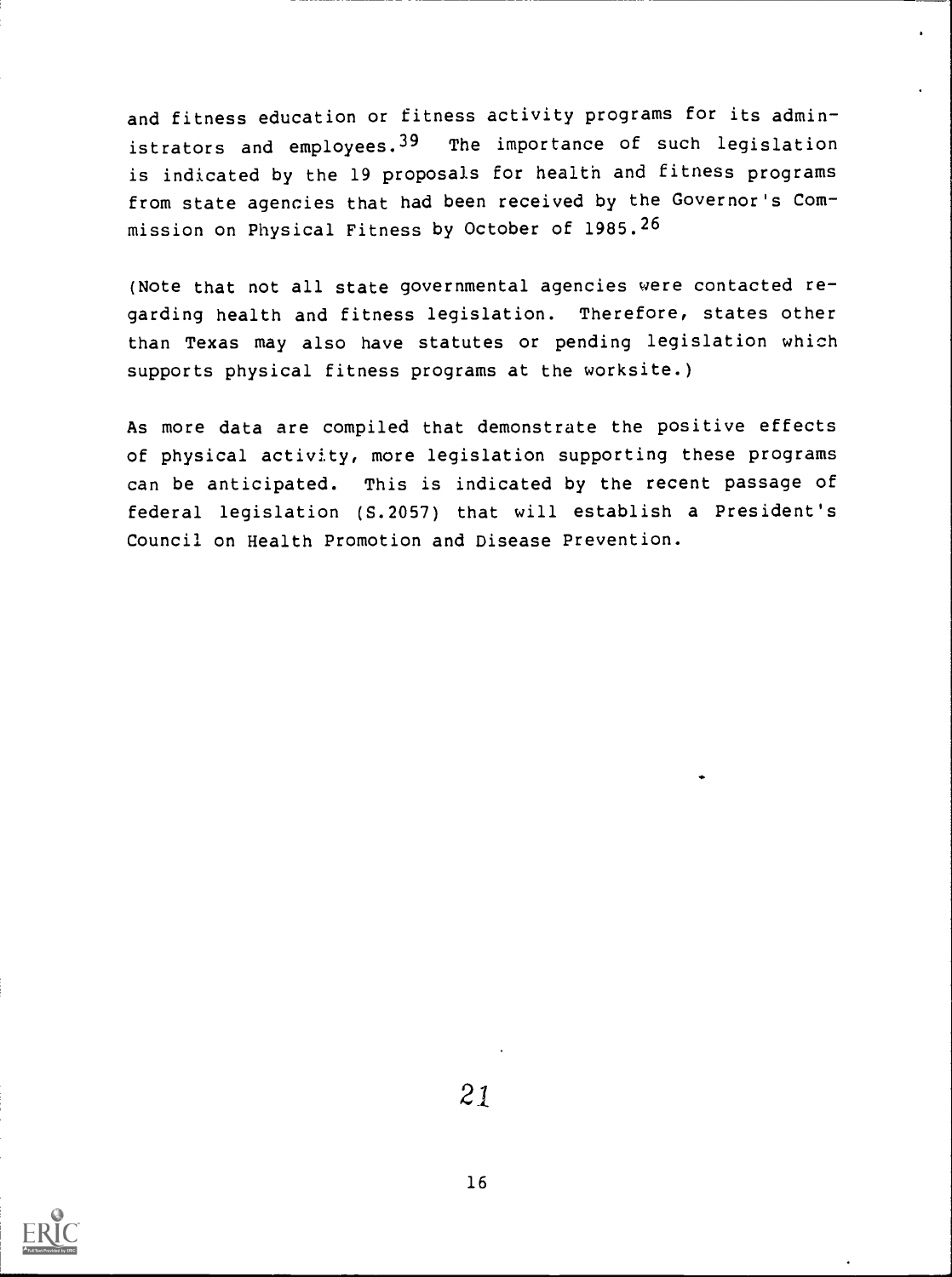### CURRENT ISSUES AFFECTING WORKSITE FITNESS PROGRAMS

There are many issues to consider when implementing physical fitness programs at the worksite. This suction will focus on areas that can help insure the implementation of both a safe and effective program.

#### The Need for Pre-Exercise Screening

For the majority of adults, exercise is both safe and beneficial. However, the American College of Sports Medicine (ACSM) recommends some screening prior to the initiation of an exercise program. The screening should consist of three major components: a review of personal and family medical history, a limited physical examination, and various laboratory tests.<sup>1</sup> For most individuals, these assessments do not require medical personnel or medical facilities.

Following this initial screening, individuals should be classified into one of three categories:

- 1. Apparently Healthy Individuals those  $v_{\alpha}$  are apparently healthy and have no major coronary risk factors (see Table 2).
- 2. Individuals at Higher Risk those who have symptoms suggestive of possible coronary disease and/or at least one major coronary risk factor.
- 3. Individuals With Disease  $-$  those with known cardiac, pulmonary, or metabolic disease.

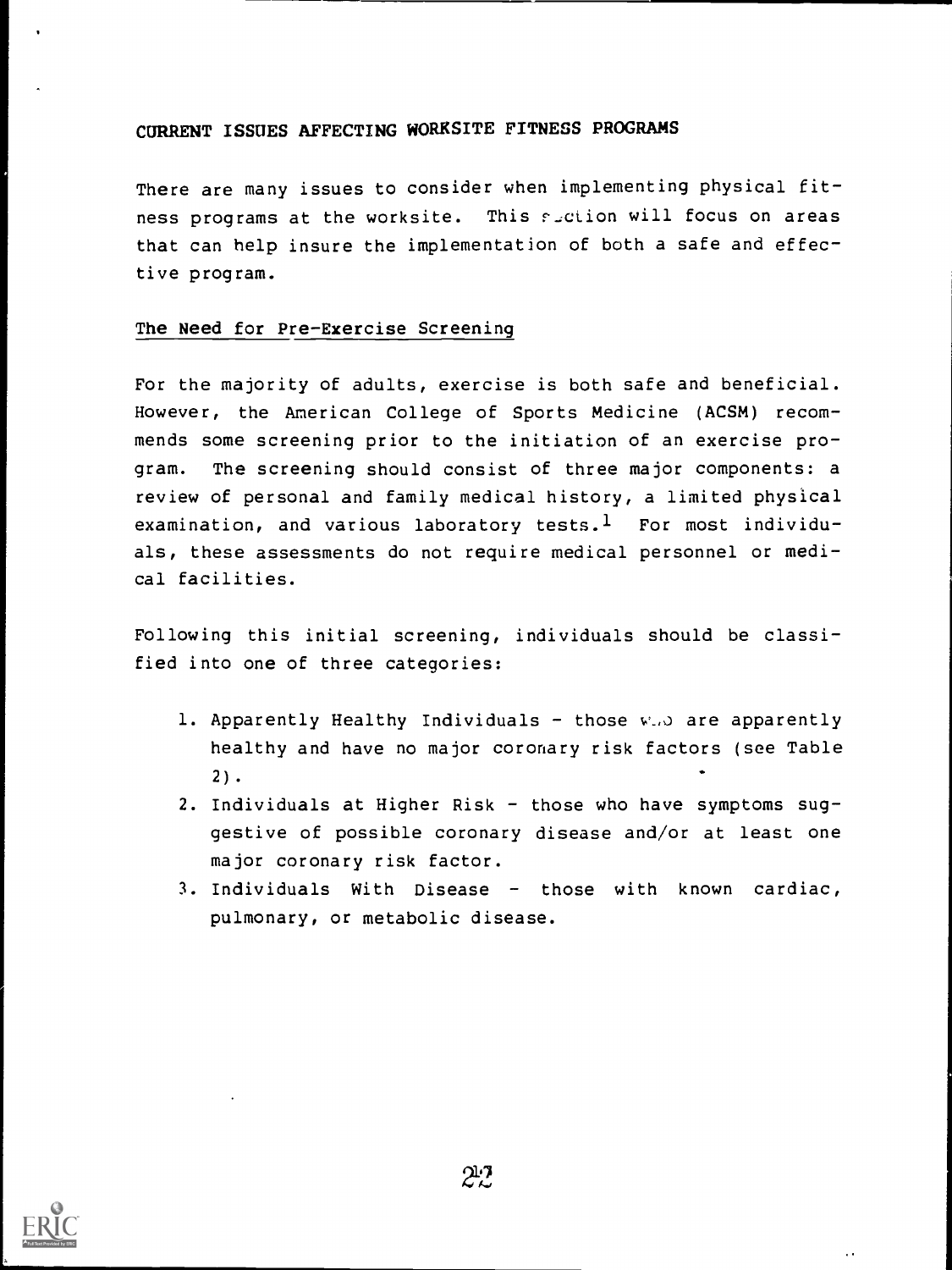# TABLE 2: MAJOR CORONARY RISK FACTORS\*

- 1. History of high blood pressure (above 145/95).
- 2. Elevated total cholesterol/high density lipprotein cholesterol ratio (above 5).
- 3. Cigarette smoking.
- 4. Abnormal resting ECG.
- 5. Family history of coronary or other atherosclerotic disease prior to age 50
- 6. Diabetes mellitus

|                                                                           | APPARENTLY HEALTHY |                    |                 | HIGHER RISK                                   | WITH<br><b>DISEASE</b> |            |  |
|---------------------------------------------------------------------------|--------------------|--------------------|-----------------|-----------------------------------------------|------------------------|------------|--|
|                                                                           | Below<br>45        | 45<br>and<br>Above | Below 35<br>No. | $35$ and<br>Above<br>No.<br>Symptoms Symptoms | Symptoms               | Any<br>Age |  |
| Maximal Exercise<br>Test Recommended<br>Prior to an Exer-<br>cise Program | No.                | <b>Yes</b>         | N0.             | <b>Yes</b>                                    | Yes                    | <b>Yes</b> |  |
| Physician Attendance<br>Recommended for<br>Maximal Testing (under 35)     | No.                | <b>Yes</b>         | <b>Yes</b>      | <b>Yes</b>                                    | Yes                    | <b>Yes</b> |  |
| Physician Attendance<br>Recommended for<br>Sub-Maximal Testing            | No.                | No.                | NO.             | <b>Yes</b>                                    | <b>Yes</b>             | Yes        |  |

#### TABLE 3. GUIDELINES FOR EXERCISE TESTING\*

\*American College of Sports Medicine. "Guidelines for Exercise Test-<br>nd Prescription." 3rd Ed. Philadelphia: Lea & Febiger. 1986. ing and Prescription." 3rd Ed. Philadelphia: Lea & Febiger. (Reprinted with permission)



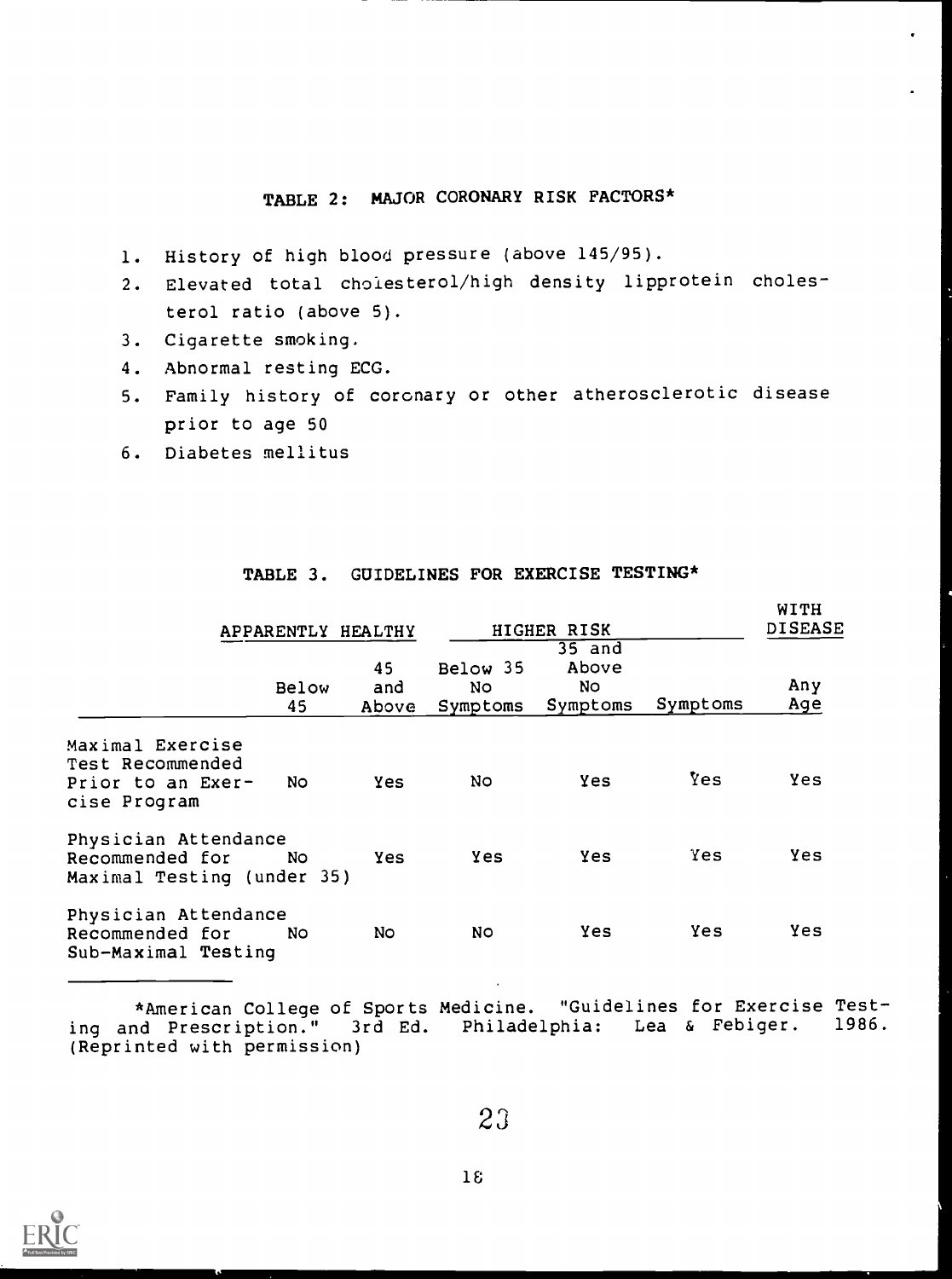Based on this classification of individuals, the safety of vigorous exercise and the possible need for graded exercise testing can be determined. The ACSM provides the following recommendations.

Apparently Healthy Individuals: Apparently healthy individuals under the age of 45 can usually perform vigorous activity as long as the program progresses gradually, and the individual is taught how to be aware of unusual signs or symptoms. It is recommended that individuals at or above age 45 have an exercise test prior to starting an exercise program. For those who are already exercising regularly, a test would be appropriate at the age of 45.

Individuals at Higher Risk: Exercise testing is recommended prior to participation in vigorous exercise for higher risk individuals at or above age 35. For those under the age of 35 and those who do not have symptoms, testing may not be necessary as long as the activity progresses gradually in a non-competitive environment.

Individuals With Disease: Obviously, individuals at any age with known cardiac, pulmonary, or metabolic disease should undergo medical evaluation and exercise testing prior to participation in vigorous activity. .

Table 3 (page 18) summarizes the need for exercise testing prior to participation in an exercise program, and identifies situations where physician supervision is recommended.

#### The Selection of Staff

The selection of qualified staff to lead fitness activities at the worksite is critical to both the success and safety of the program. The specific qualifications of leaders, however, will depend on the types of programs being offered. For example, the qualifications of an individual who is only responsible for in-

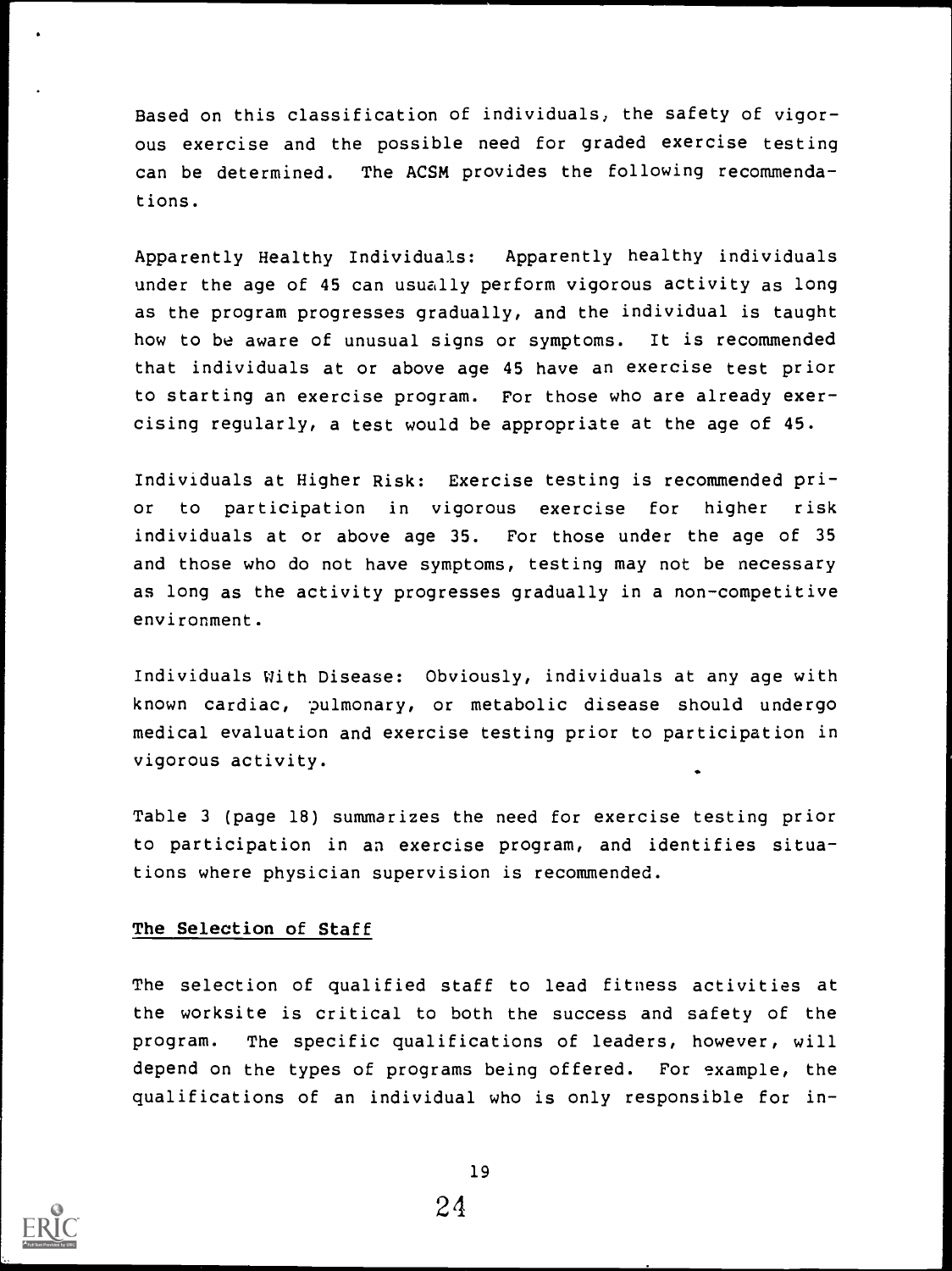structing exercise classes with healthy individuals would be quite different from an individual who is responsible for program administration, staff supervision, and program evaluation. In general, however, individuals should have a strong educational background in a health/fitness related field, and certification in cardiopulmonary resuscitation (CPR) and first aid.

Certifications for specific job classifications are also desirable. The ACSM<sup>1</sup> offers five categories of certification: (1) exercise est technologist, (2) health fitness instructor, (3) exercise specialist, (4) health fitness director, and (5) exercise program director. Individuals must demonstrate mastery of specific skills and competencies for each of the certifications.

The ACSM and the Association for Fitness in Business (AFB) are <sup>e</sup> ellent resources for locating qualified staff. Both provide cai ar services for health/fitness professionals.

#### Liability

As with any company-sponsored program, there may be concern over liability related to fitness activities. However, as the President's Council on Physical Fitness and Sports reports in its statement on physical fitness at the worksite, "These risks should be fully protected by liability insurance or' a workman's compensation plan. Any company launching a program should examine its insurance policy or compensation act carefully and obtain additional coverage if necessary" (cited in Reference 17).

In addition to maintaining adequate insurance coverage, liability risks can be greatly reduced by providing both safe and prudent exercise programs. This can be accomplished by (1) hiring welltrained health/fitness professionals to direct and lead the pro-

25

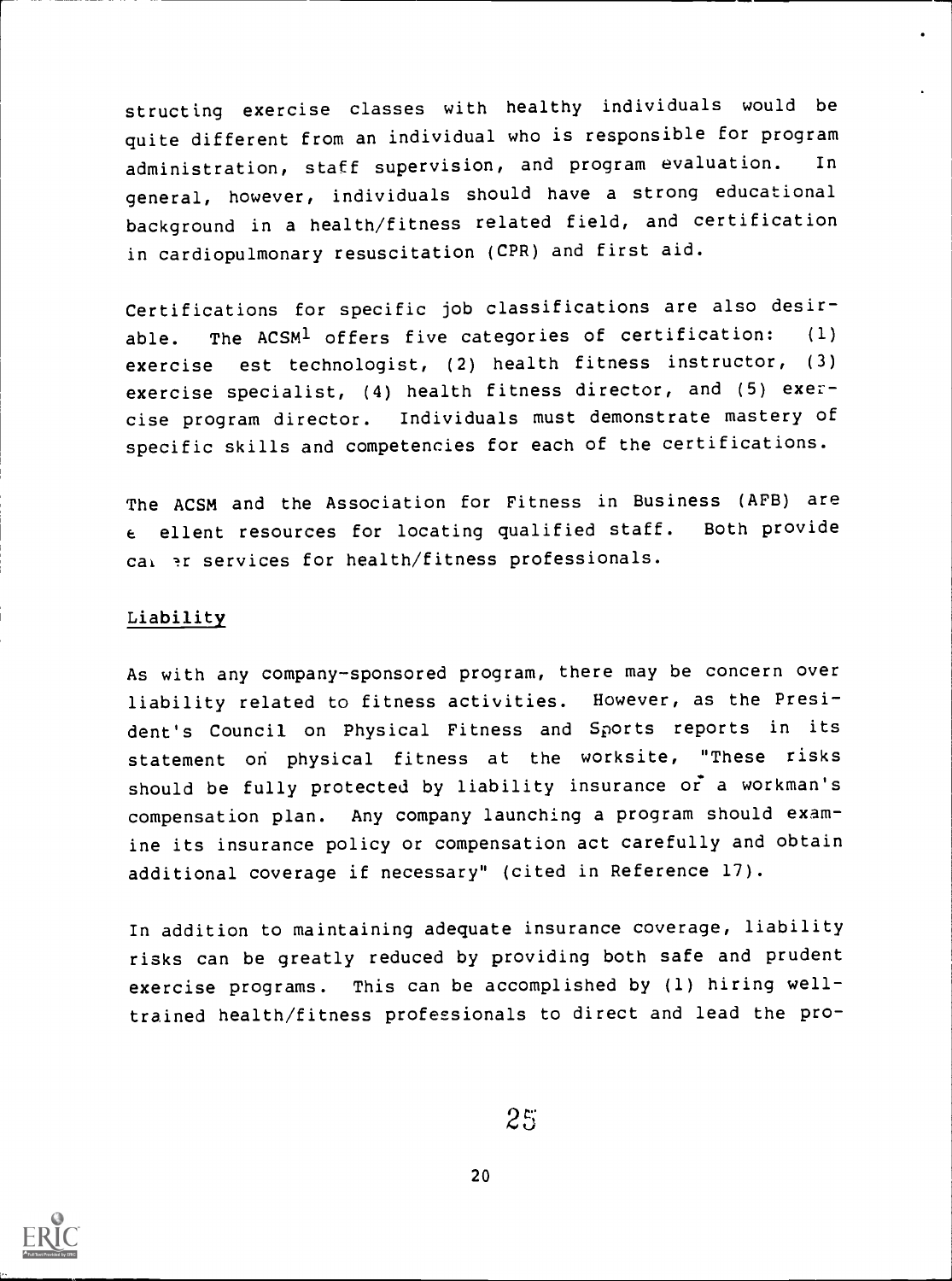gram(s), (2) informing participants of the risks associated with exercise, (3) following acceptable guidelines for exercise testing and exercise prescription, and (4) maintaining a safe facility and well-maintained exercise equipment, if available.

#### The Need for Evaluation

Evaluations of health promotion programs are conducted for several reasons: (1) to assist with program design and development (formative evaluatiaon), (2) to consider implementation and quality assurance (process evaluation), and (3) to determine changes in participant, organizational, or economic variables (outcome evaluation). These types of evaluations are distinguished from one another by how the results are used, kinds of information collected, and the stage of program development at which the evaluation activity is conducted.

Formative and process evaluations focus on ways to improve the program. They attempt to find out what is w.nted in a program (needs assessments) or what goes on within a program rather than making comparisons to other programs. Questions are asked about whether the program has been implemented as planned and whether it is making progress toward meeting the needs of the participants. These types of evaluations can sometimes use new tech- . niques and instruments that have not been exhaustively validated and program staff may actively assist in information collection.

Outcome evaluations generally ask questions about the program's overall success in meeting its goals, its applicability to special situations or with special groups, its comparative value, and whether there are special consequences of participation in the program. In an outcome evaluation, validated techniques and instruments must always be used and an evaluator or evaluation team with specialized skills in statistics and report writing should be utilized.

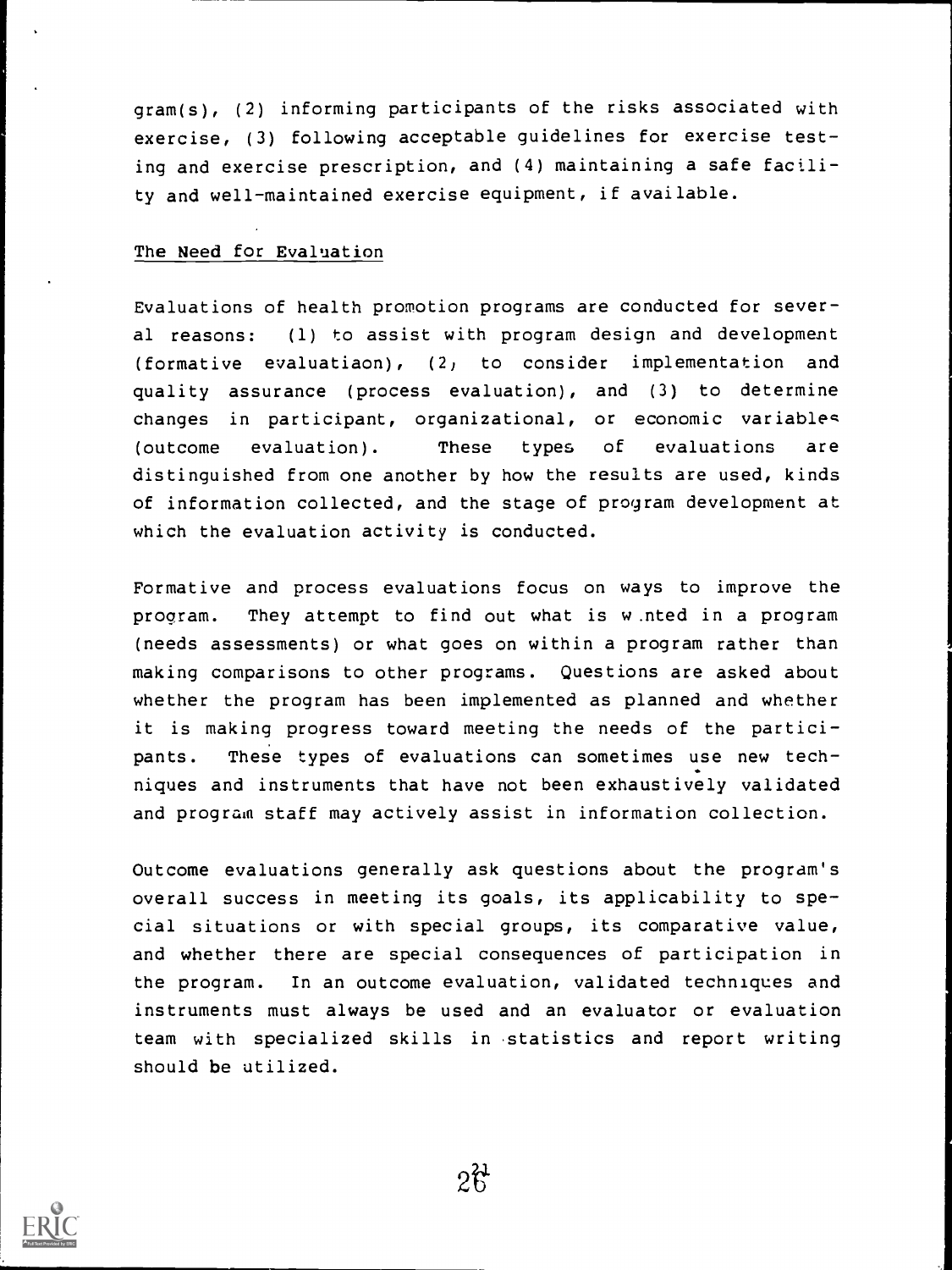Design is a critical factor in worksite evaluation studies. Randomized clinical trials are ideal but not feasible in most settings. Control or comparison groups should be obtained in evaluation studies. Another key design issue involves a clinical versus a public health perspective. The clinical approach evaluates a small group of volunteers while the public health or population approach considers the entire workforce. The authors of this paper believe that the public health approach should be more widely used.

Program personnel who have responsibilities for planning or conducting evaluations are referred to Evaluation of Health Promotion and Education Programs by Windsor et al.42 This text provides a comprehensive review of evaluations of health promotion programs, including <sup>a</sup> discussion of cost-effectiveness and statistical analysis procedures. The quarterly journal. Corporate Commentary: A Worksite Health Evaluation Report published by the Washington Business Group on Health, also reports regularly on the results of corporate evaluations.

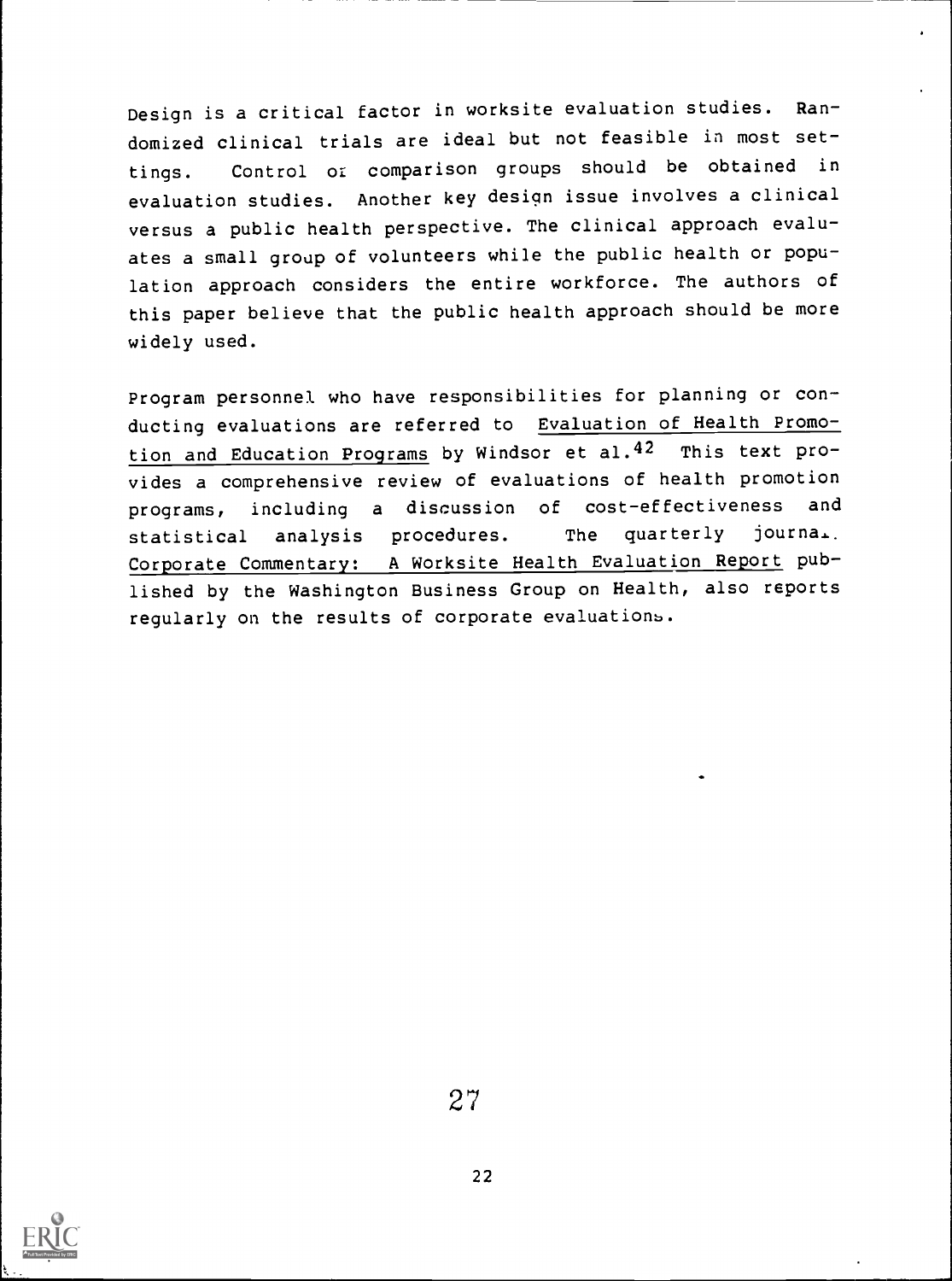#### DESIGN OF WORKSITE PHYSICAL FITNESS PROGRAMS

While most contemporary reports of worksite physical fitness programs trace their roots to the mid 1970s when companies such as Kimberly-Clark, Johnson & Johnson, and Sentry Insurance began their large and impressive efforts, corporate history tells us that John H. Peterson, president of National Cash Register Company, instituted exercise breaks for his employees each morning and afternoon as far back as 1894.

In his day, Mr. Peterson was unique. Today, however, a growing number of companies, especially large ones, have worksite physical fitness programs. According to the 1986 National Survey of Worksite Health Promotion Programs sponsored by the Office of Disease Prevention and Health Promotion, U.S. Department of Health and Human Services, 21.9 percent of companies with 50 employees or more have a physical fitness program. When broken down by size, these figures become even more impressive. Over 50 percent of companies with 750 employees or more have <sup>a</sup> physical fitness program.

| Table 4                                             |                  |  |  |  |  |  |  |  |
|-----------------------------------------------------|------------------|--|--|--|--|--|--|--|
| Percent of Companies with Physical Fitness Programs |                  |  |  |  |  |  |  |  |
| By Company Size <sup>44</sup>                       |                  |  |  |  |  |  |  |  |
| $50 - 99$ employees                                 | 14.5%            |  |  |  |  |  |  |  |
| $100 - 249$ employees                               | 22.7%            |  |  |  |  |  |  |  |
| $250 - 749$ employees                               | 32.48            |  |  |  |  |  |  |  |
| 750+ employees                                      | $\cdot$<br>53.7% |  |  |  |  |  |  |  |
| All companies with 50+                              |                  |  |  |  |  |  |  |  |
| employees                                           | 21.9%            |  |  |  |  |  |  |  |

In developing this paper, thirty companies were contacted by the authors for information about their physical fitness programs,

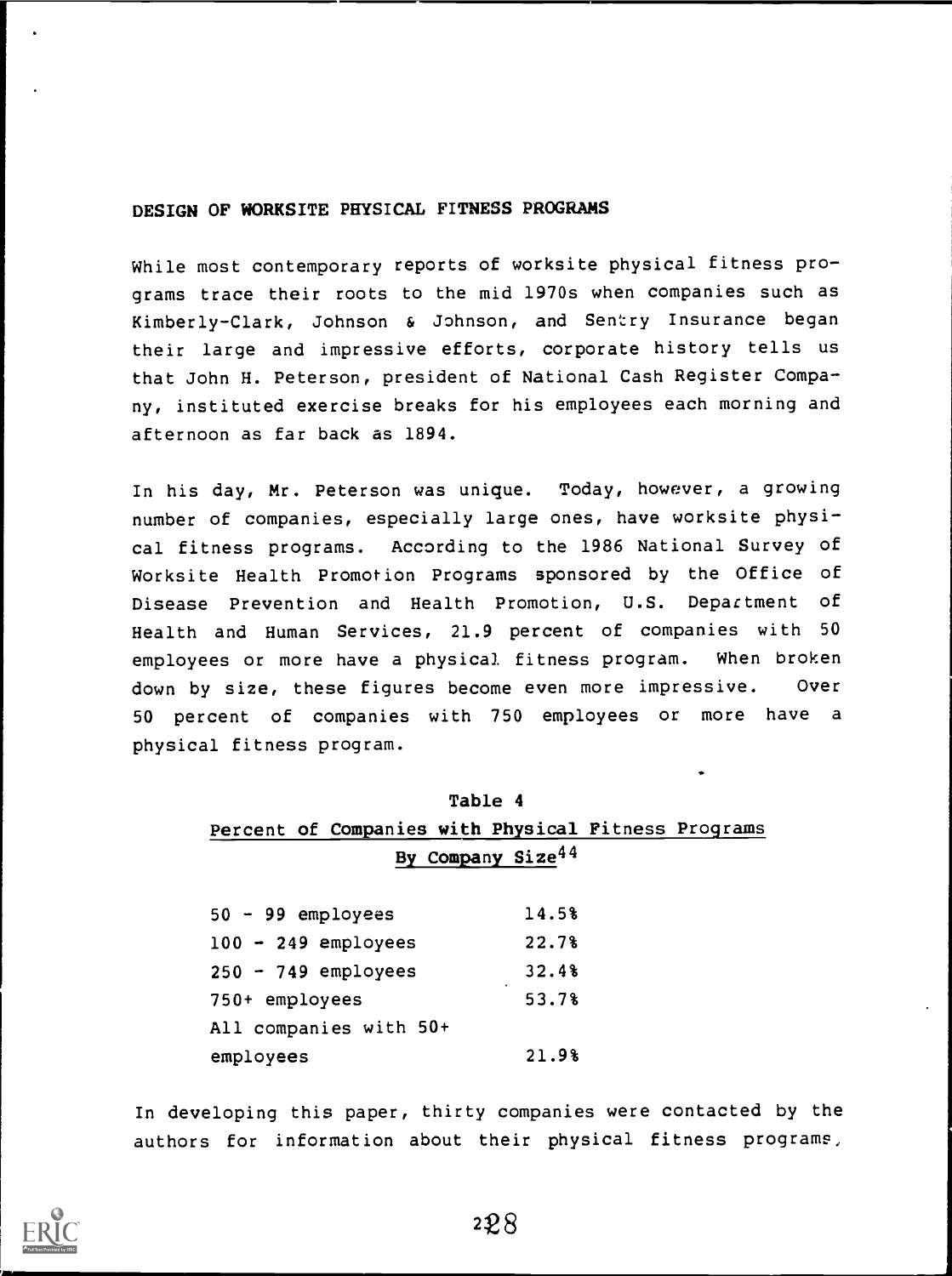including details about their facilities, activities, target audiences, participation rates, costs to employees, and the incentives used to encourage participation (See "Company Examples"). These businesses range in size from 100 to 5,000 employees at the worksite discussed, and include a wide variety of firms. While they do not represent a random sampling, some generalizations based on their responses, as well as on the activities of other companies, may help illustrate the diversity of what is occurring today in worksite physical fitness efforts.

#### Facilities

Although a very small proportion of all businesses have physical fitness facilities, those that do tend to be the most active programs, and discussions of them tend to appear most often in both the professional and popular media. Reflective of this, 20 of the 30 companies discussed in this paper have physical fitness facilities.

The facilities cited herein range i. size from 1,225 square feet serving 205 employees (Packaging Corporation of America), to 40,000 square feet serving 5,000 employees (Phillips Petroleum). All include some type of exercise area, usually for aerobic  $exer$ cise, and exercise equipment. Many also include areas for weight training, circuit training, indoor tracks, pools, whirlpools, saunas, class space, testing/assessment areas, locker rooms, offices and other specialized features.

#### Activities

Among worksites, there is a great range in the kinds of activities offered from information only (distribution of materials, information about programs available in the community, informational lectures), to educational classes, to environmental supports (showers, bicycle racks, lockers), to supportive policies

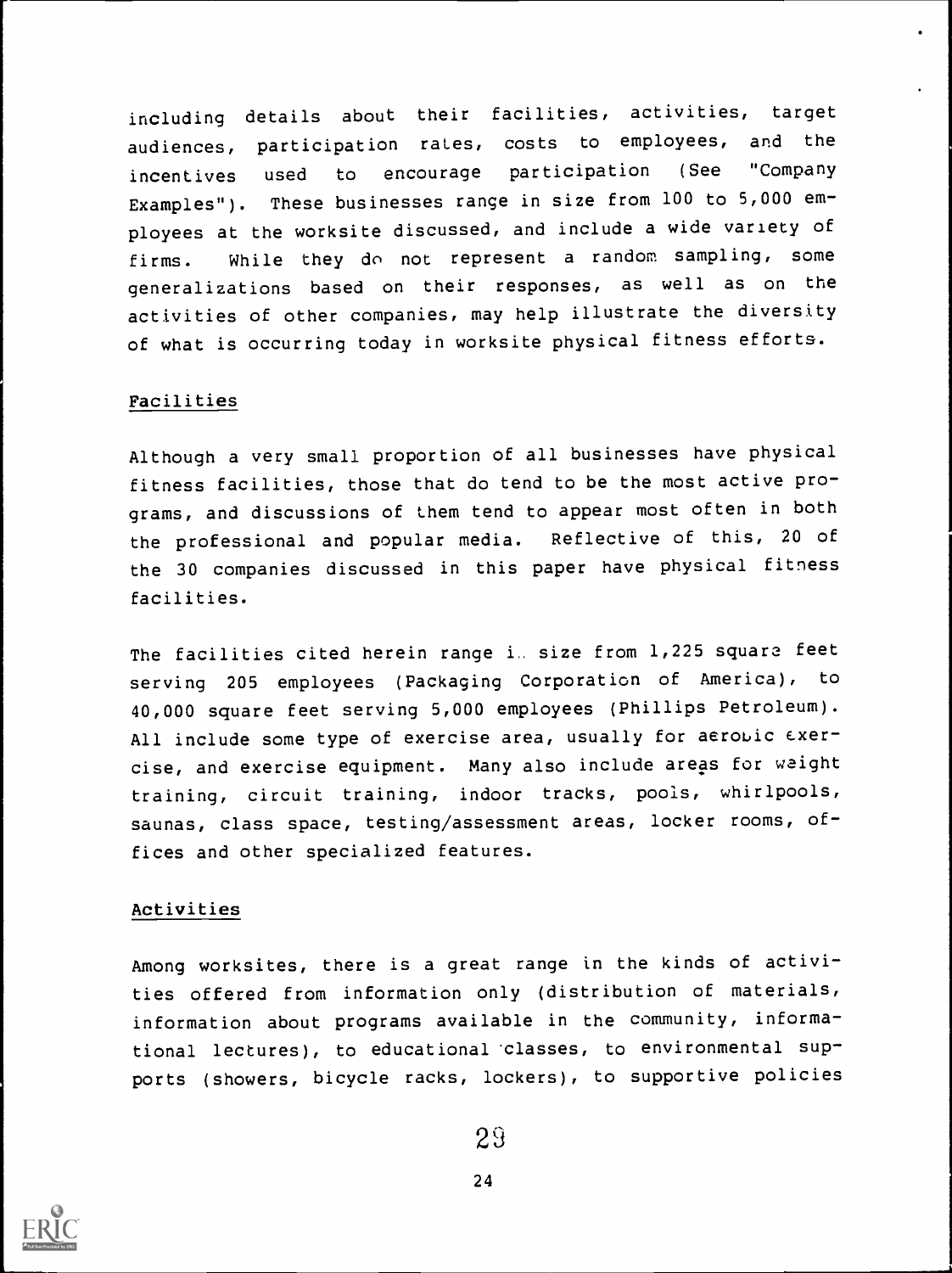(exercise on company time, flex-time for exercising), to skills training. The majority of physical fitness activities fall into the latter category.

Popular activities include: aerobic classes including low impact/slow aerobics and high level aerobics, calesthenics, weight training, stretching/flexibility, fitness competitions, healthy back programs, walking-jogging groups, yoga, karate, self-defense, recreational activities (basketball, volleyball, cross country skiing), rehabilitation (cardiac, orthopaedic), and pre and post natal exercise. A few companies have special fitness activities for older workers, youth, and parent/children classes.

# Target Audience

The vast majority of all worksite physical fitness programs are open to all employees. Some companies go even further to encourage fitness by including families and retirees, often with their spouses. A few company facilities are open to the community and some allow employees to exercise with a friend. One company, Phillips Petroleum, also welcomes widows and widowers of employees.

#### Participation Rates

Businesses with exercise facilities are much more likely than those without to have detailed records of employee participation rates. They also appear more likely to set minimum standards for reporting participation rates, most often requiring that an employee exercise at least two or three times per week for at least 20 or 30 minutes in order to be counted as "participating." Companies without facilities are more likely to count anyone who is enrolled in a class as a "participant." A definition of each company's participation rate is included in the "Company Examples."

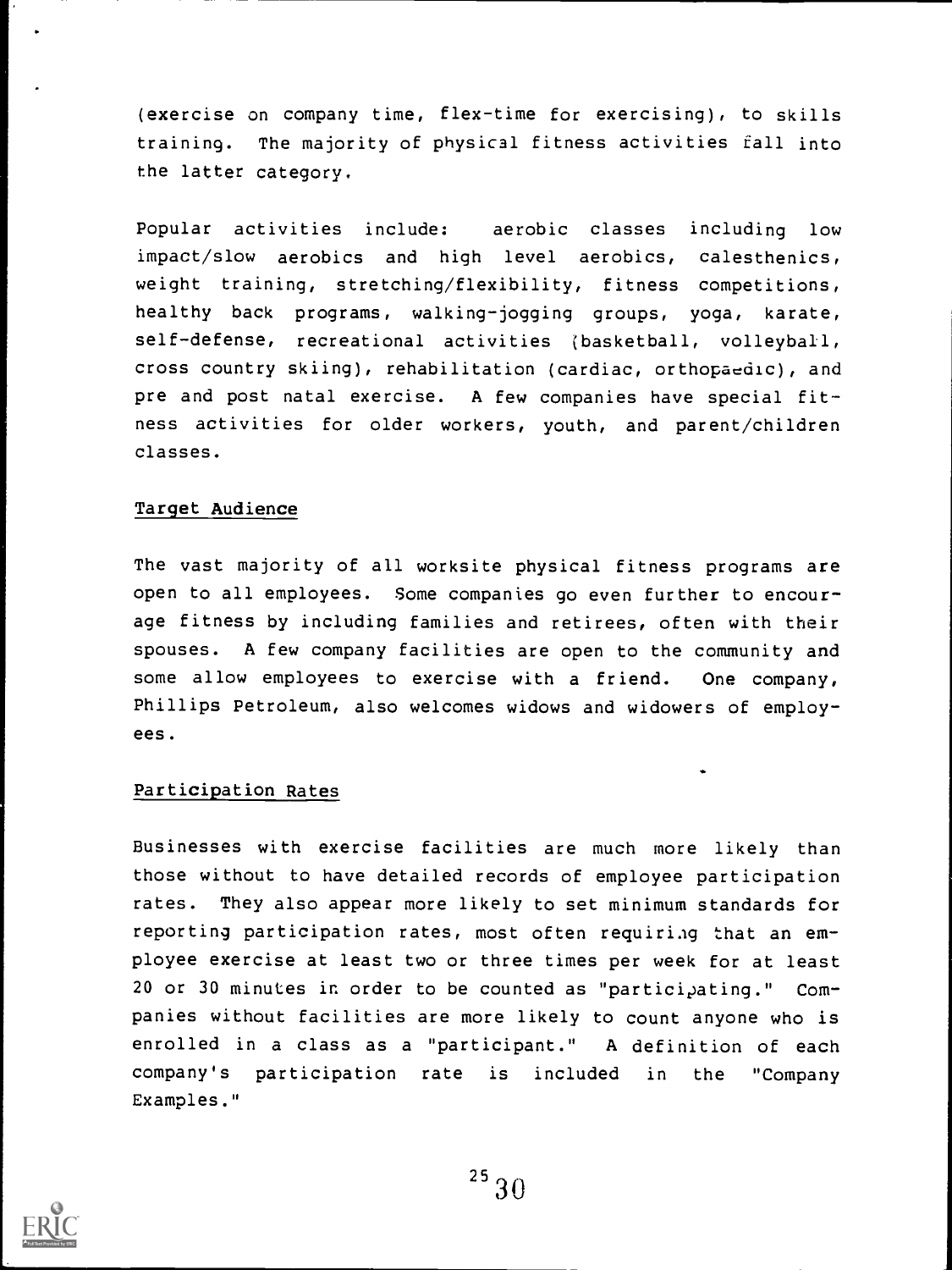#### Cost to Employees

Most companies offering worksite physical fitness programs attempt to keep fees as low as possible. Many offer use of an onsite facility to employees at no cost. When outside consultants (such as exercise physiologists) or off-site facilities are used for classes, businesses often set fees just high enough to recover these direct costs. In addition, many businesses will subsidize employees' participation in community "Ys" or health clubs, especially if no on-site classes are available. Some offer partial reimbursement for costs after employees complete an outside class or based on a predetermined attendance rate. Companies have found that, in addition to improving employee fitness levels, on-site programs or facilities offered free or at a low cost also are viewed by employees as an added benefit and are seen as a useful recruitment-retention tool.

#### Incentives

There appears to be no consistant pattern related to the use of incentives to encourage participation in physical fitness activites. Several companies with on-site facilities detailed in this paper offer no incentives, believing that the availability (often with low or no cost) is a significant incentive in and of itself. A few companies also allow employees to exercise on company time. At the other end of the scale, some offer large cash incentives or prizes to employees--and often families--who engage in regular aerobic exercise. As with most other types of health promotion efforts, T-shirts are the most popular incentive given for meeting specific goals, attending classes, or signing up for a new program.

Detailed discussions of <sup>30</sup> worksite fitness programs are contained in this paper's chapter "Company Examples--Worksite Physical Fitness Programs."

31

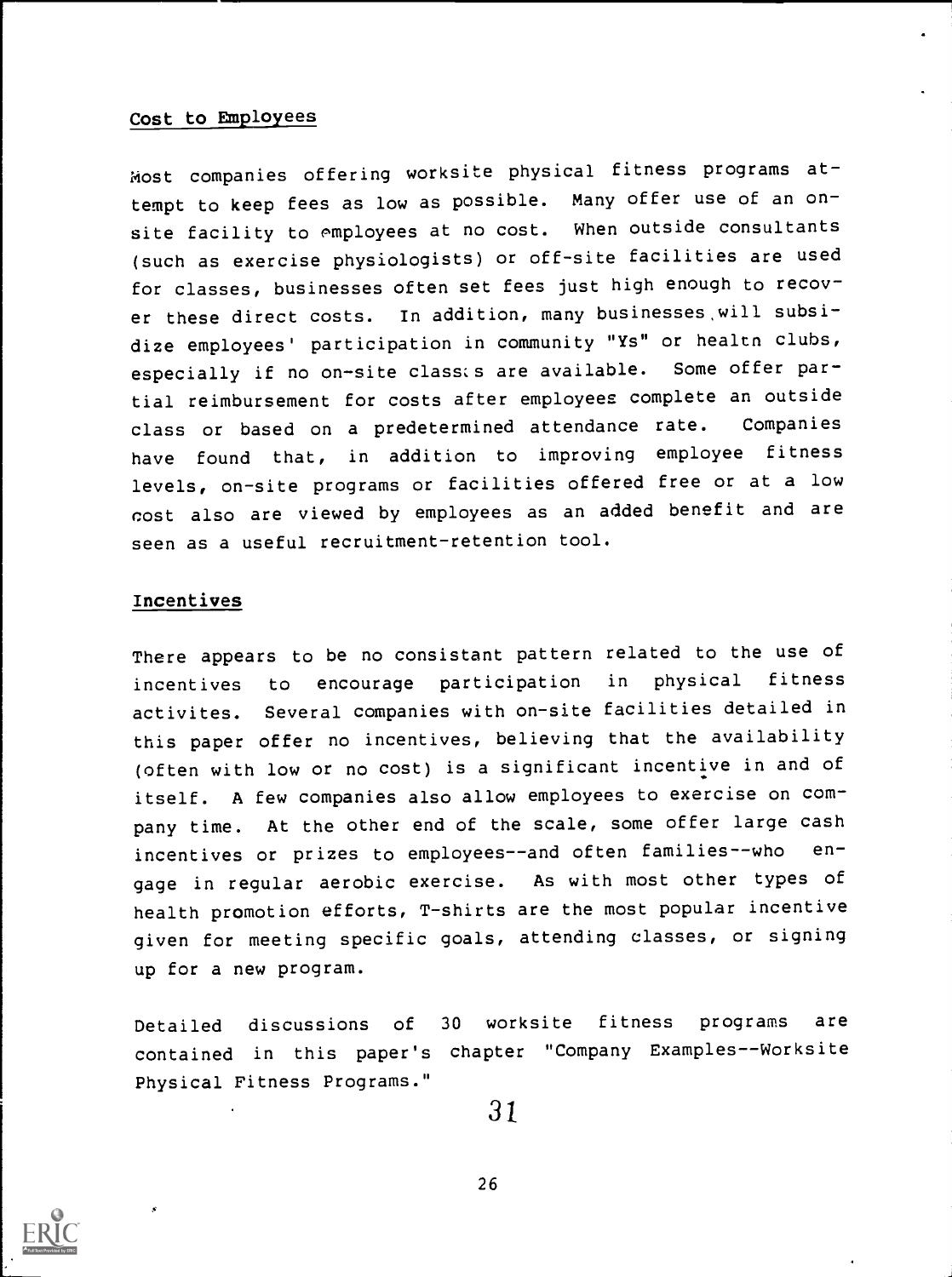#### FUTURE DIRECTIONS

In the late 1960s, there was a tremendous increase in the number of American adults participating in regular aerobic exercise. As with the initiation of any new idea or concept, the early adopters were from the middle to upper socioeconomic class, primarily business executives and professionals. As these company executives started exercising regularly and experiencing the positive benefits, they began to encourage others to participate as well. It is believed that the initial worksite physical fitness programs were implemented as a result of those "pro exercise" company leaders.

The initial programs concentrated almost exclusively on exercise and physical fitness and were most popular in large companies that could afford to build on-site fitness facilities. These early programs were often only offered to the top executives. As the public's interest in physical fitness blossomed, as more scientific information became available that demonstrated the relationship between a positive lifestyle and health, and as the cost of medical care for employees continued to increase, company leaders saw the need to involve all employees in physical fitness programs.

Today, companies of all sizes are offering fitness programs to their employees. Programs range from multi-million dollar cnsite fitness facilities to group exercise classes in the cafeteria after work. Most programs are offered to all employees, with many even providing programs for dependents and retirees. In most companies today, physical fitness is only one component of a more comprehensive "health promotion" program.

The future for worksite physical fitness programs is very promising. It is believed that more and more companies of all sizes will implement worksite health promotion programs.

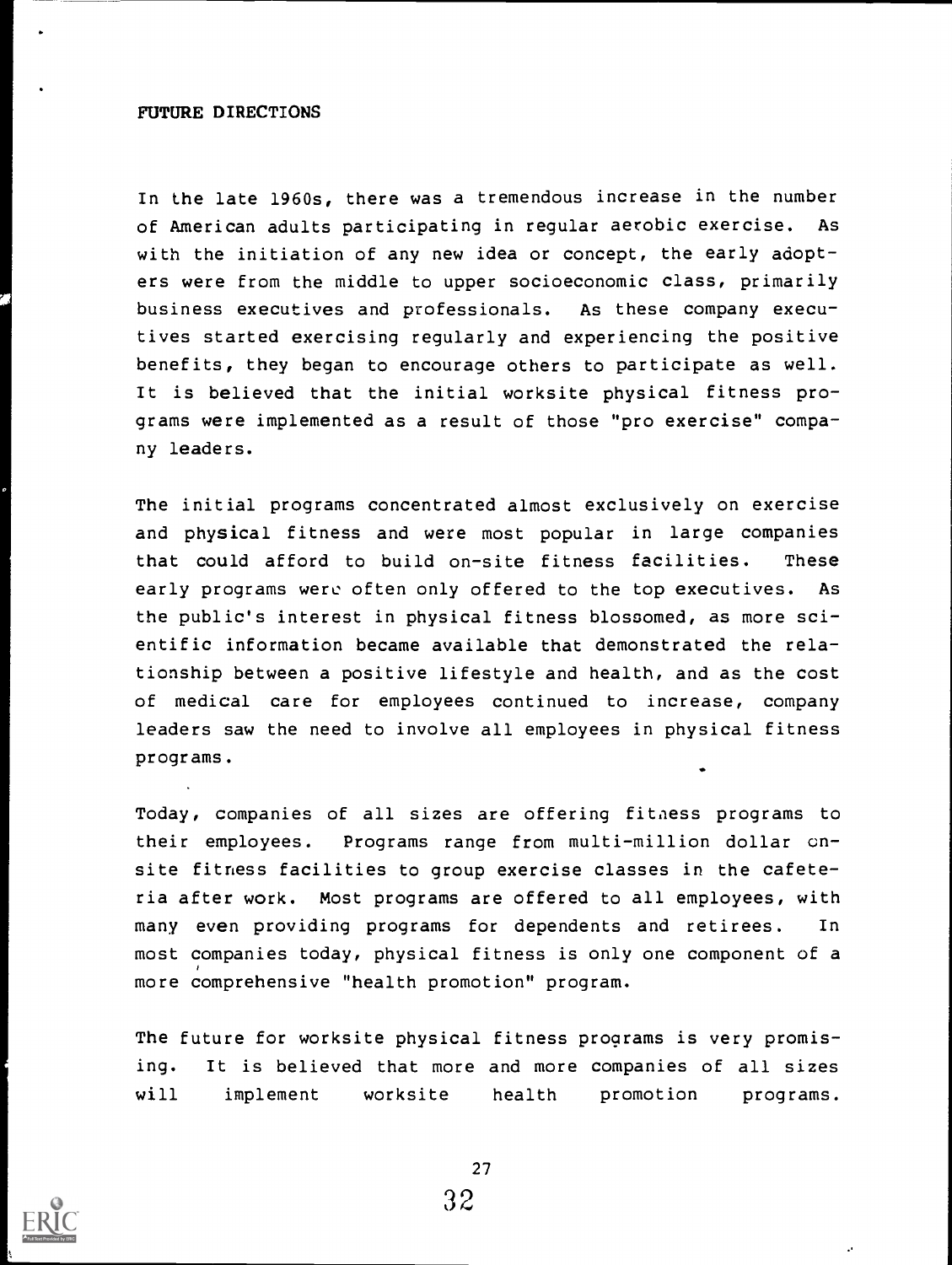Programs will continue to be comprehensive in nature, with offerings in exercise, nutrition, weight control, smoking cessation, stress management, women's health, home/auto safety, and many other areas.

In the area of exercise, aerobic "dance" classes offered at the worksite will continue to be tailored to suit the needs of specific groups such as retirees, pre and post natal women, obese individuals, and young dependents. Child care services will increase substantially in order to maintain the "convenient" aspect of worksite programs.

More individuals will participate in several types of aerobic exercise. For example, the "hard-core" jogger will begin to incorporate swimming and/or cycling into his/her exercise regimen. This is a positive trend in that cross-training can combat boredom, and the risk of "overuse" injuries, both of which are often associated with repetitive programs.

Recreational activities will remain very prevalent. These programs help to maintain a social atmosphere at work and allow employees to have fun together. The workplace then becomes more than "just a place to work."

For many individuals, exercise will remain an activity that they prefer to do away from the worksite. Therefore, there will be a tremendous increase in the provision of "self-help" programs. Kits and home videos that provide the individual with step-bystep guidelines on how to initiate and maintain an exercise program on his/her own. For example, how to start a walking or jogging program, and exercising tips for the traveler.

It also is believed that the construction of on-site fitness facilities will decline, and companies will attempt to make better use of existing facilities and community resources (e.g., local

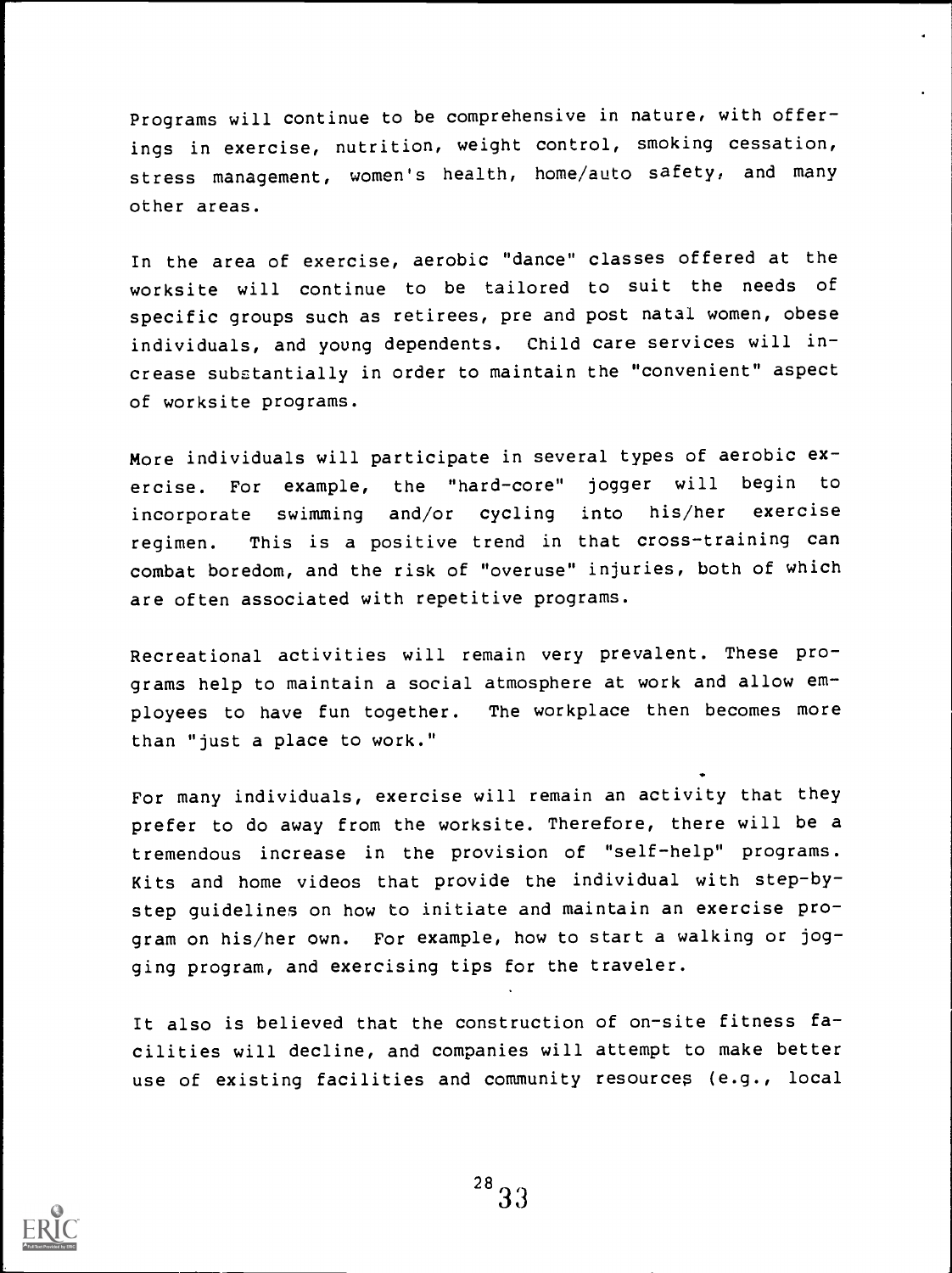Ys, health clubs, hospitals). With medical care cost management in mind, the goal for future programs will be to reach all employees, initiate positive behavior changes, and create a worksite environment that supports positive lifestyles among the employees.

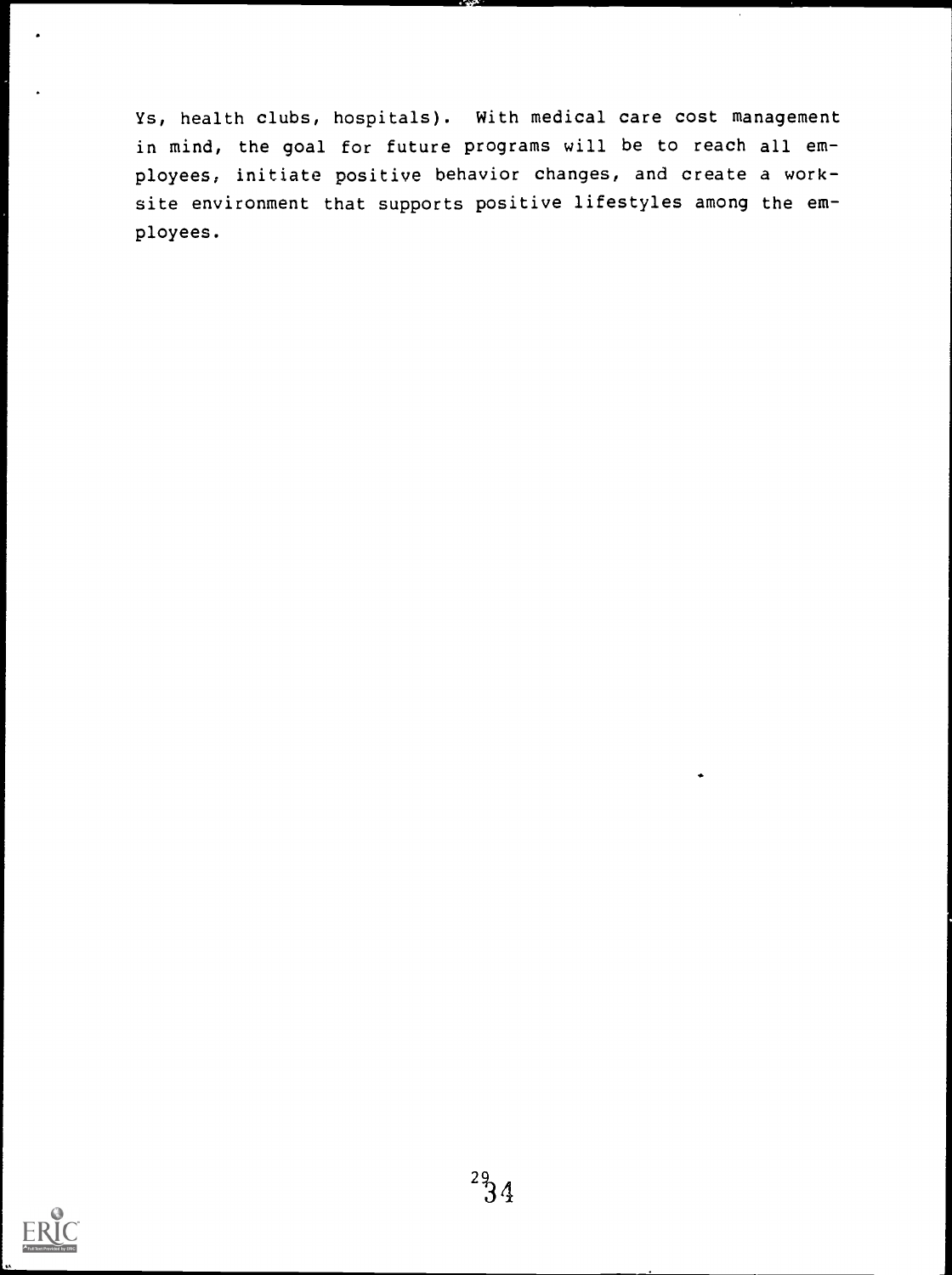## COMPANY EXAMPLES--WORKSITE PHYSICAL FITNESS PROGRAMS

The information provided in this chapter was obtained through telephone interviews. The companies presented are intended to serve as a representative sample of worksite fitness programs. An attempt was made to contact companies of various sizes, types, and geographic locations. Open-ended questions were asked about physical fitness activities offered at the worksite. Facilities, target audience, participation levels, costs to the company and the employee, and use of incentives also were addressed.

These Company Examples provide only a general overview of the physical fitness component of the program at each worksite. In all of these companies, the same department or an allied unit also is responsible for one or more other health promotion activities such as weight loss, nutrition, stress management, smoking cessation, etc. Some details about the overall health promotion program, often including information about other lifestylerelated activities and program results, are provided for 10 of the example companies. These 10 were selected by the authors to show the diverse contexts in which worksite physical fitness programs are taking place and to illustrate the range of benefits accruing to companies as a result of their involvement in health promotion activities.

#### Programs With Facilities at the Worksite

AT&T, Basking Ridge, NJ Tom Consol, Health Fitness Associate (201)221-2437

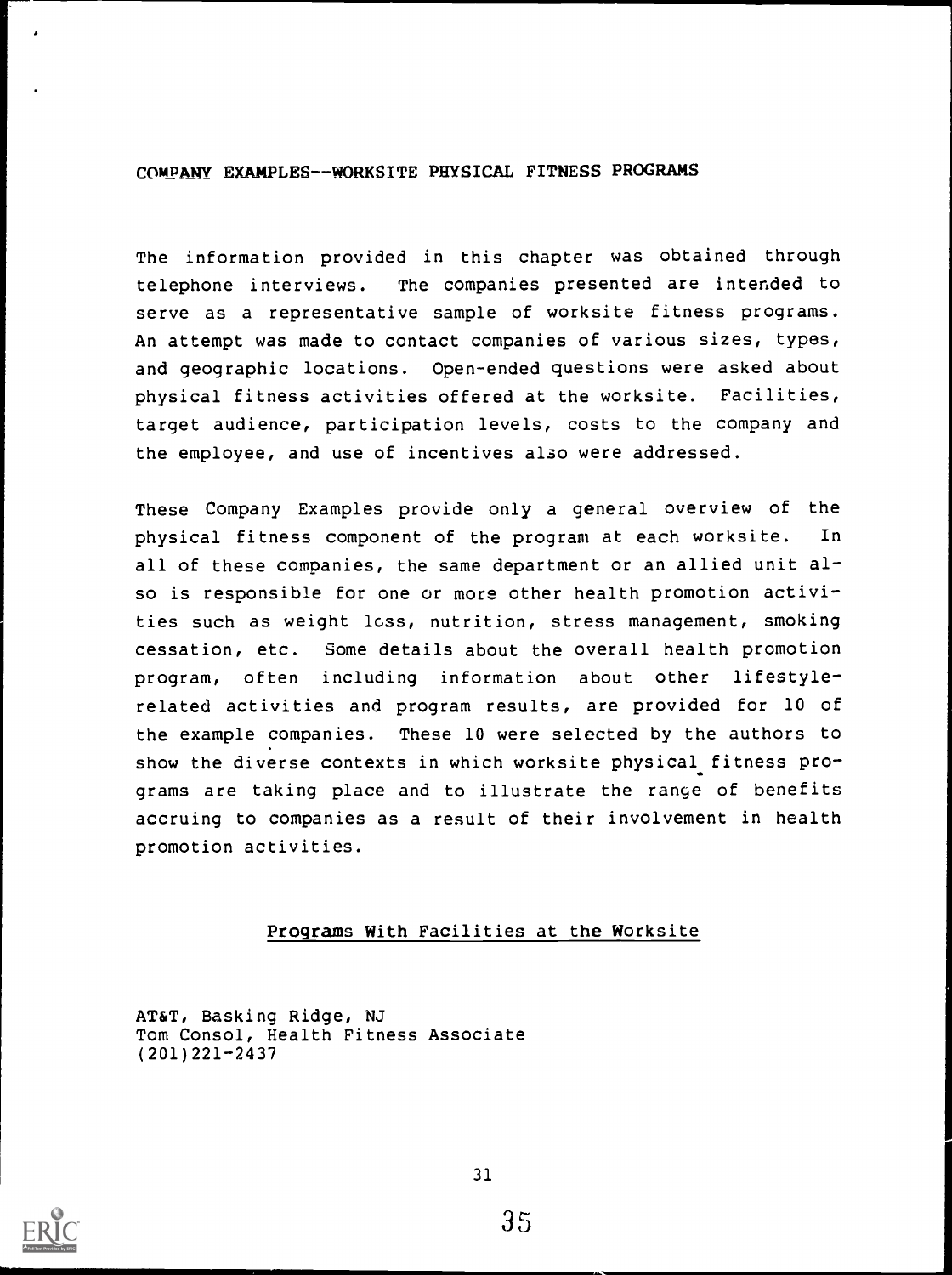"Total Life Concept" (TLC), 3,500 employees at worksite. Facility--3,500 sq. ft. fitness facility with 1,600 sq.ft. of exercise space plus locker rooms, offices, 18 station Parcourse, running trails, adjacent classrooms. Activities--Aerobic dance, developmental running program, healthy back, cardiovascular exercise, strength and endurance training, orthopedic and cardiac rehabilitation.<br>Target Audience--All employees. Target Audience--All employees. Participation Rate--50 to 60 percent participate a minimum of six to eight times per month.<br>Cost to Employee--Fee to Employee--Fee for aerobic dance and developmental running; all others at no cost. Incentives--T-shirts, duffle bags, visors, etc. "Introductory" TLC participants allowed to exercise one hour on company time, three times per week for 12 weeks; subsequent exercise on individual's time, witn minimum attendance requirements. Overall Health Promotion Programming--A variety of physical fitness activities are offered as part of this comprehensive health promotion program. Also included are lifestyle change programs<br>in interpersonal communications, stress management, smoking in interpersonal communications, stress management, cessation, weight control, hypertension control, healthy back, cholesterol control and cancer screening. As an indicator of environmental support for the program, "healthy" breaks are offered<br>during regular meetings or seminars at AT&T. These 15-minute during regular meetings or seminars at AT&T. presentations on a variety of health promotion topics are scheduled on the meeting agenda. "Healthy" snack alternatives, such as bran muffins and fruit platters, also are offered in place of traditional items. Program participants are divided into four program categories: executive, cardiac or orthopedic rehabilita-<br>tion, high risk, and the Total Life Concept program. tion, high risk, and the Total Life Concept Approximately 600 individuals are invited to enroll in the Total Life Concept program every three months. The Total Life Concept program, which is offered on company time, involves approximately 40 percent of the employees presently at this cite. An assessment process evaluates one's health status prior to entry into the program. Decreased incidence of heart disease, stroke and cancer have been predicted through an analysis of significant health risk variable, based on pre and post questionnaires and biometric measures.

Baptist Hospital, Nashville, TN David Evans, M.A., A.T.C, Director, Health and Fitness Center (615)329-5066

2,000 employees at worksite. Facility-29,000 sq. ft., including weight room, overhead indoor track, 25 meter pool, multi-purpose gym, whirlpool/massage area. Also associated with the facility are a heart center for cardiac rehabilitation, a sports medicine clinic for athletic rehabilitation, and a center for health promotion.



36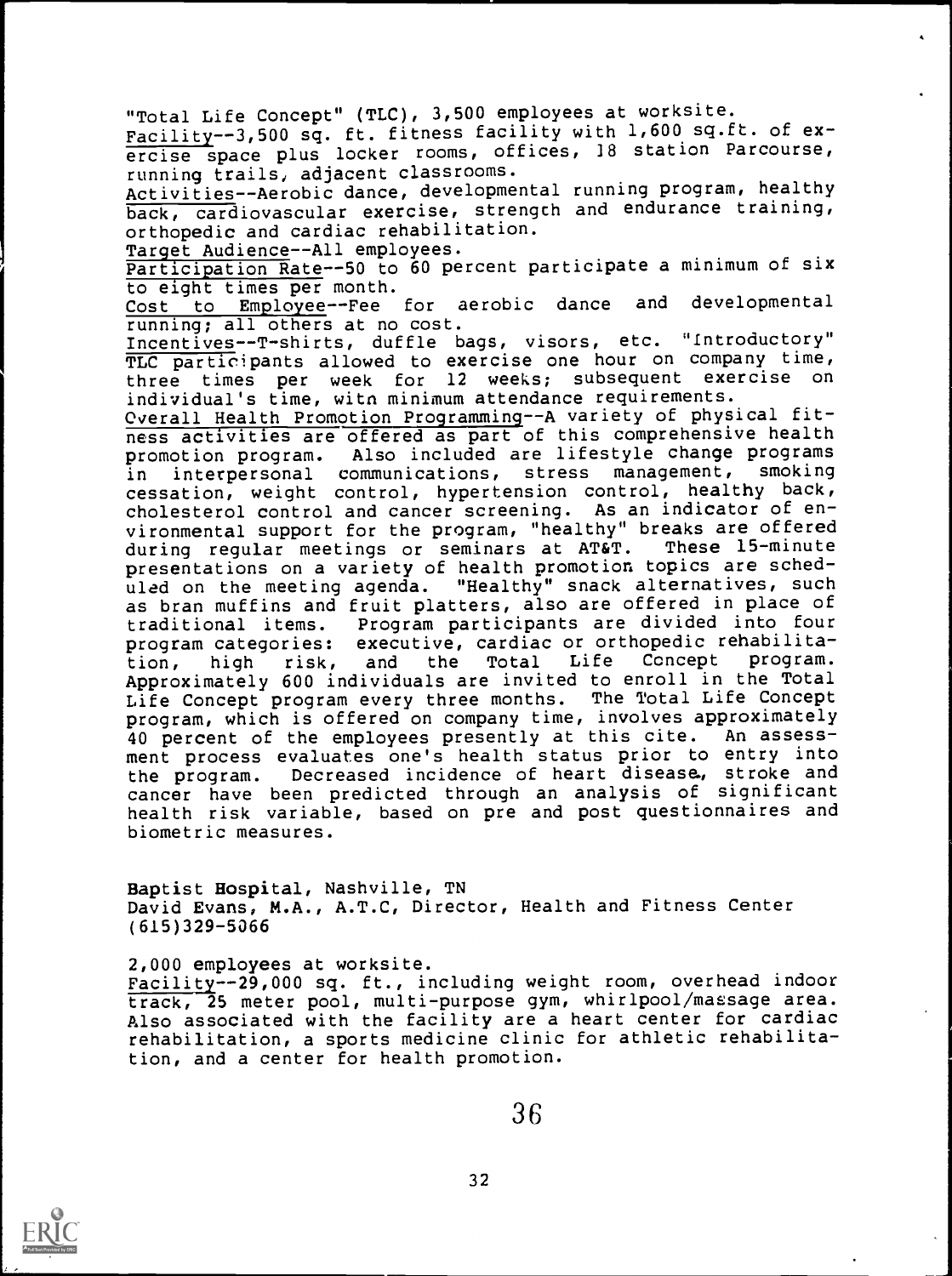Activities--Fitness assessments including treadmill, individual exercise prescriptions, aerobic classes, prenatal and post partum exercise, senior citizen program, weight training, volleyball and basketbal:, cardiac rehabilitation, strength and flexibility. Target Audience--All employees and the public. Participation Rate--20 percent of employees are members. Cost to Employees--Fee discounted for employees. Incentives--T-shirts, aerobic points, mileage clubs, members who exercise three time per week for a year get reduction in following year's membership fee.

Campbell Soup, Camden, NJ Kerry Bouchard, Assistant Manager, Fitness Center (609)342-3939

3,000 employees at worksite. Facility--10,000 sq. ft., including multi-purpose exercise/class room, indoor track, equipment, exercise room, locker rooms, laundry, conference room, reception area, offices. Activities--Aerobic clases, strength training, self defense, racquetball leagues, running and biking clubs, flexercise, slow aerobics, bunnetics (hips and thighs), TNT (tummy and toning), newsletter. Testing required before using facility. Target Audience--All employees plus one spouse or family member over 18. Retirees and spouses also eligible.<br>Participation Rate--55 percent signed up. 53 percent of those Participation Rate--55 percent signed up. signed up exercise at least two times per week. Cost to Employees--Company pays 50 to 100 percent of fee for employees based on participation levels. Yearly fee for spouses. Incentives--"Team 100, 300, 500" (awards based on number times exercised), special promotions such as the "Press Club" and the "50 State Shuffle," department competitions, aerobucs, clothing and equipment awards, monthly awards luncheon for those who reach goals. Flex-time for use of facility.

Chase Manhattan Bank, New York, NY Meri Hannon, Vice President (212)552-7993

25,000 employees at worksite. Facility--3,500 sq. ft. including testing area, lounge for counseling, exercise floor, offices, locker rooms, library. Activities--All exercise program individualized, workout information, program coordinated with medical department. Active cardiac rehabilitation program. Target Audience--1,100 executives and high risk employees. Participation Rate--60 percent of eligible executives exercise two to 2.5 times per week. 300 on waiting list for membership. Cost to Employee--No cost.

Incentives--Certificates for 10 years of participation.

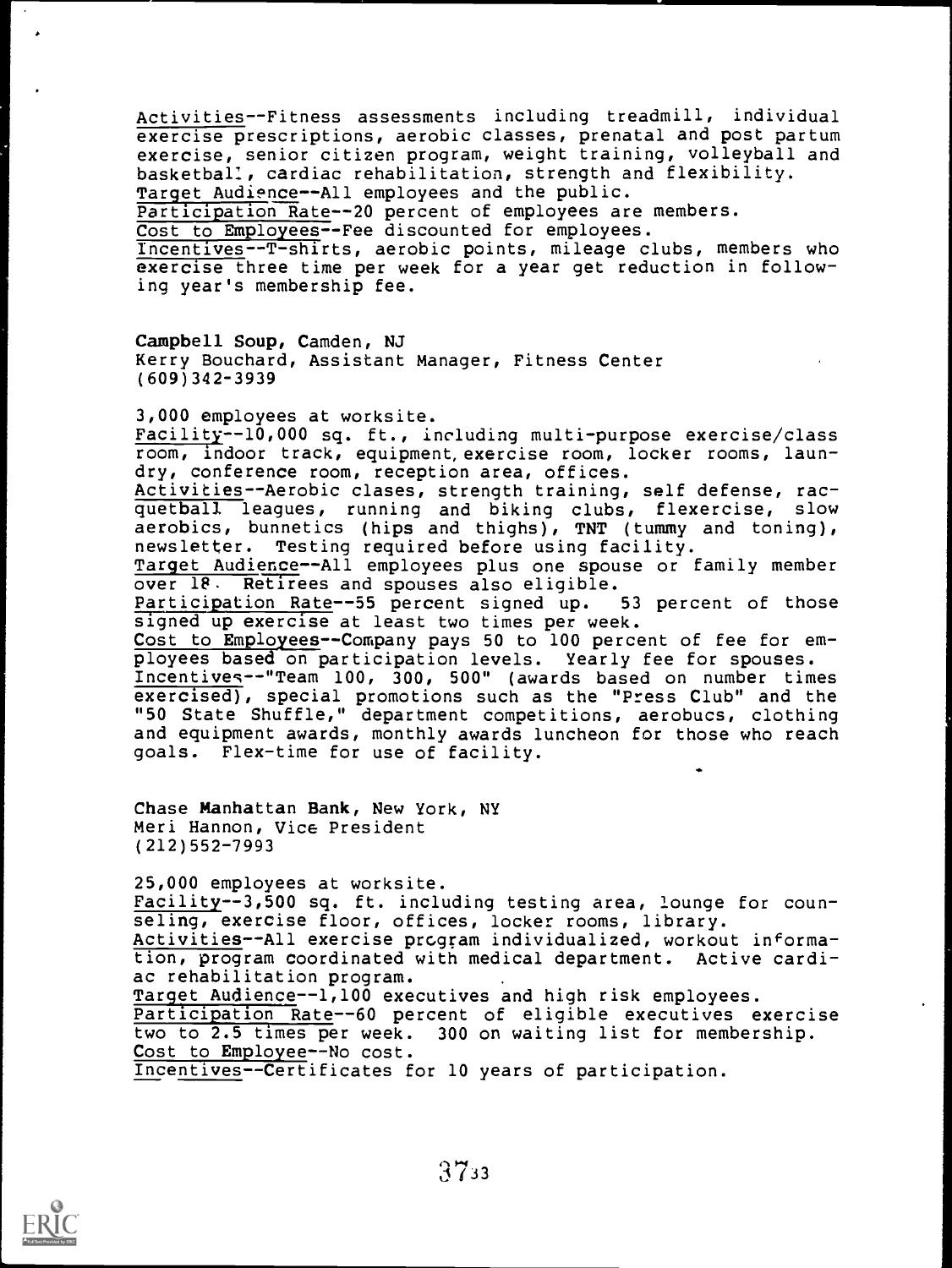Conoco Inc., Houston, TX Bob Ealing, Manager, Health and Fitness (713)293-1000

2,100 employees at worksite.

Facility--13,000 sq. ft. including locker rooms, exercise equipment room, group exercise room ("The Energy Shop"), classroom/small group exercise room, plus 1.5 mile outdoor track. Activities--Low impact aerobics, high level calesthenics for strength and flexibility ("Sweat Shop"), pre and post natal exercise, "Fitness Challenge," "Five Pound Challenge" (weight loss). Target Audience--All Houston-based permanent employees and visiting employees. Participation Rate--65 percent signed up to use facility; 42 percent use at least six times per month. Cost to Employee--No cost. Incentives--Participation club (T-shirts), attendance incentives (exercise bags), flex-time for use of facility with manager's approval, lockers and laundry service for regular users (six or more times per month); special promotions. Forbes Magazine, Hew York, NY Kip Cleland, Director, Health and Fitness (212)620-2253 Facility--A new penthouse facility, ready January 1, 1987, will have 3,300 sq. ft., including multi-purpose area for exercise and educational classes, free weight area, locker rooms, offices. Activities--Aerobic exercise, yoga, stretching, calesthenics. Target Audience--All employees. Participation Rate--30 to 35 percent use facility two or more times per week. Cost to Employee--No cost.

Incentives--Exercise one hour, three times per week, on company time. T-shirts, lotteries, prizes. Opportunity for "active and healthy lifestyle."

Frito Lay, Inc., Dallas, TX John Rath, Manager, Employee Fitness Program (214)351-7000

Facility--11,000 sq. ft. including strength training area, flexibility/stretching area, aerobics/karate area, medical rehabilitation area, locker rooms, offices.

Activities--Exercise equipment, jogging paths, aerobic classes (three levels), karate classes, athletic events, treatment for minor exercise injuries, special programs delivered to individual departments.

Target Audience--All employees.

Participation Rate--40 percent sign up for exercise programs and/or attend education classes one or more times per week.

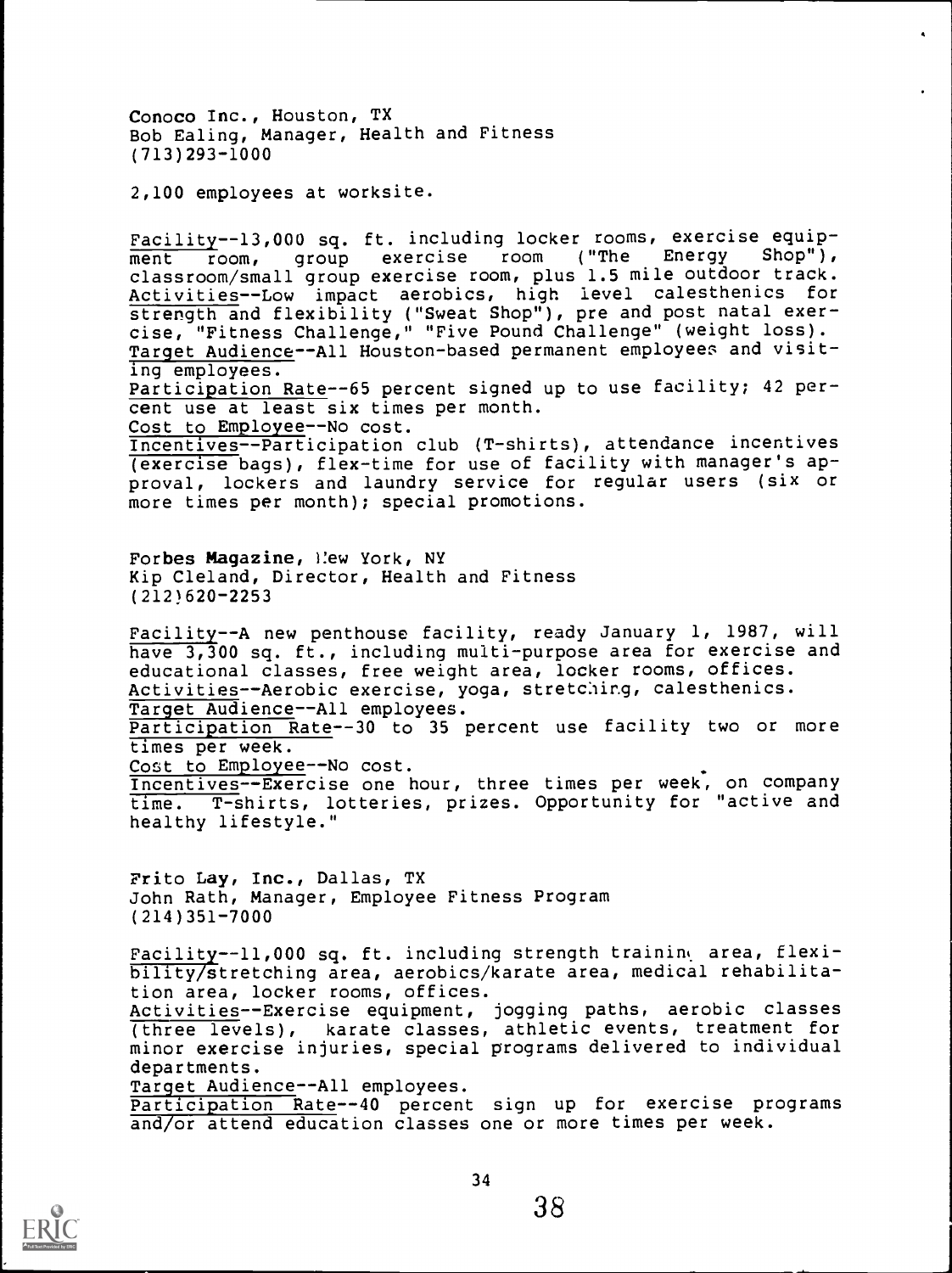Cost to Employees--No charge for use of exercise area; fee for skills-related classes. Incentives--No incentives beyond availability of facility.

Georgia-Pacific, Atlanta, GA Janet Edmunson, Health Club Manager (404)521-5253

1,400 employees at facility Facility--13,000 sq. ft. including aerobics area, weight training area, racquetball court, lockers with whirlpool and sauna, outdoor track. Activities--Exercise testing and prescription, aerobic classes (three levels), low-impact aerobics, power fitness class, sports tournaments, jogging and tennis clubs, recreational trips. Target Audience--All employees. Participation Rate -50 percent are members; 30 percent exercise two times per week or more. Cost to Employees--Initiation and monthly fees. Incentives--First two months free to new employees, T-shirts, prize drawings for participation, special promocions, such as exercise eight times during month and win T-shirt. Home Box Office, New York, NY Bill Boyle, Manager, Fitness Center (212)512-1000 1,000 employees at worksite. Facility--3,000 sq. ft. including circuit training area, reception area, multi-purpose exercise/recreation area (squash/ basketball courts), locker rooms, laundry, offices. Activities--Exercise prescription, low back program, weight training, aerobic classes, self defense, calesthenics, aerobic dance, outdoor running. Target Audience--All employees over 30 and those at high risk. All employees can use squash courts. Participation Rate--Of 500 eligible employees 40 percent exercise two times or more per week. Cost to Employees--\$5 per paycheck through payroll deduction, or about \$130 per year. Incentives--Special events such as contests, trips, etc.

McKee Baking Company, Collegedale, TN Kelly Wygal, Employee Health, Wellness and Fitness Coordinator (615)238-7111

1,800 employees at worksite. Facility--35,000 sq. ft. including gym, aerobics room, kitchen for healthy cooking classes, free weight room, circuit weight room, 25-meter indoor lap pool, 25-meter outdoor pool, two

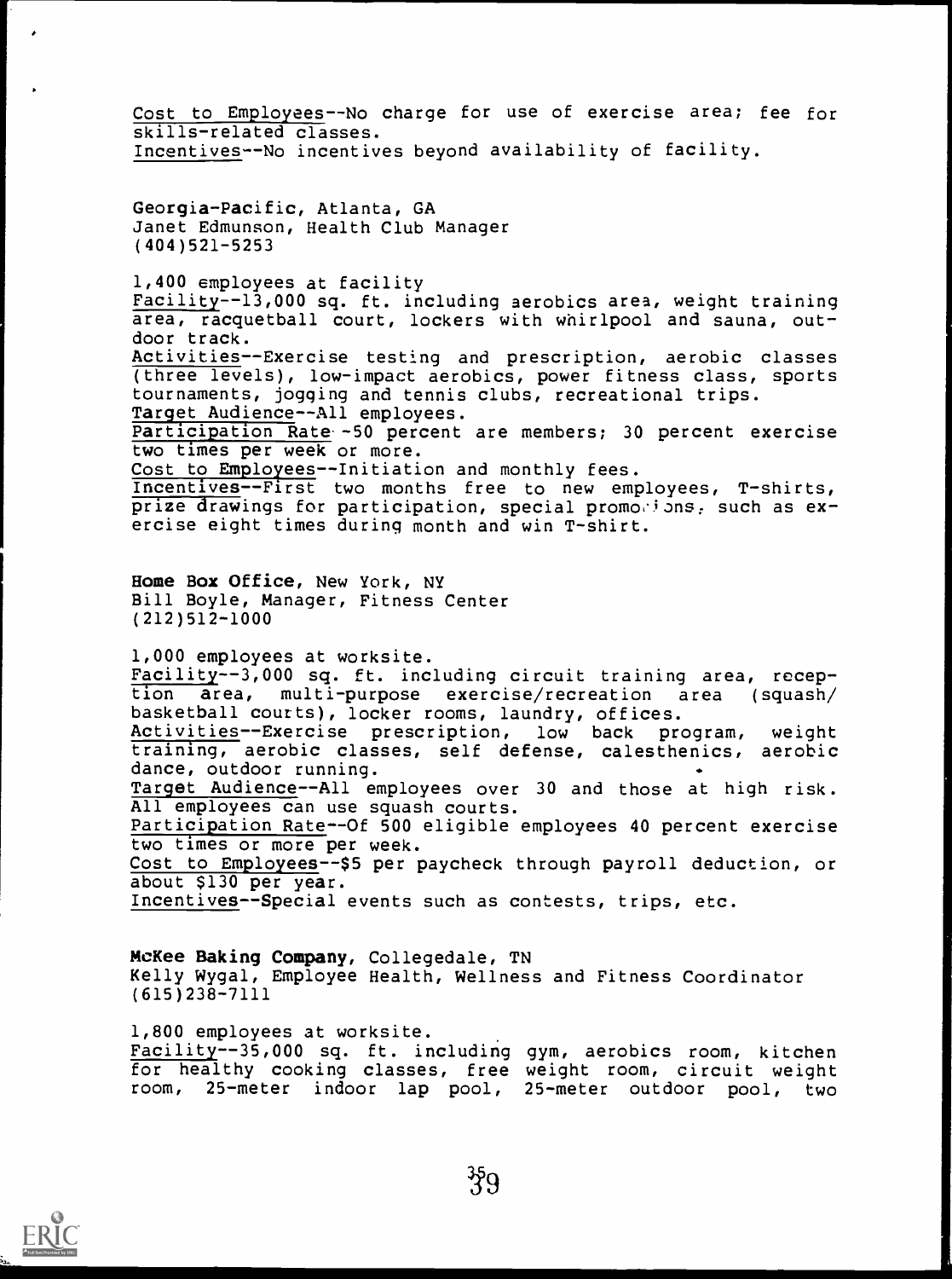saunas, two steam rooms, jacuzzi, exercise perscription and testing room, babysitting room, two racquetball courts. Activities--Exercise assessment and prescription, three levels of aerobic classes (low impact, intermediate, advanced), healthy back class, team sports, pre and post natal exercise. Target Audience--All employees and families. Participation Rate--50 percent use facility two or more times per week; an additional 10 percent exercise three times per week outside. Cost to Employee--Small weekly fee for using facility, totaling about \$100 per year for an individual; pay 10 percent of cost of education classes; fee for visitors. Incentives--Activity points; additional free life insurance if adhere to specific lifestyle habits; wave deductible for health insurance if adhere to specific lifestyle habits; cash bonuses. Overall Health Promotion Programming--This health promotion pro-<br>gram is offered to all employees and their families. gram is offered to all employees and their families. Guests/visitors pay a fee to use the facilities. In addition to the physical fitness activities, the program addresses topics such as healthy cooking, stress management, weight control, nutrition, smoking cessation, back problems, and blood pressure control. Over 70 percent of the employees completed a Health Risk Appraisal with biometric measurements as part of the<br>program, Exercise assessments and prescriptions were also program. Exercise assessments and prescriptions were provided. As an incentive for participation, life insurance benefits a e increased, health insurance deductibles are waived, and cash bonuses can be earned. Employees share a small portion of the cost of the activities.

Kimberly-Clark, Neenah, WI Patrick Lord, Supervisor of Fitness Programs (414)721-5559

"Health Management Program," 5,000 employees at worksite.

Facility--Multi-purpose exercise/class room, weight\* room, pool, whirlpool, sauna, outdoor track.

Activities--Aerobic classes, weight training, aerobic conditioning, starter fitness, water classes. Screening, including stress test, required before participation.

Target Audience--All employees and retirees; spouses included. Participation Rate--25 percent use facility two or more times per week.

Cost to Employee--Free to all employees and retirees; spouses pay for exam and screening, classes free.

Incentives--Motivational board lists names and levels of participation (gold, silver, bronze) and highlights "Wellness Winners." Seasonal and special promotions.

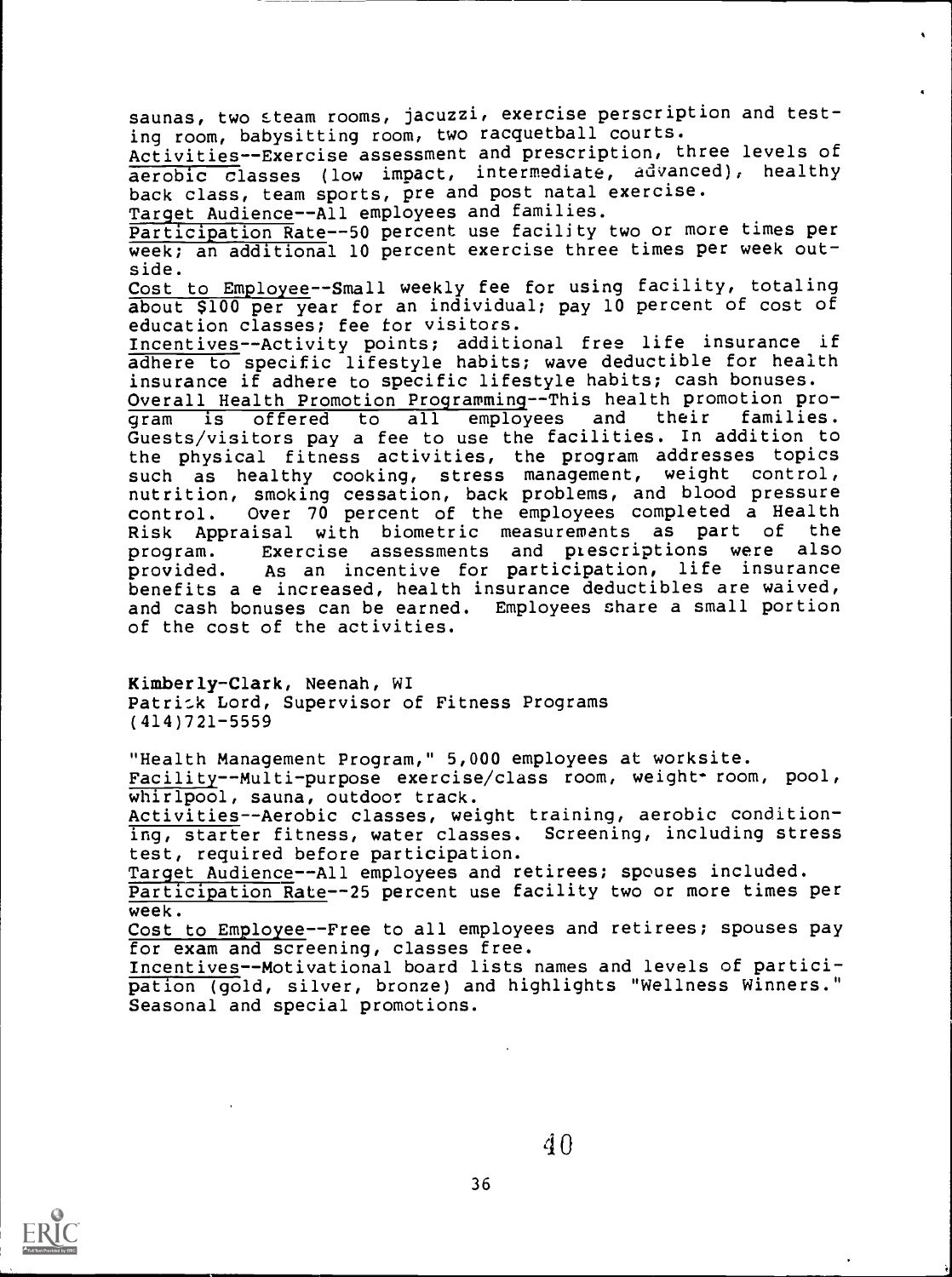Mobil, New York, NY Russell Fleiszhman, Supervisor of Medical Fitness Programs (212)883-5054

2,000 employees at worksite. Facility--4,000 sq. ft. Medical Fitness Center (exercise area), small stretching class area, locker rooms with showers, laundry. Activities--Medically oriented facility, stretching and abdominal strength classes, individualized programs. Treadmill, exercise tolerance and other tests required for participation. Cardiac rehabilitation program. Target Audience--Executives. Participation Rate--Of 600 eligible executives, 50 percent are

active, registered participants. Cost to Employee--No cost.

Incentives--Open all day at worksite, participation on company time.

Northern Telecom, Inc., Nashville, TN Stuazt Goldstein, Manager of Health Services (615)734-4056

580 employees at worksite.

Facility--3,200 sq. ft. including aerobic exercise and class room, circuit training room, locker rooms.

Activities--Health check for pre-placement, two year follow-up, exercise equipment, aerobic exercise (various levels), yoga, karate, rowing and walking clubs, toning and stretching.

Target Audience--All employees; families (18 and over, accompanied by employee) during "off hours."

Participation Rate--30 to 35 percent use facility tnree or more times per week; 27 percent enrolled in aerobic classes.

Cost to Employees--Fee of \$1 per aerobic class; discount to \$.75 for high participation.

Incentives--None beyond availability and low cost.

Overall Health Promotion Programming--Participants in this program complete a health check for pre-placement. Follow-up assessments are conducted every two years. In addition to aerobics exercise classes, activities are included on cancer awareness, stress management, smoking cessation, nutrition, seat belt safety, hypertension screening, medical self-care, and wise use of the health care system. All employees and their families are encouraged to use the facilities at lunch and after regular work hours. Incentives for participation include free lunches and prizes such as gym bags. Employees who stop smoking can earn cash awards.



ä,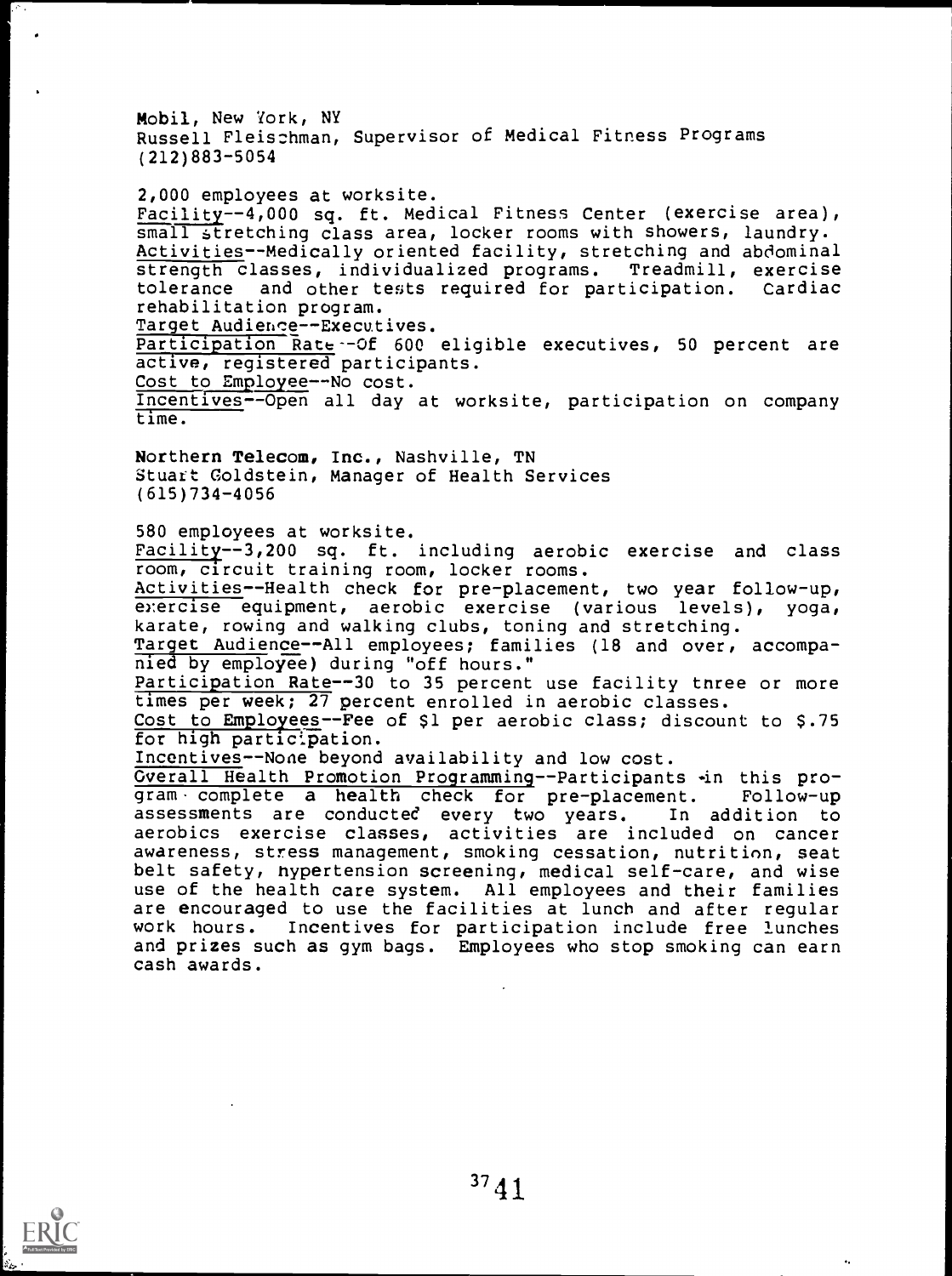Packaging Corporation of America, Evanston, IL Caryn Rowe, Health and Fitness Coordinator (312)492-6900

205 employees at worksite. Facility--1,225 sq. ft. including aerobic class area, circuit training area, locker rooms. Activities--Exercise equipment, aerobic classes, health screening required. Target Audience--All employees. Participation Rate--32 percent use facility. Cost to Employees--No cost for facility or health screen.<br>Incentives--Nutri-fit Olympics (nutrition and fitness Incentives--Nutri-fit Olympics (nutrition and competition), points system for awards, computerized printouts of exercise and calories expended, flex-time for use of facility. Overall Health Promc ion Programming--Health screening is required for employees to use the fitness center. classes are offered seven times per week (morning, noon, and evening). Because of the popularity of this activity, additional classes are likely to be scheduled. Flex-time scheduling is also<br>allowed for exercising, with approval of the supervisor. Other allowed for exercising, with approval of the supervisor. health promotion activities include weight loss programs, CPR classes, and participation in national high blood pressure month activities. The company pays for all health screening tests for any employee. As a result of the program, more employees are exercising and weight loss has been noted. Employees earn points which can be traded for awards such as T-shirts, socks, and mugs.

Phillips Petroleum, Bartlesville, OK Howard Heuston, Director of Physical Fitness and Athletics (918)661-5617

5,000 employees at worksite.

Facility--40,000 sq. ft., including gym, exercise rooms, weight room, bowling lane, auditorium, locker rooms, check room, swimming pool, soccer field, softball fields and additional gymnasium building for youth gymnastics programs.

Activities--Weight training, stretch and tone, back care, prenatal exercise, walking, jogging, bicyclin\_, swimming, recreational sports. Special classes for children of employees and community. Screening and/or physician approval required for some activities. Target Audience--All employees, spouses and dependents; retired employees, spouses and dependents; widows and widowers of employees.

Participation Rate--80 percent participate in some form; 35 percent exercise informally at least, three time per week and keep their own records.

Cost to Employees--Low yearly fee for individuals (\$30) and families (\$42); retirees pay reduced rates.

Incentives--Certificates, plaques for participation.

Overall Health Promotion Programming--Program activities are organized into three areas: physical fitness and recreational, lifestyle, and safety training. Some fitness programs, such as

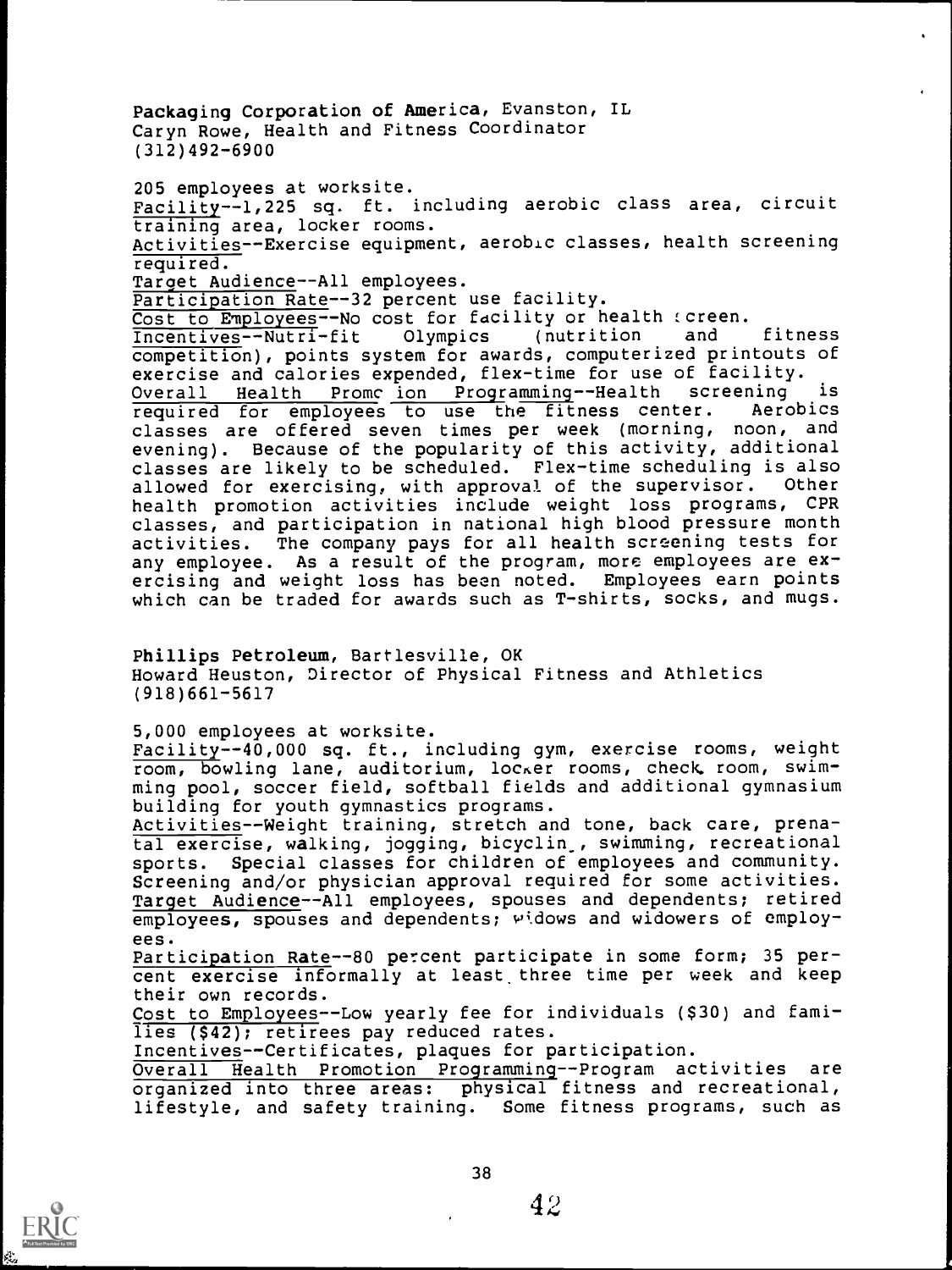prenatal exercise and back care, require a physician's approval for participation. Pre-screening is required for other fitness activities. Educational , nd motivational literature is provided<br>to assist emplovees with their individual programs. Educational to assist employees with their individual programs. programs include CPR training, weight management, stress management, and smoking cessation. The program is family oriented. All current and retired employees and their dependents, as well<br>as widows/widowers of employees are included in activities. Recas widows/widowers of employees are included in activities. reational programs are especially popular, with 80 percent having recreational memberships. The company attributes hiring and retention of quality employees to the health promotion program. Absenteeism and healthcare costs have been reduced.

Pillsbury, Minneapolis, MN David Teschler, Director, Health Services (612)330-5173

"Be Your Best Personal Lifestyle Program;" 2,600 employees at worksite.

Facility--6,000 sq. ft including exercise area, circuit weight area, cardiovascular exercise area, locker rooms, offices.

Activities--Aerobic classes including low impact and high level, strength training, fitness assessments, stretching and flexing, low back program, self defense, running, bicycle, walking, cross country ski, and aerobics clubs.

Target Audience--All employees.

Participation Rate--50 percent members of center; 25 percent participate two or more times per week.

Cost to Employees--\$5 per month.

Incentives--Excellence programs, prizes, T-shirts, bags, sweat bands.

Overall Health Promotion Programming--All current and retired employees and their dependents may utilize the fitness facilities at this worksite. Facilities are also available to other associates within the building. A comprehensive fitness -program, including pregnancy exercise classes, is offered. Other health promotion activities include stress management, time management, cancer prevention, immunizations, enrich-your-life program for persons over 55 and retirees, healthy eating plans, and smoking cessation. The company has a smoking policy and an environment which is supportive of healthy lifestyle habits. Only fees for<br>special programs are charged to the employee. Most programs are charged to the employee. Most<br>s/facilities are free. The company reports that the activities/facilities are free. program is an asset in recruiting new employees and maintaining high morale among employees.

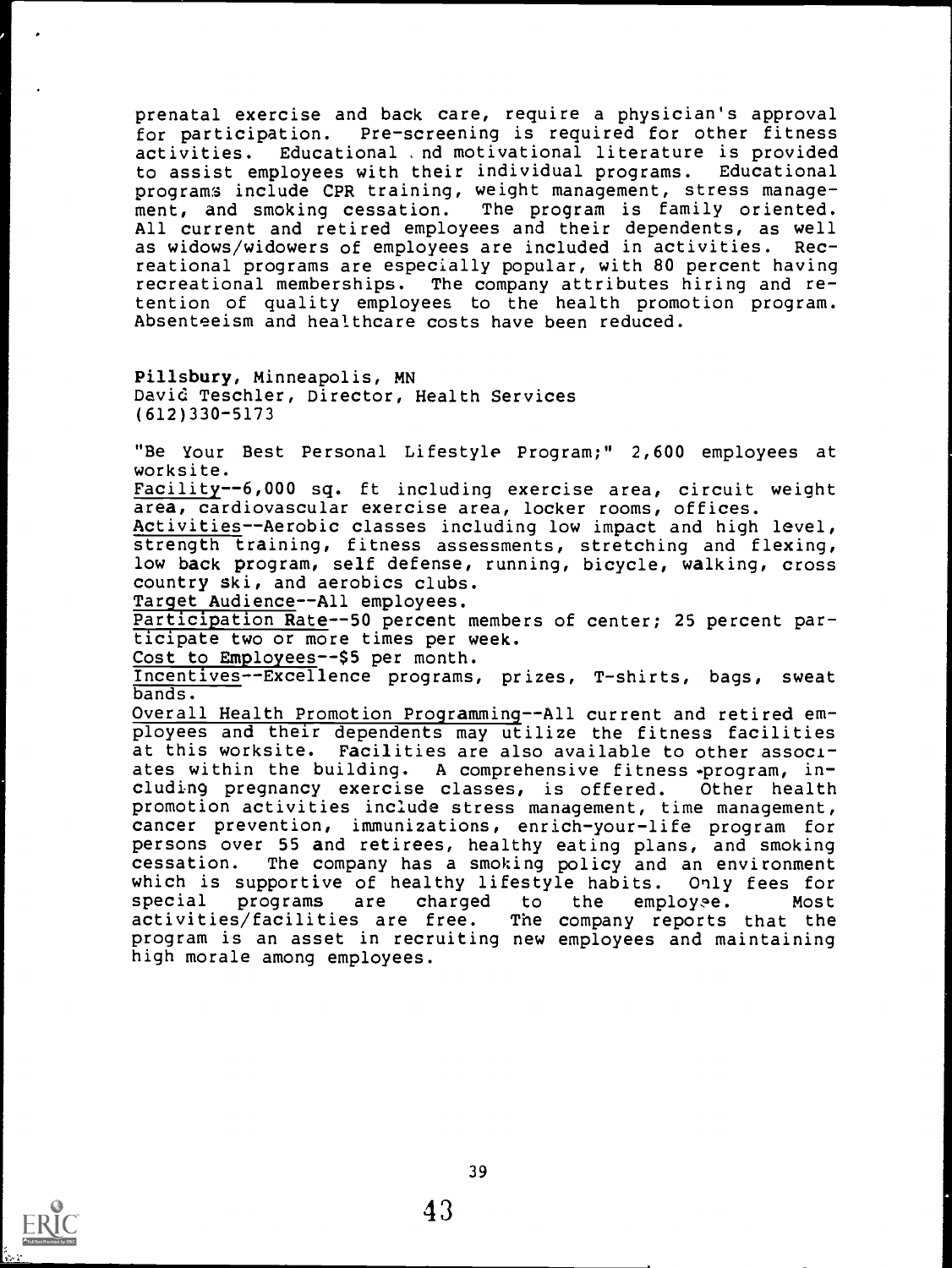Prudential, Newark, NJ Tom Kinsman, Senior Exercise Physiologist (201) 877-6000

3,200 employees at worksite. Facility--3,600 sq. ft. including large exercise room, lockers, gym in separate building with basketball, volleyball, track, etc.<br>Activities--Circuit training, running, flexibility, toning, Activities--Circuit training, aerobics and low back exercise. screening and periodic evaluations required. Target Audience--Facilities available to manager level and above. Exercise classes open to all. Participation Rate--Of 800 eligible, 600 have participated at least once; 300 are active more than 2.5 times per week. Cost to Employee--No cost. Incentives--T-shirts, etc.

Sentry Insurance, Stevens Point, WI Ronald Cook, Ph.D., Corporate Manager, Employee Wellness (715) 346-7450

2,400 employees at worksite.

Facility--22,266 sq. ft. including gym, racquet ball courts, classroom, fitness assessment area, fitness lab classroom, fitness lab exercise area, 25 meter pool, diving well area, cffices, equipment room, audio-visual area.

Activities--Aerobic exercise, toning and conditioning, swimnastics, swimming lessons, weight training, prenatal exercise, retiree exercise, parent-tot swim program, ladies only exercise.

Target Augience--All employees and dependents, retirees and spouses, and tenants within building.

Participation Rate--35 percent use aerobically at least two times per week; additional 50 percent participate in acti ties at least once per month.

Cost to Employee--Most activities are free. Fee for special programs.

Incentives--Awards program, T-shirts, paper weights, etc.

Overall Health Promotion Programming--All current and retired employees and their dependents may utilize the fitness facilities at this worksite. Facilities are also available to otner associates within the building. A comprehensive fitness program, including pregnancy exercise classes. is offered. Other health promotion activities include stress management, time management, cancer prevention, immunizations, enrich-your-life program for persons over 55 and retirees, healthy eating plans, and smoking cessation. The company has a smoking policy and an environment that is supportive of healthy lifestyle habits. Only fees for special programs are charged to the employee. activities/facilities are free. The company reports that the program is an asset in recruiting new employees and maintaining high morale among employees.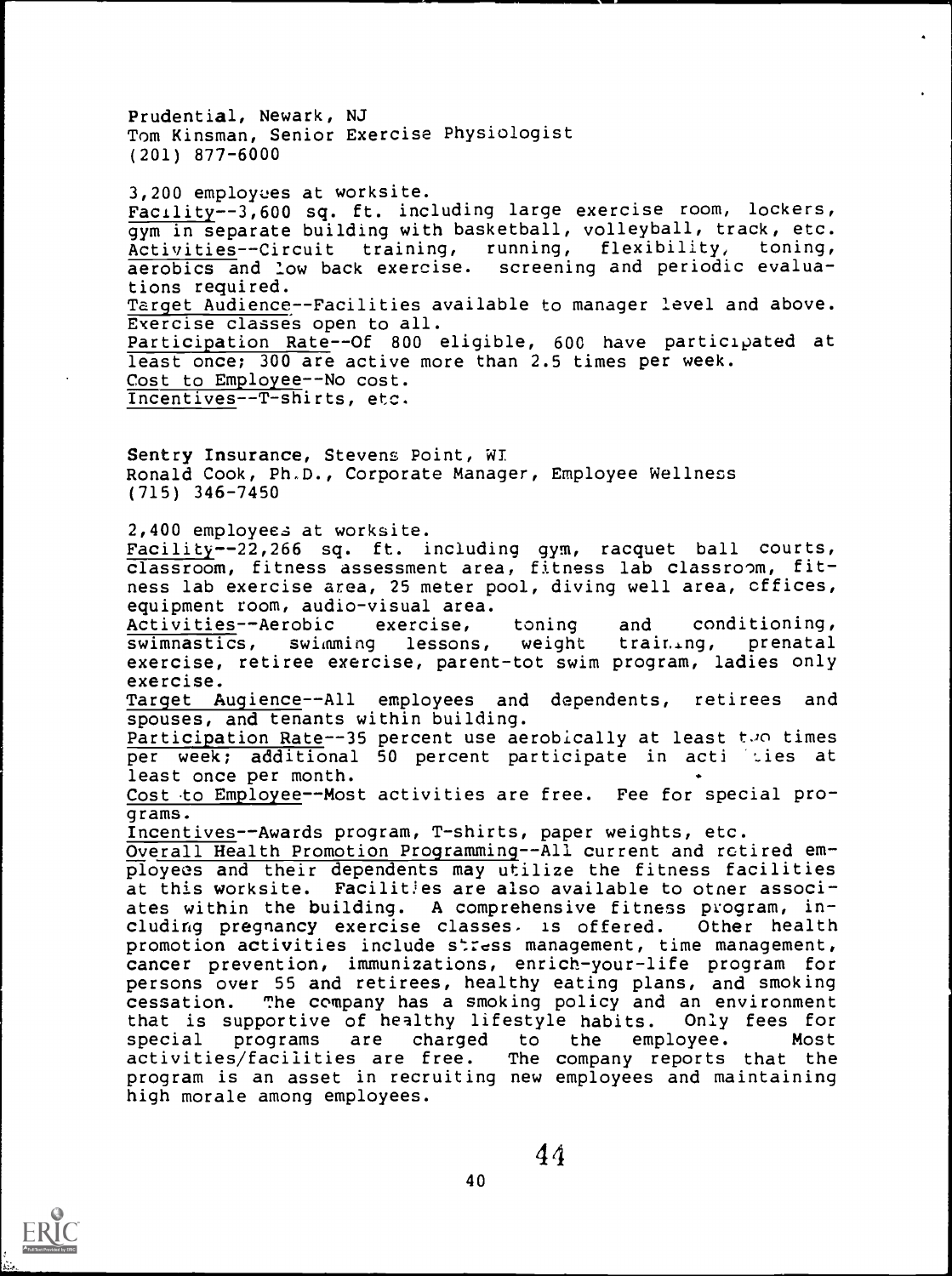United Methodist Publishing House, Nashville, TN Dave Patterson, Manager, Health and Safety Department (615) 749-6410

"TriuUMPH for Health," 1,000 employees at worksite. Facility--1,700 sq. ft. including exercise area and locker rooms. Activities--Fitness assessments, aerobic dance, recreational programs, weight training, corporate running team, educational programs. Also, medical intervention programs. Target Audience--All employees, retirees, and family members. Participation Rate--40 to 60 percent take part in health promotion activities; no breakout for physical fitness participation. Cost to Employees--No Cost Incentives--Aerobics Challenge, awards, exercise on company time, partial reimbursement if employee uses other facilities. Offers a Well-Fit-Day (a day off with pay) for participation at a predetermined level.

#### Programs With No Facilities at the WorkLite

Blue Cross/Blue Shield of Indiana, IN Gail Knight (317)263-8000

"Stay Alive and Well," 2,400 employees at worksite. Activities--Aerobic classes in cafeteria, use of university facilities, physical assessments and follow-up. Target Audience--All employees. Participation Rate--65 percent participate in screening. Cost to Employees--No cost. Incentives--T-shirts, buttons, activities performed on company time.

C.B. Fleet Co., Lynchburg, VA Wayne Johnson (804)528-4000

280 employees at worksite. Activities--20 exercise classes per week conducted in cafeteria. Target Audience--All employees and families. Cost to Employees--Fee for classes; company pays 50 percent.

Fireman's Fund Employers Insurance Company, Depere, WI Marty Stanley, Assistant VP for Training and Education (414) 337-5447

1,200 employees at worksite. Nctivities--Group exercise classes in cafeteria, fitness testing prescription, educational materials, walk-job club, seminars.



inilimmommor III Muslim and the control of the control of the control of the control of the control of the control of the control of the control of the control of the control of the control of the control of the control of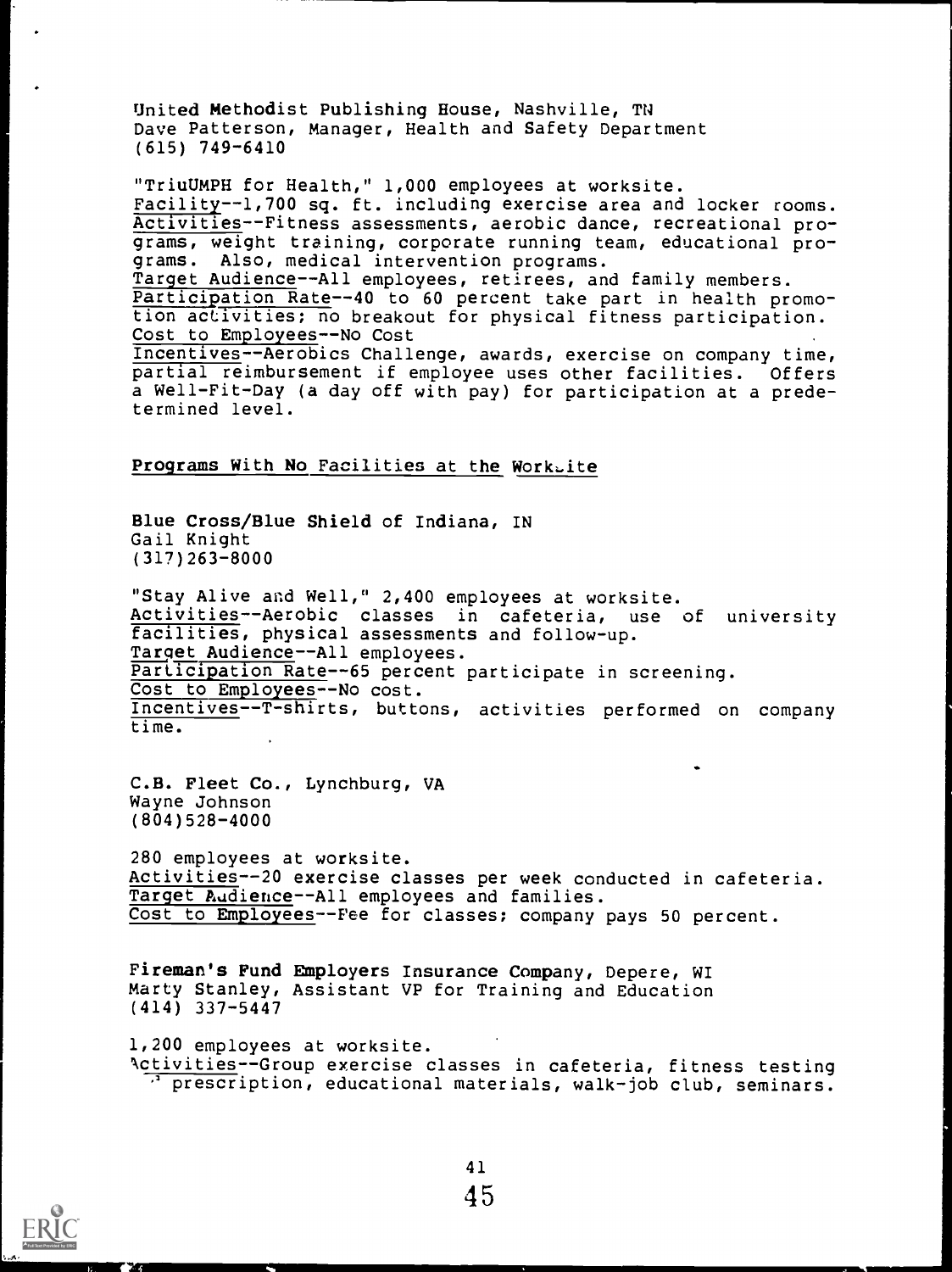Target Audience--All employees.

Participation Rate--50 percent participate in testing; 60 percent participate in at least one activity.

Cost to Employees--Small monthly fee.

Incentives--Fitness assessments and counseling on company times, points system and prizes for participation, special events.

Overall Health Promotion Programming--The "Team Hea.th" program began with a needs assessment survey to profile the health status of the company and design a program to meet the unique needs of the worksite. The needs assessment will be repeated after one year to evaluate changes in physiological and behavioral variables. A wellness committee provides advice and direction in planning and evaluating all program activities. Because no fitness facility is available at this worksite, exercise classes are held in the cafeteria after work each day. A walk/jog club has been formed. Over 65 percent of the employees participated in a comprehensive assessment program called PALS--Personalized comprehensive assessment program called PALS--Personalized Aerobics Lifestyle System, which provides computer-generated profiles and prescriptions for wellness, exercise and activity, nutrition, and personal well-being. As <sup>a</sup> result of the PALS assessments, approximately 25 individuals at high risk were referred to their personal physicians.

Honeywell, Minneapolis, MN Ben Aune, Corporate Manager, Health Promotion (612)870-2175 (612)870-2175

18,000 employees at worksite. Activities--Running and walking clubs. Target Audience--All employees. Cost to Employees--Shared costs for worksite program and "Y" membership. Incentives--T-shirts, hats, mugs, partial cost reimbusement for achieving goals.

Hubbard Milling, Mankato, MN Dave Knutson, Personnel Manager (507)625-1882

150 employees at worksite. Activities -- Aerobic dance, jazz exercise. Target Audience--All employees. Participation Rate--60 percent participate in a program. Incentives--Company divided into four teams for competitions.



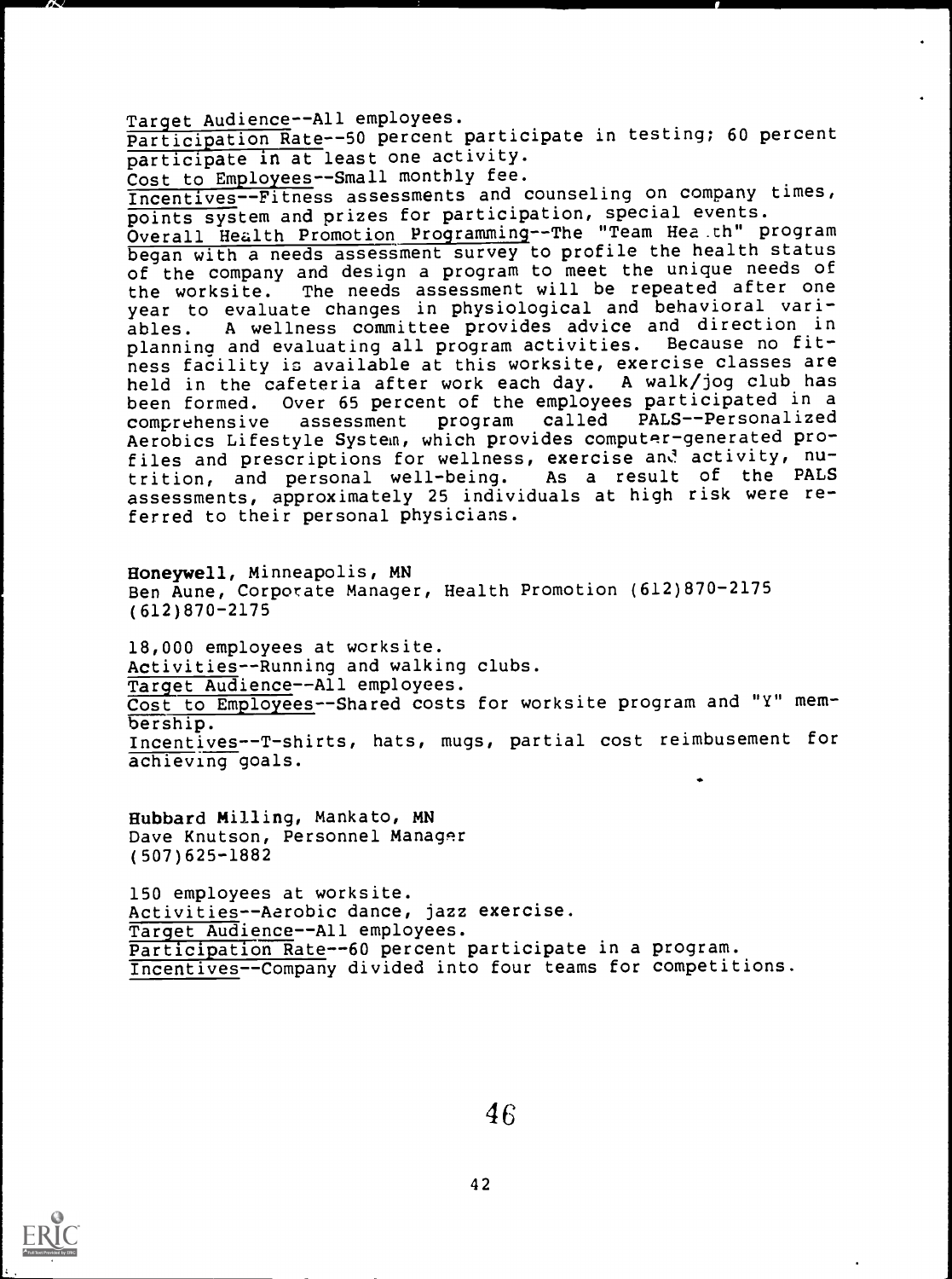Indian Health Service, Albuquerque, NM Michael Boyd, Chief of Tribal Health Programs (505)766-2124

"Heart at Work," 130 employees at worksite. Activities--Special corporate rate at health/sports club, noon walking group, jazz exercise class for women. Target Audience--All employees. Participation Rate--10 to 15 percent participate three or more times per week. Cost to Employees--Fees for classes. Incentives--Most activities on company time. Overall Health Promotion Programming--The health promotion activities at this organization were acquired from the American Heart Association's "Heart at Work" program. No on-site fitness facilities are available. Employees have access to a sports club with complete facilities. A noon-time walking group has been formed and female employees participate in a "jazzwork" aerobicstype class at another facility. The program is voluntary and available to all employees. Educational programs on topics such as nutrition, stress management, and signs/symptoms of heart attack are scheduled at the worksite on company time, usually noon time. Employee committees have been formed to develop an incen-<br>tive/awards program. A survey conducted by graduate students A survey conducted by graduate students form a local university reported these benefits as a result of participation in the program: 80 percent of the participants felt more motivation and energy at work, 90 percent felt better about themselves, 82 percent felt they were more productive.

MSI Insurance, St. Paul, MN Peggy Wadell, Occupational Health Nurse (612)631-7000

675 employees at worksite. Activities--Aerobic classes after work, informal walking group. Target Audience--All employees. Participation Rate--25 percent participate in health promotion program; 5 percent participate in physical fitness activities. Cost to Employees--Shared costs for aerobic classes. Incentives--Gift certificates, movie tickets.

Provident Indemnity Life Insurance Company, Norristown, PA Maryann Fichter, Vice President for Human Resources (215)279-2500

100 employees at worksite. Activities--Aerobic classes, walking course at lunch, tone-up class for spring months. Target Audience--All employees. Participation Rate--97 percent participate in health promotion incentive programs; 30 percent sign up for health promotion classes; no separate records for physical fitness.

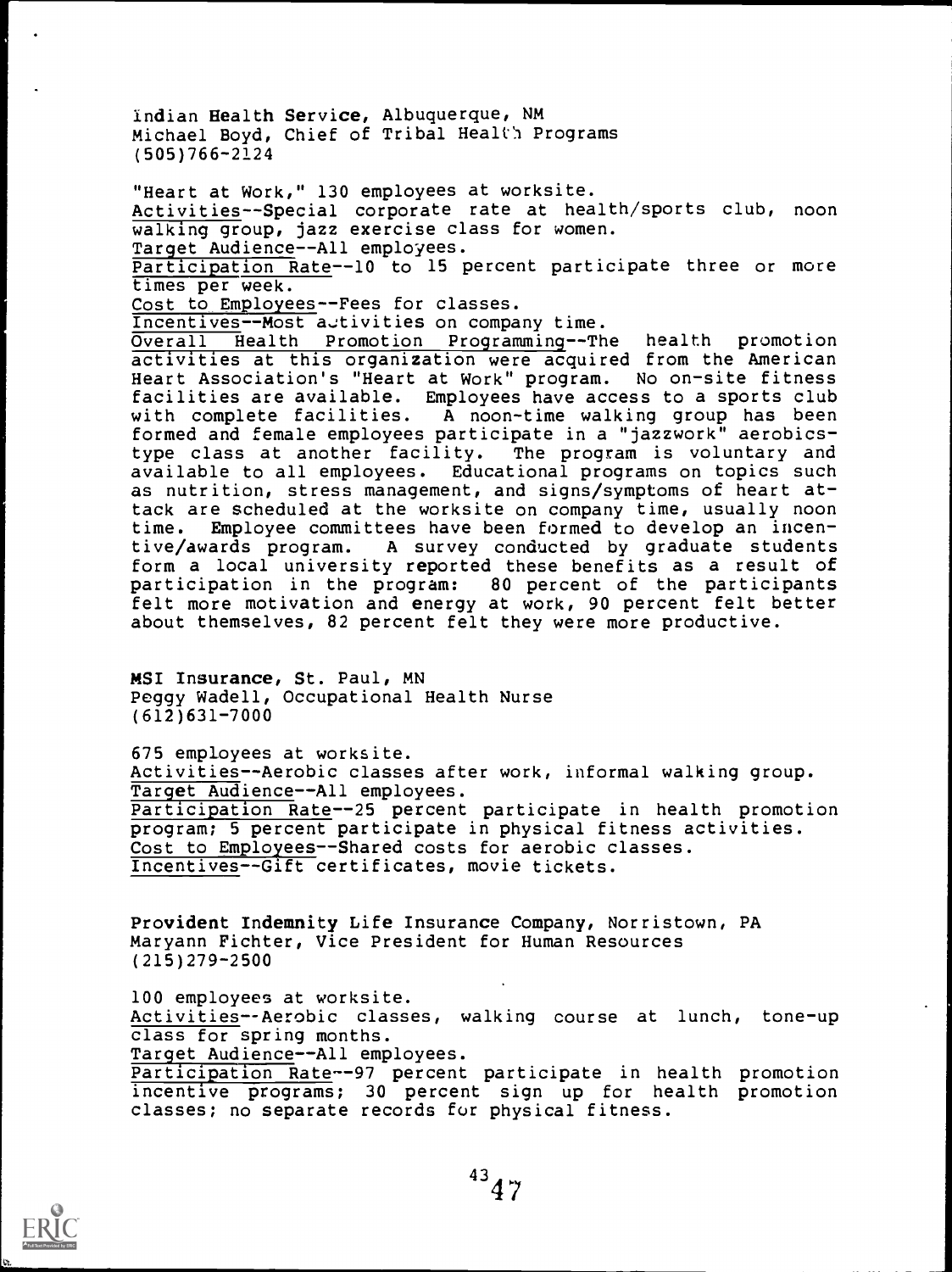Cost to Employees--Shared cost. Incentives--None beyond shared cost.

Overall Health Promotion Programming--This wellness program, which has no on-site fitness facility, includes components such as nutrition, weight loss, stress management, and aerobics exercise. Exercise classes are held in a conference room after work hours. Employees participate in a walking course during the lunch hour. All employees and their families may participate in the program and over 97% of the employees participate in the wellness program. The company is very pleased about the high participation and success rate and was one of the founders of a non-profit wellness program organizaiton in the state of Pennsylvania. The program, which is offered at no cost to the employee, was reported to be low cost to the employer.

Sherer Brothers Lumber Company, Minneapolis, MN Robert Peters (612)379-9633

260 employees at worksite. Activities--Company sponsors bike and road races, discounts for sports and health club memberships, educational literature. Target Audience--All employees.

Participation Rate -- 30 percent participate in activities.

Cost to Employees--No cost.

Incentives--Entry fees paid by company, discounts at health

clubs.<br>Overall Health Promo<u>tion Program</u>ming--Although this company has no on-site fitness facility, it uses and supports community resources extensively. The company regularly sponsors bike and road races and participates in community health fairs. Discounts are provided to employees for sports and health club memberships. Educat\_onal materials and publications are available to employees at the worksite. All activities take place after regular work hours. A major benefit reported by the company is improved employee morale. Employees seem to enjoy seeing each other outside of the work environment.

Sherwin-Williams Paint Company, Cleveland, OH Penny Stomp  $(216)566 - 2596$ 

1,000 employees at worksite. Activities--Speakers on exercise and fitness. Target Audience--All employees. Cost to Employees--No cost.



I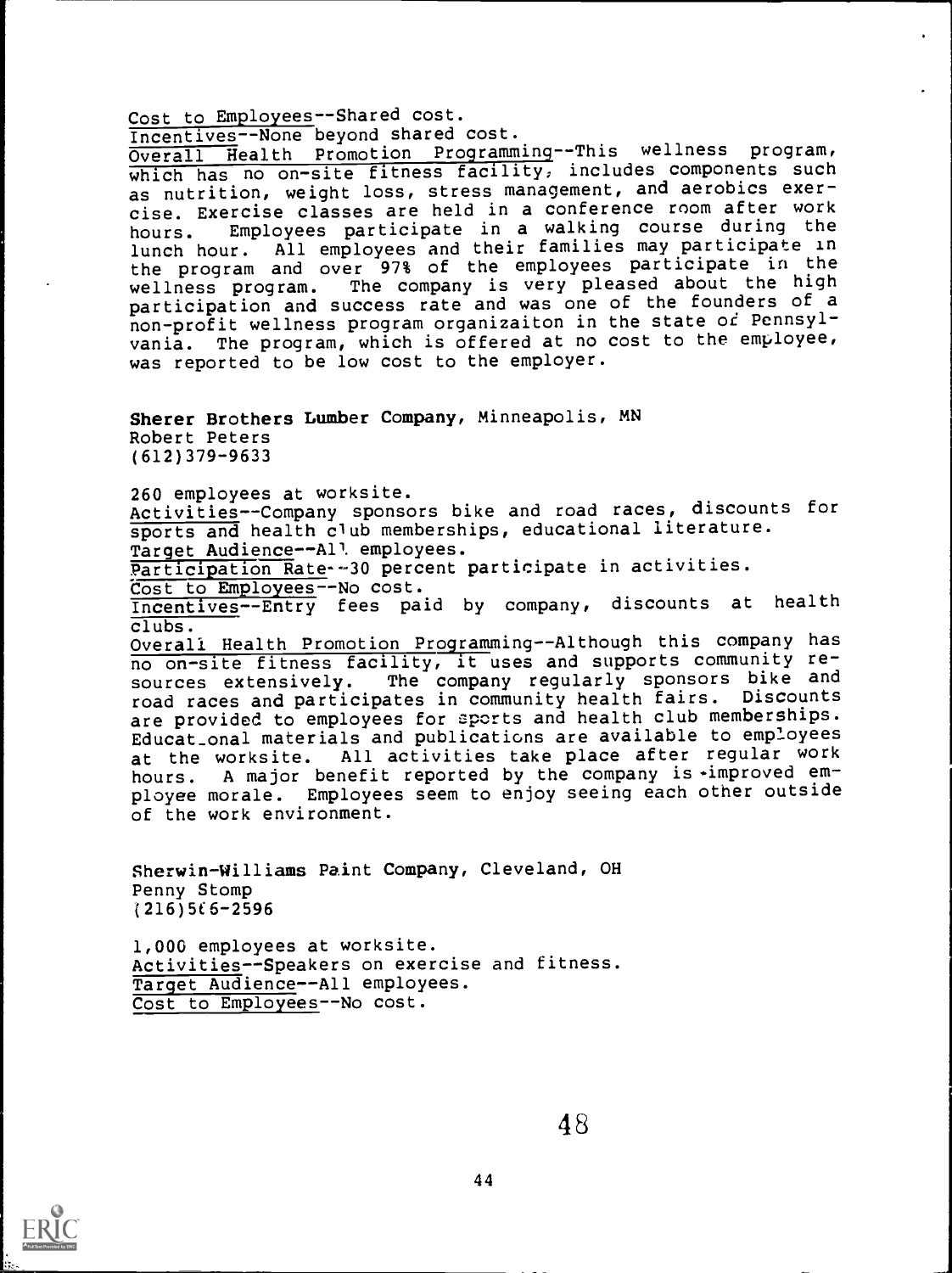Union Life Insurance Company, Little Rock, AR Richard Cooper (501)376-1901

"Team Health," 150 employees at worksite. Activities--Group exercise classes meet in conference room three times per week, fitness testing and prescription, educational materials, seminars. Target Audience--All employees. Participation Rate--85 percent participate in testing; 10 percent participate in on-site exercise. Cost to Employees--Small monthly fee. Incentives--Fitness assessments on company time, points system

and prizes for participation.

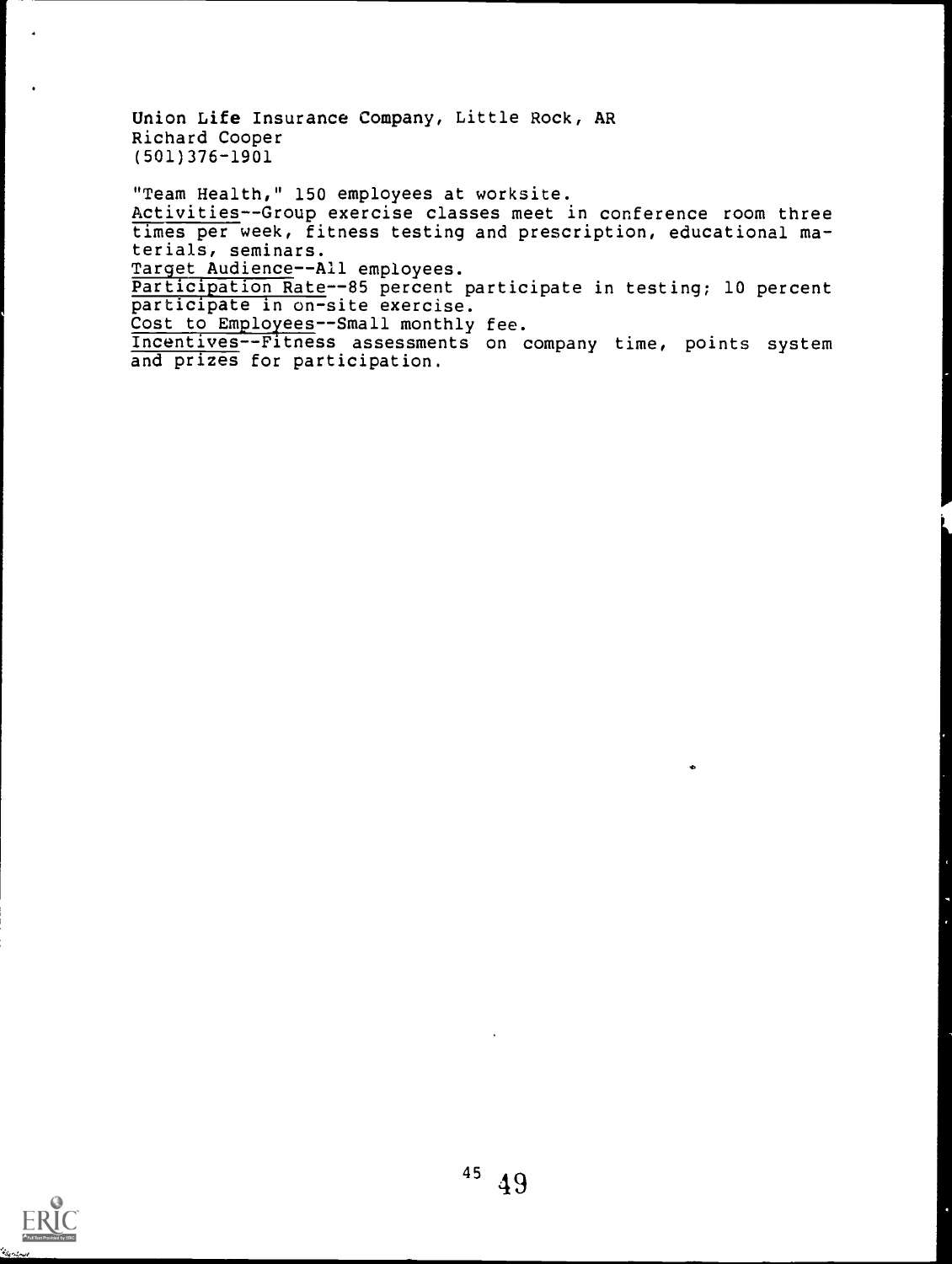# REFERENCES--WORKSITE PHYSICAL FITNESS PROGRAMS

- 1. American College of Sports Medicine. Guidelines for graded exercise testing and exercise prescription. 3rd ed. Philadelphia: Lea & Febiger, 1986, pp. 1-8.
- 2. Barnard R.J., Anthony, D.F.: Effect of health maintenance programs on Los Angeles City firefighters. J Occup Med 1980; 22:667-669.
- 3. Baun W.B., Bernacki, E.J., Tsai, S.P.: A preliminary investigation: Effect of a corporate fitness program on absenteeism and health care cost. J Occup Med 1986; 28:18- 22.
- 4. Bernacki, E.J., Baun, W.B.: The relationship of job performance to exercise adherence in a corporate fitness program. J Occup Med 1984; 26:529-531.
- 5. Bjurstrom, L.A., Alexiou, N.G.: A program of heart disease intervention for public employees. J Occup Med 1978; 20:521-531.
- 6. Blair, S.N., Blair, A., Howe, H.G., Pate, R., Rosenbert, M., Parker, G.M.: Leisure time physical activity and job performance. Res Quart Exer Sport 1980; 51:718-723.
- 7. Blair, S.N., Goodyear, N.N., Gibbons, L.W., et al: Physical fitness and incidence of hypertension in healthy normotensive men and women. JAMA 1984: 252:487-490.
- 8. Blair, S.N., Jacobs, D.R., Powell, K.E.: Relationships between exercise or physical activity and other health behaviors. Pub Health Rep 1985; 100:172-180.
- 9. Blair, S.N., Piserchia, P.V., Wilbur, C.S., Crowder, J.H.: A public health intervention model for work-site health promotion: Impact on exercise and physical fitness in a health promotion plan after 24 months. JAMA 1986; 255:921-926.
- 10. Blair, S.N., Smith, M. Collingwood, T.R., Reynolds, R., Prentice, M.C., Sterling, C.L.: Health promotion for educators: Impact on absenteeism. Prev Med 1986; 15:166-175.
- 11. Bowne, D.W., Russell, M.L., Morgan, J.L., Optenberg, S.A., Clarke, A.E.: Reduced disability and health care costs in an industrial fitness program. J Occup Med 1984; 26:809- 815.

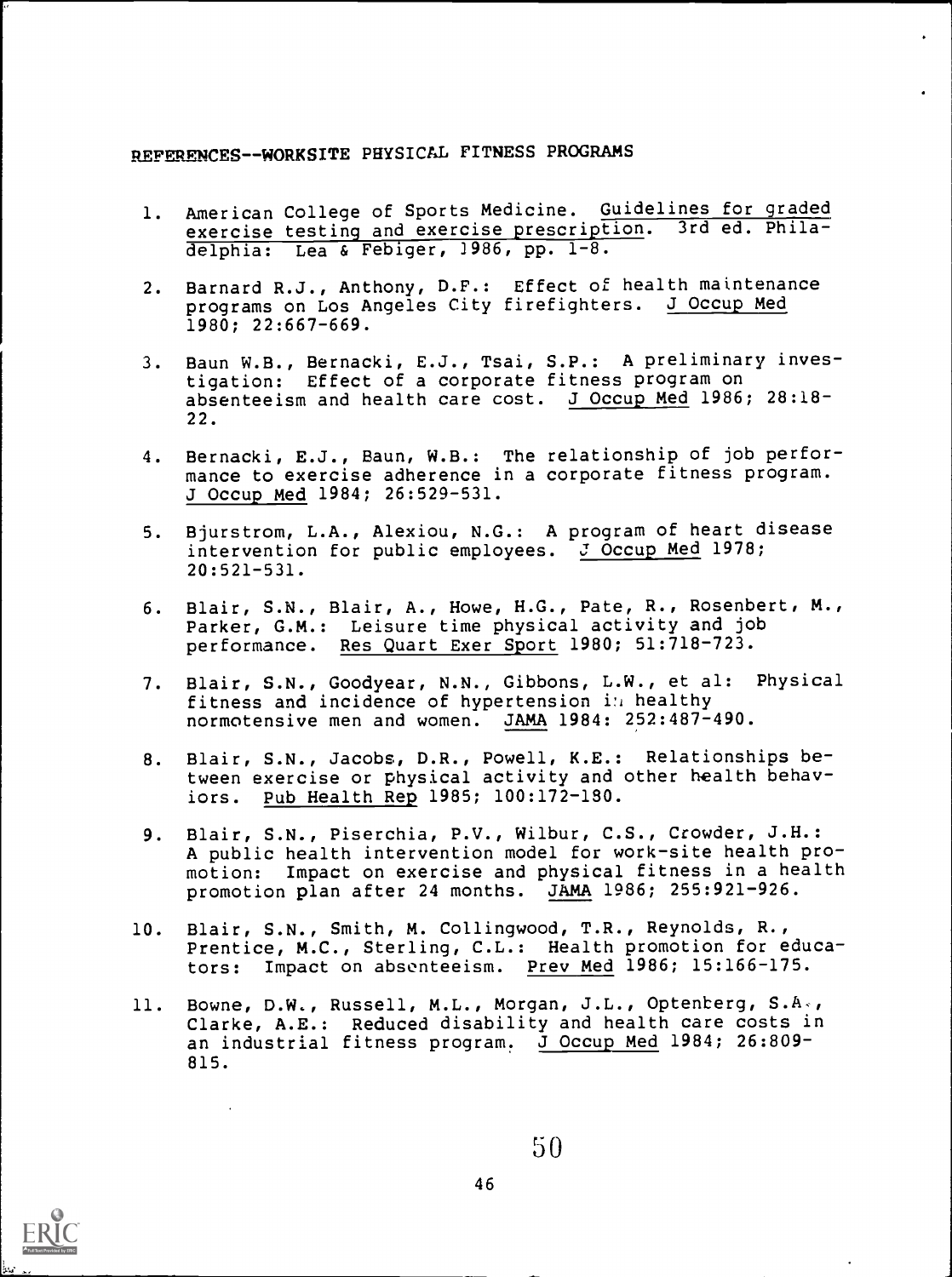- 12. Cady, L.D., Thomas, P.C., Karwasky, R.J.: Program for<br>increasing health and physical fitness of fire fighters. J increasing health and physical fitness of fire fighters. Occup Med 1985; 27:110-114.
- 13. Cox, M.C., Shephard, R.J., Corey, P.: Influence of an employee fitness programme upon fitness, productivity and absenteeism. Ergonomics 1981; 24:795-806.
- 14. Duncan, J.J., Farr, J.E. Upton, J., et al: The effects of aerobic exercise on plasma catecholamines and blood pressure in patients with mild essential hypertension. JAMA 1985: 254:2609-2613.
- 15. Donoghue, S.: The correlation between physical fitness, absenteeism and work performance. Canadian J Public Health 1977; 68:201-203.
- 16. Durbeck, D.C., Heinzelmann, F., Schacter, J. et al: The National Aeronautics and Space Administration-U.S. 2ublic Health Service Health Evaluation and Enhancement Program. Am J Cardiol 1972; 30:784-790.
- 17. Education Relations and Resources. Wellness at the school worksite: A manual. Washington: Health Insurance Association of America, 1985, p. 79.
- 18. Fielding, J.E.: Effectiveness of employee health improy ment programs. J Occup Med 1982; 24:907-916.
- 19. Frisch, R.E. Wyshak, G., Albright, N.L., et al: Lower prevalance of breast cancer and cancers of the reproductive system among former college athletes compared to non- athletes. Br J Cancer 1985: 52:88-891.
- 20. Gibbs, J.0., Mulvaney, D., Henes, C., Reed, R.W.: Work-site health promotion: Five-year trend in employee health care costs. J Occup Med 1985: 27:826-830.
- 21, Haskell, W.L., Blair, S.N.: The physical activity component of health promotion programs in occupational settings. Public Health Rep 1980; 95:109-118.
- 22. Horne, W.M.: Effects of a physical activity program on middle-aged sedentary corporation executives. Am Indus Hygiene Assoc J 1975; 36:241-245.
- 23. Howard, J., Mikalachki, A.: Fitness and employee productivity. Can J Appl Sport Sci 1979; 4:191-198.
- 24. Iverson, D.C., Fielding, J.E., Crow, R.S. Christenson, G.M.: The promotion of physical activity in the United States population: The status of programs in medical, worksite, community, and school settings. Public Health Rep 1985; 100:212-224.



ų.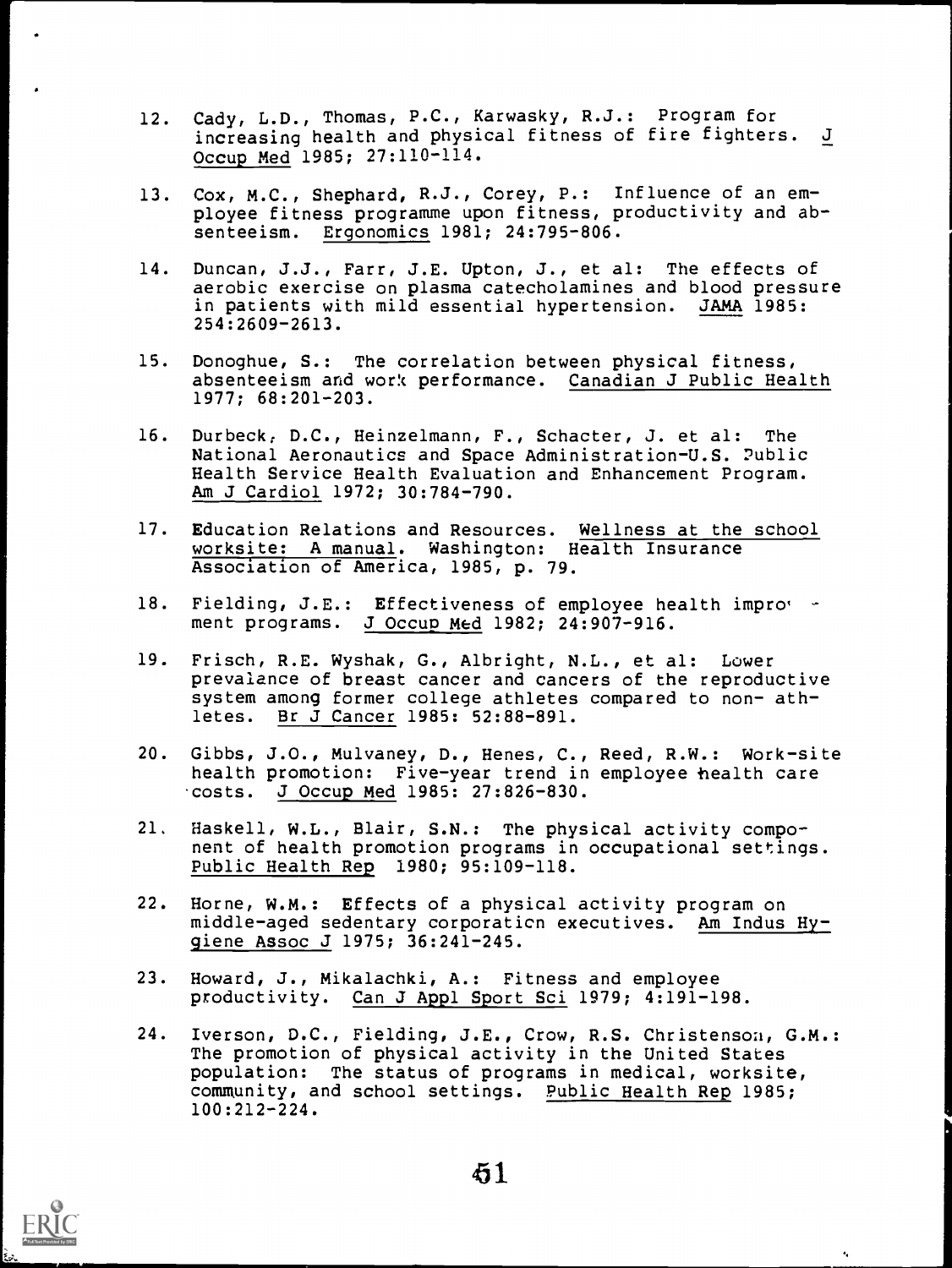- 25. Morris, J.N., Everitt, M.G., Pollard, R., et al: Vigorous exercise in leisure-time: Protection against coronary heart-disease. Lancet. 1980; 2:1207-1210.
- 26. Murray, T.D., and Haydon, D.F.: Guidelines for state employee health promotion programs: An example of H.B. 2196  $\overline{\text{imp}}$  lementation. TAHPERD J 1985; 54(1):41-43.
- 27. Naditch, M.P.: The Staywell Program. In Matarazzo, J.D., Weiss, S.M., Herd, J.A., Miller, N.E., Weiss, S.M., eds. Behavioral health: A handbook of health enhancement and disease prevention. New York: Wiley-Interscience,  $1984:1071-8.$
- 28. Paffenbarger, R.S., Hyde, R.T., Wing, A.L., et al: A natural history of athleticism and cardiovascular health. JAMA 1984; 252:491-495.
- 29. Paffenbarger, R.S., Wing, A., Hyde, R.T., et al: Physical activity and incidence of hypertension in college alumni. Am J Epidemiol 1983: 117:245-257.
- 30. Paffengarger, R.S., Hyde, R.T., Wing, A.L., et al: Physical activity, all-cause mortality, and longevity of college alumni. N Engl J Med 1986; 314:605-613.
- 31. Pate, R.R., Blair, S.N.: Physical fitness programming for health promotion at the worksite. Prey Med 1983; 12:632- 643.
- 32. Pauly, J.T., Palmer, J.A., Wright, C.C., Pfeiffer, G.J.: The effect of a 14-week employee fitness progrm on selected physiulogical and psychological parameters. J Occup Med 1982; 24:457-463.
- 33. Rogers, T., Cole, J.A., Erwin, P.C.: "Heart at.Work": Cost-benefit analysis of a new worksite health promotion program. In: Proceedings of the seventh annual meeting of the Society of Behavioral Medicine. San Francisco: Society of Behavioral Medicine, 1986:10-11.
- 34. Shephard, R.J.: Employee health and fitness: The state of the art. Prey Med 1983; 12:644-653.
- 35. Shephard, R.J.: The impact of exercise upon medical costs. Sports Med 1985; 2:133-143.
- 36. Shephard, R.J., Corey, P., Renzland, P., Cox, M.: The influence of an employee fitness and lifestyle modification program upon medical care costs. Can J Public Health 1982; 73:259-263.

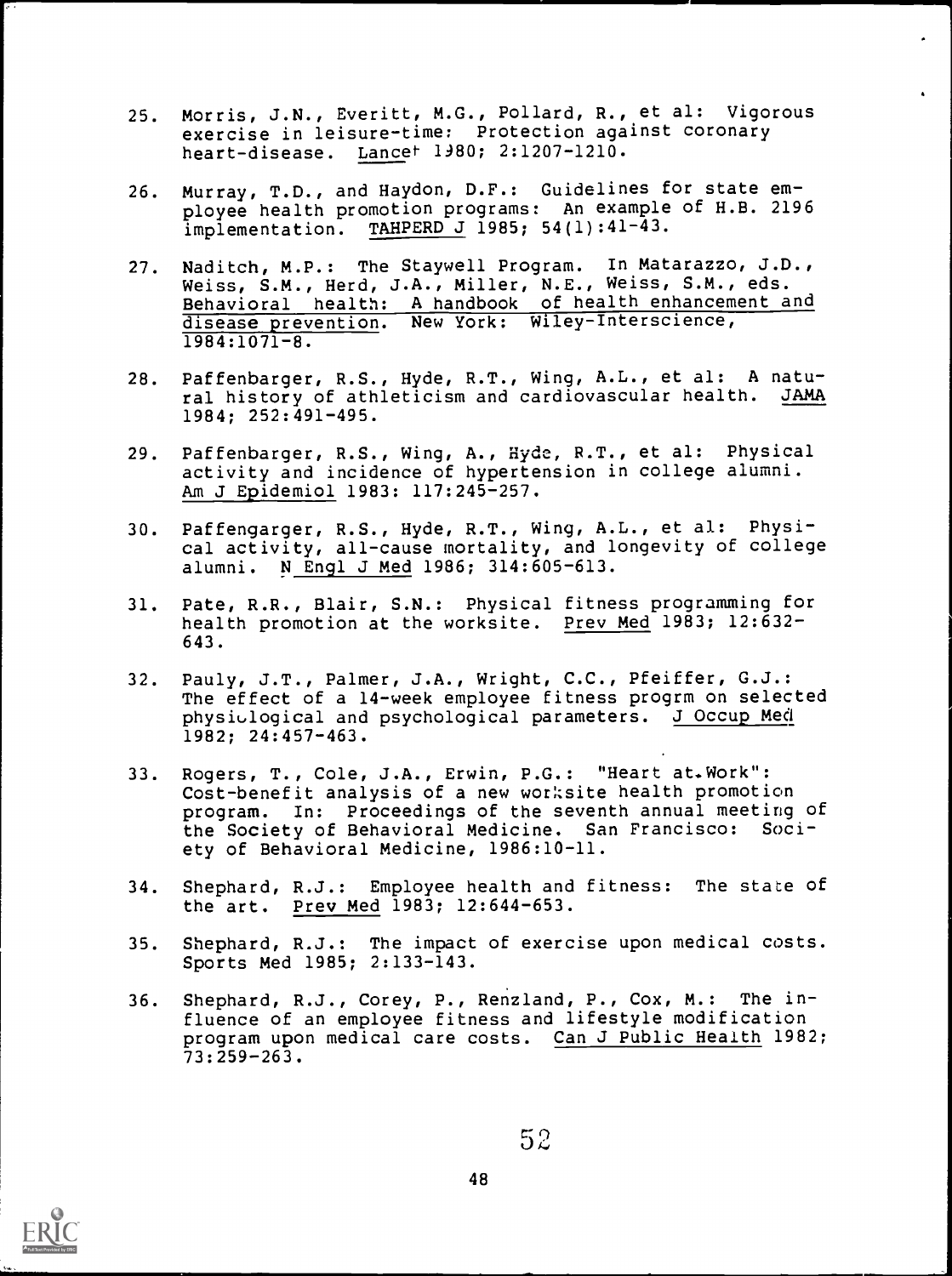- 37. Smoczyk, C.M., Dedmon, R.E.: Health management program Kimberly-Clark Corporation. Am Behav Scientist 1985; 28:559-576.
- 38. Spilman, M.A., Goetz, A., Schultz, J., Bellingham, R., Johnson, D.: Effects of a corporate health promotion program. J Occup Med 1986; 28:285-289.
- 39. State Employee Health Fitness and Education Act of 1983, House Bill 2196 of the 68th Legislature, Austin, Texas, 1983.
- 40. United States Code Congressional and Administrative News, 98th Congress - Second Session, Vol. 1, St. Paul: West Publishing Co., 1984, pp.98 STAT 880 - 98 STAT 881.
- 41. Vena, J.E., Graham, S., Zielezny, M., et al: Lifetime occupational exercise and colon cancer. Am J Epidemiol 1985; 122: 357-365.
- 42. Windsor, R.A. Baranowski, T., Clark, N., Cutter, G. Evaluation of health promotion and education programs. Palo Alto, CA: Mayfield Publishing Company. 1984.
- 43. Yarvote, P.M., McDonagh, T.J., Goldman, M.E., Zuckerman, J: Organization and evaluation of a physical fitness program in industry. J Occup Med 1974; 16:589-598.
- 44. Department of Health and Human Services. National Survey of Worksite Health Promotion Activities. Draft Final Report. Office of Disease Prevention and Health Promotion. June, 1986.

.

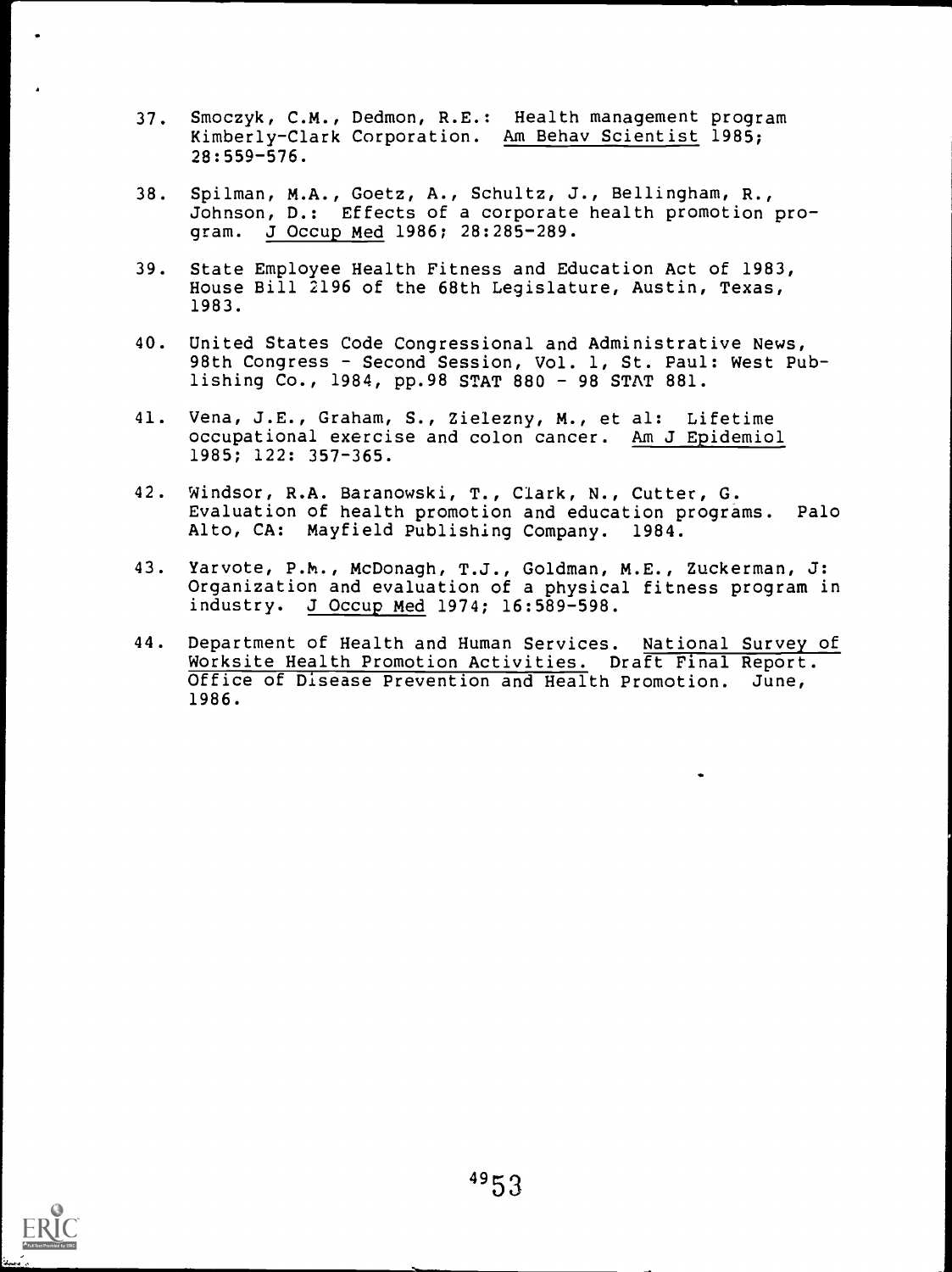#### RESOURCES-- WORKSITE PHYSICAL FITNESS PROGRAMS

American Alliance for Health, Physical Education, Recreation and Dance 1900 Association Drive Reston, VA 22091 (703) 476-3400

American College of Sports Medicine P.O. Box 1440 Indianapolis, IN 46206 (317) 637-9200

American Heart Association 7320 Greenville Avenue Dallas, TX 75231 (214) 750-5300 (or local chapter)

Association for Fitness and Business 1312 Washington Road Stamford, CT 06902 (203) 359-2188

Institute for Aerobics Research 12330 Preston Road Dallas, TX 75230 (214) 239-7223

National Health Information Clearinghouse P.O. Box 1133 Washington, D.C. 20013

Physical education department of a local university.

President's Council on Physical Fitness and Sports Room 7103 Judiciary Plaza 450 Fifth Street, S.W. Washington, D.C. 20001 (202) 272-3421